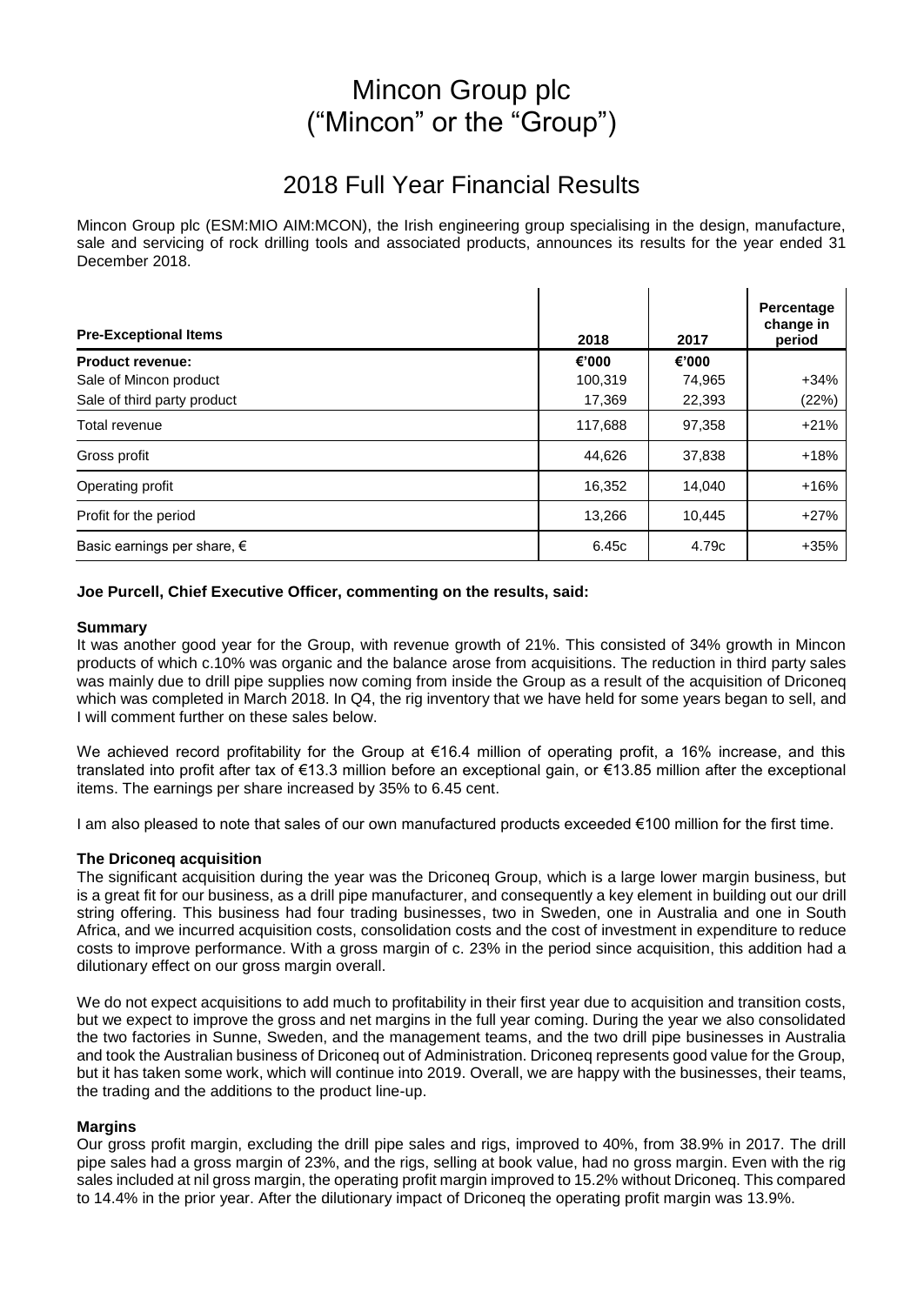## **Rigs**

We have carried rigs in inventory for a number of years and in 2017 we wrote them down to their expected market value. In recent months we have seen interest in them, and before and after the year end, we sold six of the eleven that we held. The early ones went out at their written down value, but the later ones, post the year end, sold out at about their original cost. This has given rise to an exceptional gain of €747,000, on the written down carrying value, inclusive of costs of refurbishment and sales. We will receive the cash due over the coming months in accordance with the sales contracts. Rig sales were part of the normal business in previous years, but we are unlikely to carry these capital goods in future. We intend to sell the rest of the rigs in the coming year.

## **Inventory**

There are three elements in the increase in inventory during the year.

Firstly, there is the approximately  $\epsilon$ 5 million of inventory that came with the Driconeq acquisition and the subsequent placing of Driconeq products throughout our distribution network.

The second element is the build-up in raw materials inventory by €5 million to ensure we did not run out of our key inputs, as flagged by our plans over the last year in the "Sentinel" programme. As delivery and pricing from suppliers has now become more stable, we plan to exit this programme in the coming year. We will use stocks of raw materials in our factories, and since we make 85% of what we sell, the work in progress and finished goods in our inventories are mainly of our own products and they will sell through in the coming year.

The third element is the increase in work in progress and finished goods to satisfy customer requirements. For the last two years, the sales orders have exceeded the capacity of the factories, and as we have previously commented, delivery schedules moved out past what was the normal expectation of our end-customers. In order to catch up with the demand, we have rapidly increased the throughput of the factories and shipped product both by expedited delivery, and more recently, by normal freight. This has caused some doubling up of inventory in the delivery pipeline, but as it unwinds, it should result in lower freight costs and enable the factories to reduce shifts and normalise production levels.

By the year end we had brought the order books into line with production. We have now started building out the large hammer programme that has been in abeyance for the last eighteen months and we are increasing our sales into construction drilling and piling, as outlined in our strategy over the last few years.

In the coming year we intend to realise all of the €2.3 million tied up in rigs, to reduce raw material inventory by approximately €4 million, and depending on the sales level, reduce the work in progress and finished goods inventory by, perhaps €4 million. We will review this plan through the year as we unwind the working capital.

## **Capital expenditure**

We substantially completed the build out of the factories during the year, and capital equipment has been installed and commissioned in our factories through the period. The heat treatment plants, exceeding some €5 million in total investment were commissioned over the year end period and they should facilitate the delivery of consistent quality in our products across our key factories in Shannon, Ireland; Benton, Illinois; and Perth, Australia. We are planning that our capital expenditure in the coming years will be in the region of our depreciation charge for the maintenance of our current production and product ranges.

## **Mincon is developing into a challenger brand**

Mincon has concentrated on the design, manufacture, delivery and servicing of surface drilling consumables for the first forty years of its corporate existence. In recent years we have set out to assemble the full range of the drill string for different types of mining and construction piling. This provides us with the opportunity to deliver a full service offering to end customers, as we now design and manufacture the key elements in the drill string. We are differentiating ourselves from the less developed businesses in low margin activities in the sector, and we are positioning ourselves to deal directly with end customers and to win large contracts.

## **Much done, much to do**

We have developed profitability at a slower rate than the revenue growth as a result of a number of factors:

- we have added lower margin products as we filled out the drill string
- we have spent considerable time building out the distribution footprint into markets where we have yet to earn an adequate return and
- we have added overheads to improve products, operations, sales and margins.

We have yet to see the expected returns on some of these investments. We understand that we have to increase revenue and improve the returns on these investments. We have made the investments, and, in the coming year, we expect to build out the income streams.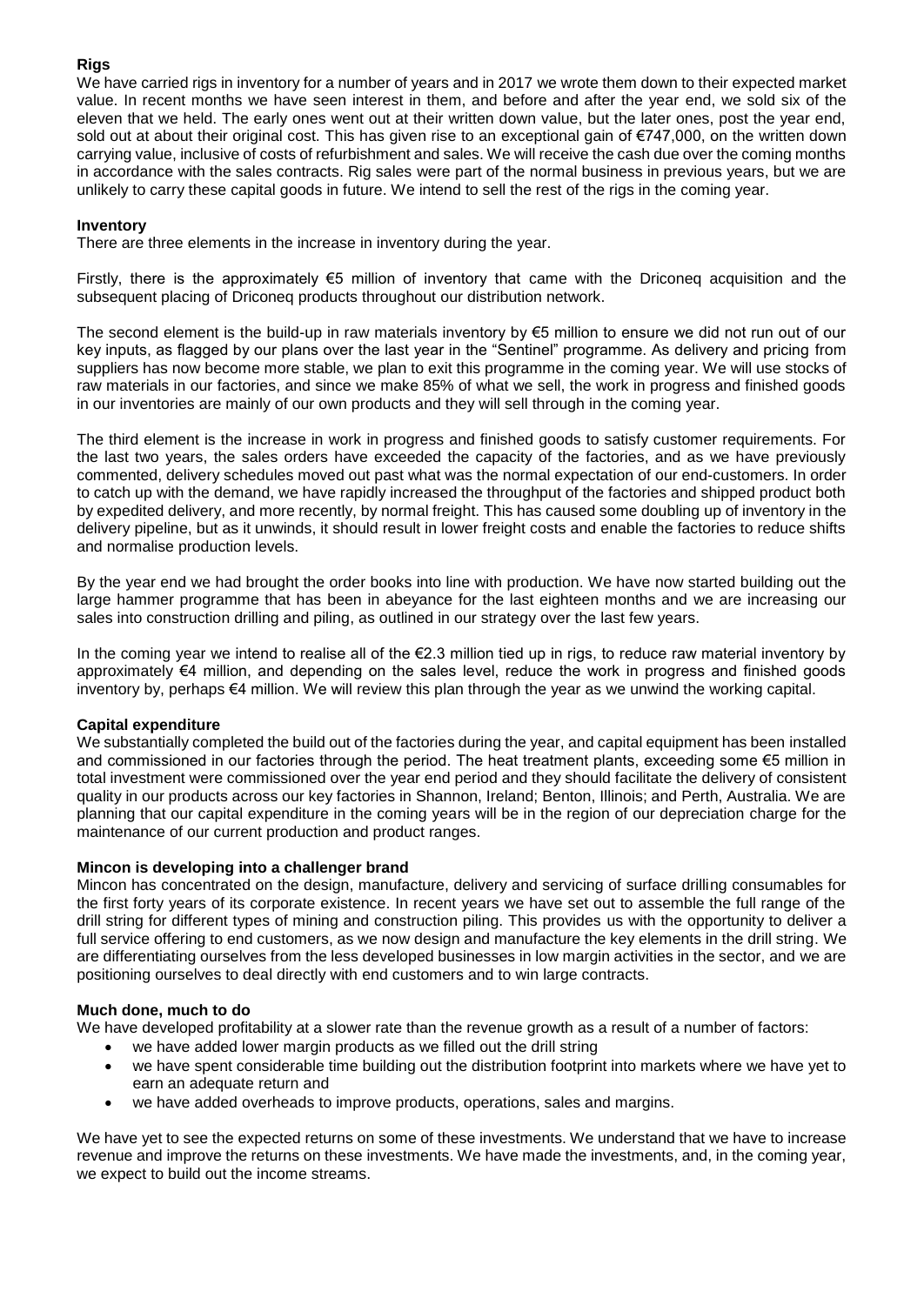This coming year we are on the verge of;

- the launch of large hammer and bit range
- the breakthrough into the construction sector for these products
- the move to the commercial stage of the Greenhammer hydraulic systems and
- the development of Mincon Group as a challenger brand supplying directly to customers at the mines.

After some years of very fast growth we will spend the early part of 2019 consolidating the businesses that we have bought, considering the deployment of our balance sheet, and reviewing the value add of products and activities. This is a normal part of Mincon growth and investment, and we build it into our ongoing management review.

### **The hydraulic systems**

We believe we are moving towards the commercialisation phase of the hydraulic hammer systems (or "Greenhammer" systems) in 2019. We will continue to capitalise the development costs during the year until we reach the commercialisation stage. The system being tested is due back on site and on the primary rig in the first quarter. The system on the rig, prior to the drill string being added, weighs about eight tonnes, and eleven tonnes when the full drill string is added. This is not a small system or easily replicable, and we have placed patents around the system to protect it. The system is more than just the hydraulic hammer; it includes all the drill string and the supporting on-rig infrastructure and handling.

Our investment over seven years has been significant, of which we have capitalised €3.4 million, and we will continue to invest and develop the systems in the coming years. The development and release of the system is not an event, but a journey, and has taken a substantial investment of time, belief, and resources. It is a disruptive technology, offering tremendous savings in fuel, with an ambitious planned partnership programme in our customer base, and there is growing interest from other potential customers with the problems that this technology can address, such as hard rock, and high altitude drilling. It is the current embodiment of our challenger brand strategy.

Automation in our factories and investment in IT are a key part of this strategy and so we have been investing in these areas.

### **Acquisitions**

Acquisitions are part of our business model, as they help us to gain access to new markets and new customers, fill out our product ranges, and acquire new leaders for our teams. The direction of our acquisitions will develop in the coming years, for example, into construction drilling and piling, in keeping with the development of our product range and strategy. Our environmental product emphasis is on creating minimum ground disturbance in our products for construction piling in sensitive and high density population areas.

Going forward we plan to embrace more environmentally conscious products and systems, to adopt more energy efficient delivery of production, and to seek long term partnerships and multi-year contracts with end customers incorporating direct delivery to their sites.

#### **Concluding comments**

We had another year of excellent growth across most of the metrics for the Group.

Trading in the new year to date has been fitful and flat. However we have significant opportunities to realise over the coming months, including the roll out in construction piling and large hammers and the commercialisation of the Greenhammer systems.

We plan to review the overheads that we have built up with a view to improving efficiency across the Group, and we will be investing in Group information technology to give easy worldwide access to and transparency of our inventory for our own team, and for our customers. The three main factories will go live on a common system in the coming months, and this should be substantially established throughout the entire Group by the year end. This is expected to deliver vastly improved group transparency in our inventory position and to accommodate cross-delivery among the customer centres and factories. This will be a huge step forward in our service delivery.

We have ramped up overheads over the last two years, much of it necessary as part of the Group build-out and through our acquisitions, and we will spend much of 2019 consolidating our operations, reducing our overheads and moving strongly back into cash generation. This is something that we do every couple of years between strong growth periods, and with the roll-out of the large hammers, the construction sales build-out, and the upcoming launch of the Greenhammer systems we have another busy year ahead of us and redeploying our cash shall be central to that.

**Joseph Purcell Chief Executive Officer**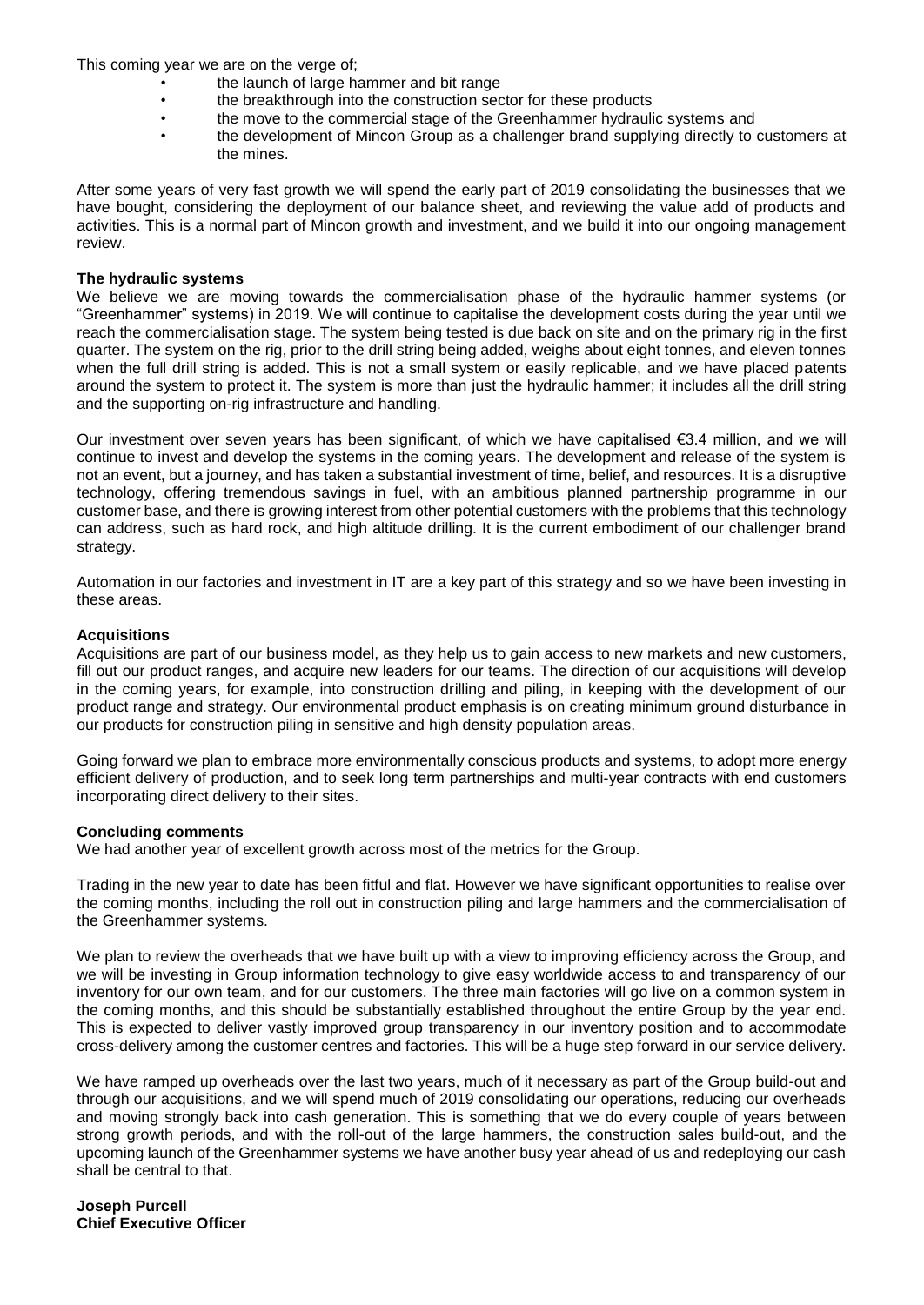## **For further information, please contact:**

## **Mincon Group plc**

Joe Purcell - Chief Executive Officer Tel: +353 (61) 361 099 Peter E. Lynch - Chief Operating Officer

## **Davy Corporate Finance (Nominated Adviser and ESM Adviser)**

Daragh O'Reilly

Anthony Farrell **Anthony Farrell** 2004 12:353 (1) 679 6363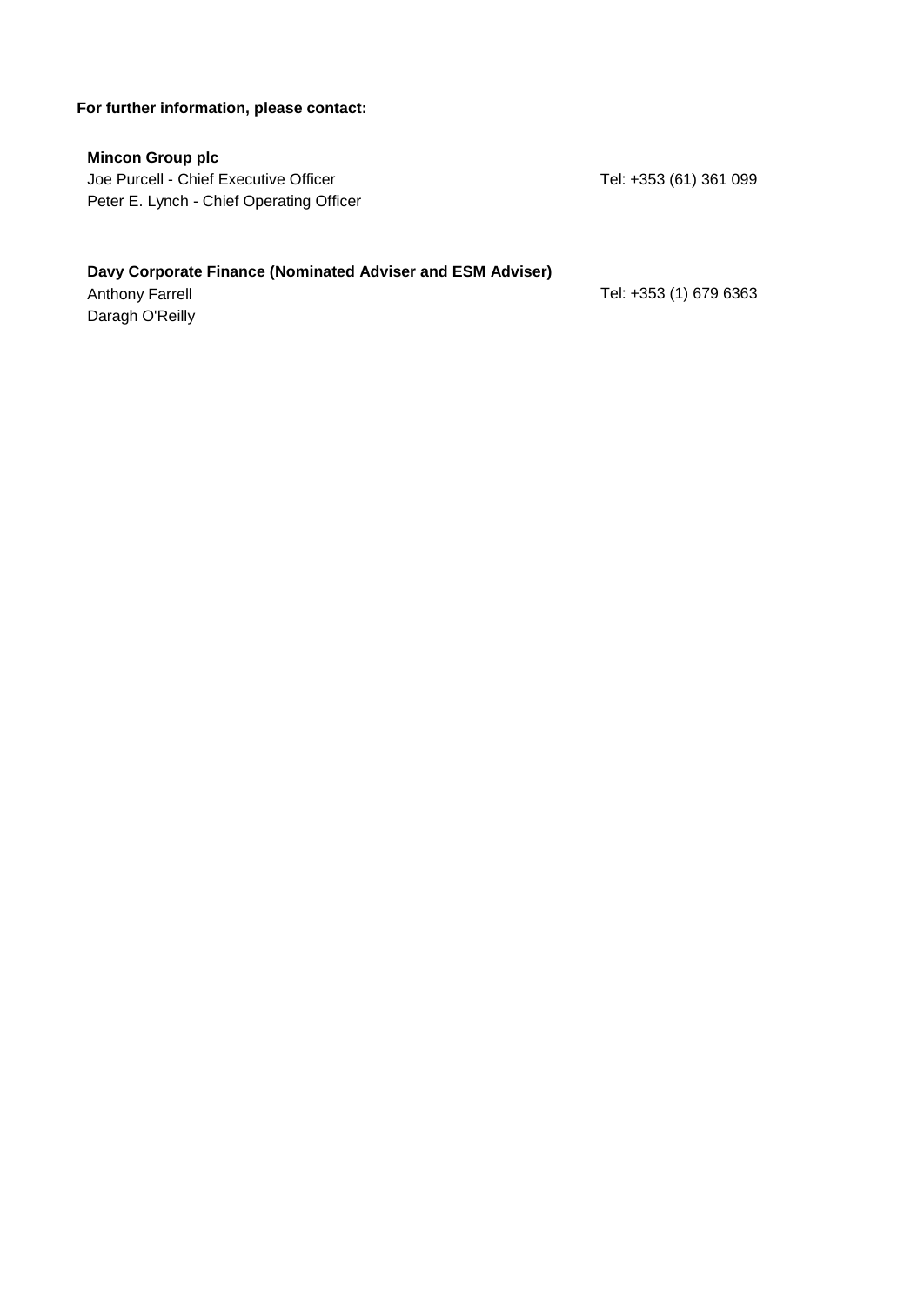## **CONSOLIDATED INCOME STATEMENT**

**For the year ended 31 December 2018**

|                                         |              |                                       | 2018                                             |                |                                       | 2017                                             |                |
|-----------------------------------------|--------------|---------------------------------------|--------------------------------------------------|----------------|---------------------------------------|--------------------------------------------------|----------------|
|                                         | <b>Notes</b> | Pre-<br>exceptional<br>items<br>€'000 | <b>Exceptional</b><br>items<br>(Note 8)<br>€'000 | Total<br>€'000 | Pre-<br>exceptional<br>items<br>€'000 | <b>Exceptional</b><br>items<br>(Note 8)<br>€'000 | Total<br>€'000 |
| <b>Continuing operations</b>            |              |                                       |                                                  |                |                                       |                                                  |                |
| Revenue                                 | 4            | 117,688                               |                                                  | 117,688        | 97,358                                |                                                  | 97,358         |
| Cost of sales                           | 6            | (73,062)                              | 747                                              | (72, 315)      | (59, 520)                             | (2, 271)                                         | (61, 791)      |
| <b>Gross profit</b>                     |              | 44,626                                | 747                                              | 45,373         | 37,838                                | (2,271)                                          | 35,567         |
| Operating costs                         | 6            | (28, 274)                             | (166)                                            | (28, 440)      | (23, 798)                             | (903)                                            | (24, 701)      |
| <b>Operating profit</b>                 | 10           | 16,352                                | 581                                              | 16,933         | 14,040                                | (3, 174)                                         | 10,866         |
| Finance cost                            |              | (122)                                 |                                                  | (122)          | (126)                                 |                                                  | (126)          |
| Finance income                          |              | 91                                    |                                                  | 91             | 47                                    |                                                  | 47             |
| Foreign exchange loss                   |              | (634)                                 |                                                  | (634)          | (1,309)                               |                                                  | (1, 309)       |
| Movement on contingent consideration 24 |              | 16                                    |                                                  | 16             | 36                                    |                                                  | 36             |
| Settlement gain                         | 24           |                                       |                                                  |                |                                       | 3,124                                            | 3,124          |
| <b>Profit before tax</b>                |              | 15,703                                | 581                                              | 16,284         | 12,688                                | (50)                                             | 12,638         |
| Income tax expense                      | 11           | (2, 437)                              |                                                  | (2, 437)       | (2, 243)                              |                                                  | (2, 243)       |
| Profit for the year                     |              | 13,266                                | 581                                              | 13,847         | 10,445                                | (50)                                             | 10,395         |
| Profit attributable to:                 |              |                                       |                                                  |                |                                       |                                                  |                |
| - owners of the Parent                  |              |                                       |                                                  | 13,573         |                                       |                                                  | 10,092         |
| - non-controlling interests             | 20           |                                       |                                                  | 274            |                                       |                                                  | 303            |
| <b>Earnings per Ordinary Share</b>      |              |                                       |                                                  |                |                                       |                                                  |                |
| Basic earnings per share, €             | 22           |                                       |                                                  | 6.45c          |                                       |                                                  | 4.79c          |
| Diluted earnings per share, $\epsilon$  | 22           |                                       |                                                  | 6.37c          |                                       |                                                  | 4.76c          |

*The accompanying notes are an integral part of these financial statements.*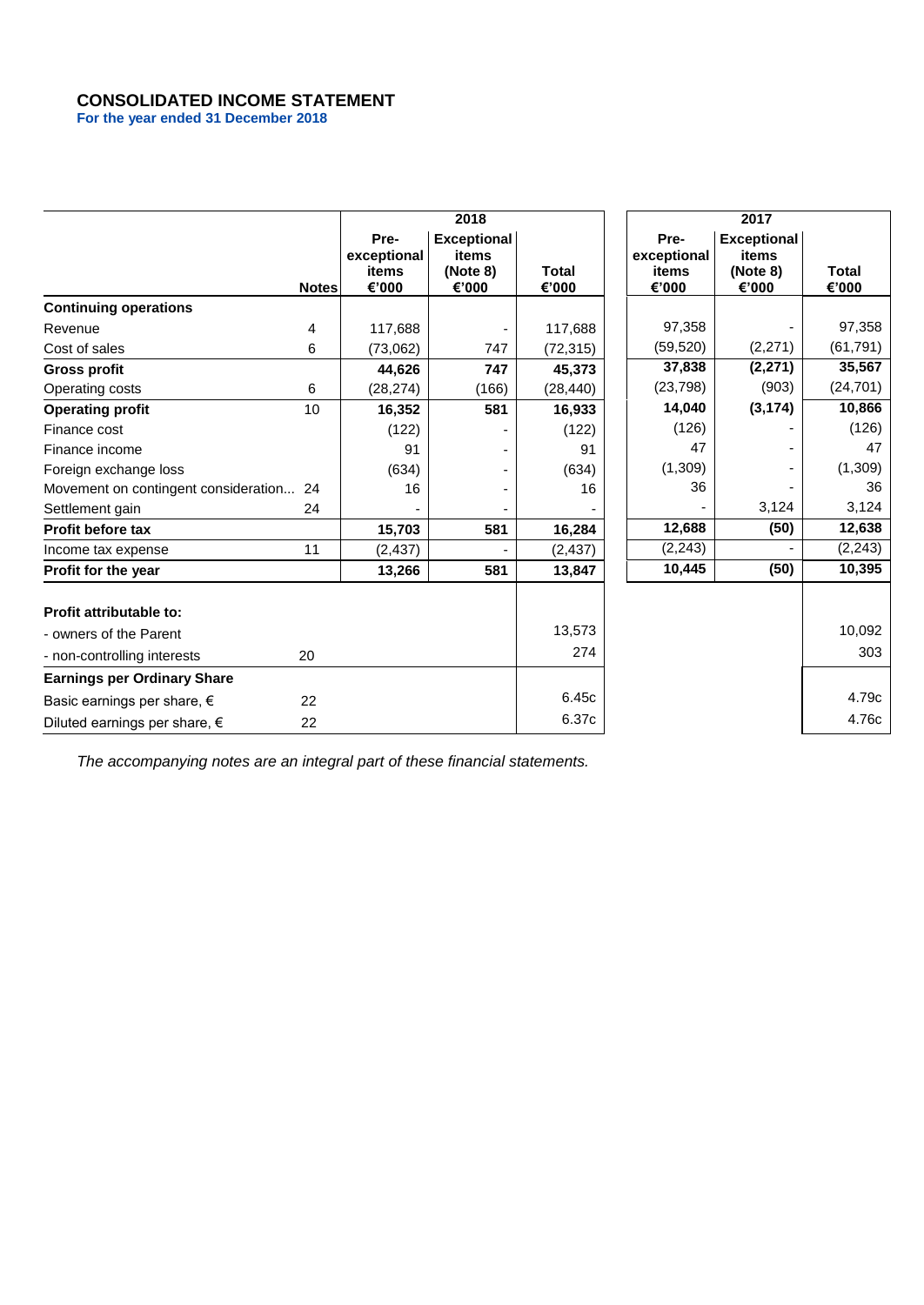## **CONSOLIDATED STATEMENT OF COMPREHENSIVE INCOME**

**For the year ended 31 December 2018**

|                                                                       | 2018    | 2017     |
|-----------------------------------------------------------------------|---------|----------|
|                                                                       | €'000   | €'000    |
| <b>Profit for the year</b>                                            | 13,847  | 10,395   |
| Other comprehensive loss:                                             |         |          |
| Items that are or may be reclassified subsequently to profit or loss: |         |          |
| Foreign currency translation - foreign operations                     | (3,081) | (3,975)  |
| Other comprehensive loss for the year                                 | (3,081) | (3, 975) |
| Total comprehensive income for the year                               | 10,766  | 6,420    |
| Total comprehensive income attributable to:                           |         |          |
| - owners of the Parent                                                | 10,488  | 6,117    |
| - non-controlling interests                                           | 278     | 303      |

*The accompanying notes are an integral part of these financial statements.*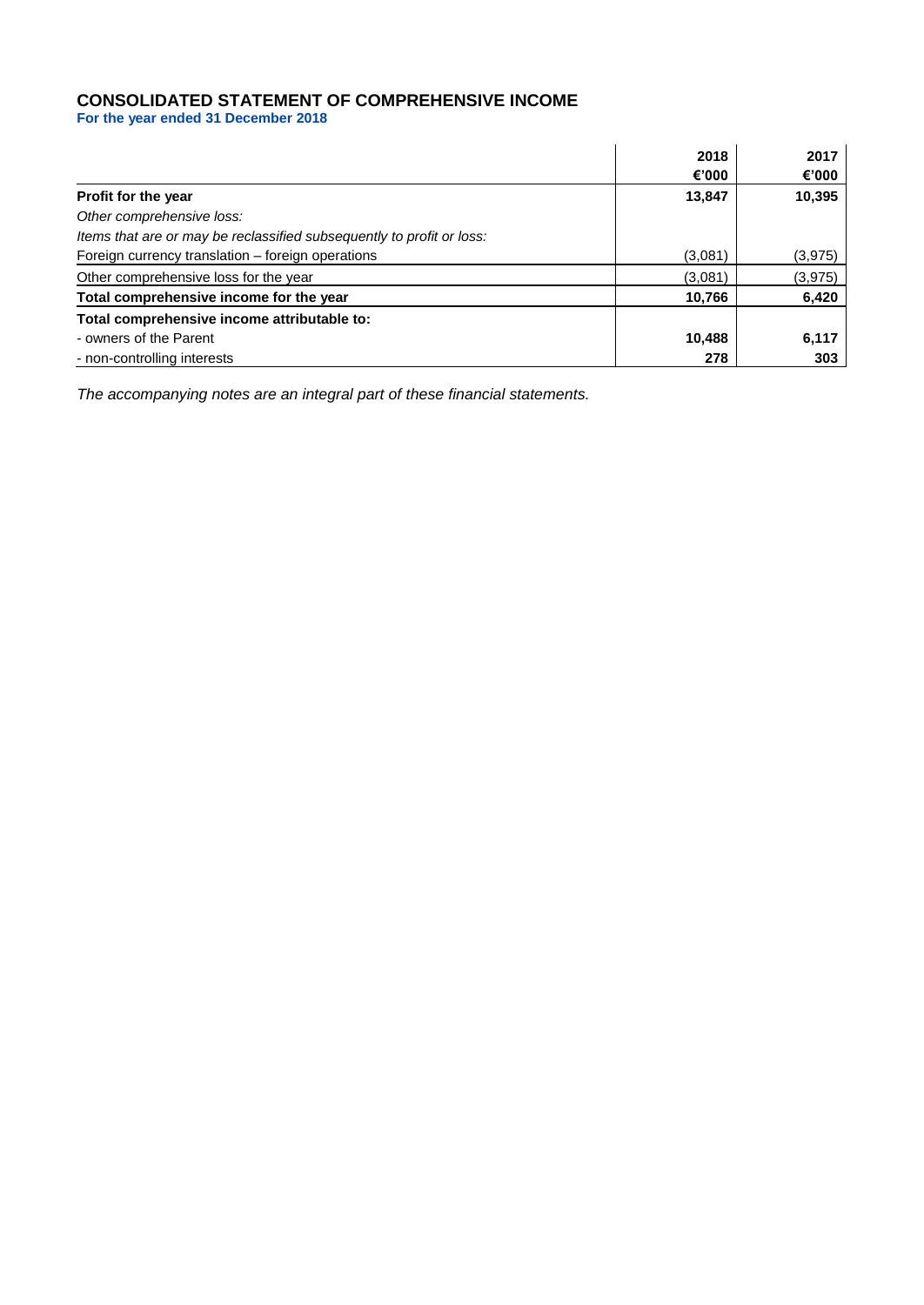## **CONSOLIDATED STATEMENT OF FINANCIAL POSITION**

**As at 31 December 2018**

|                                                   |                 | 2018      | 2017      |
|---------------------------------------------------|-----------------|-----------|-----------|
|                                                   | <b>Notes</b>    | €'000     | €'000     |
| <b>Non-Current Assets</b>                         |                 |           |           |
| Intangible assets and goodwill                    | 12              | 30,753    | 25,094    |
| Property, plant and equipment                     | 14              | 34,930    | 22,576    |
| Deferred tax asset                                | 11              | 278       | 150       |
| Other non-current assets                          | 13              |           | 100       |
| <b>Total Non-Current Assets</b>                   |                 | 65,961    | 47,920    |
| <b>Current Assets</b>                             |                 |           |           |
| Inventory and capital equipment                   | 15              | 49,357    | 31,851    |
| Trade and other receivables                       | 16a             | 20,711    | 17,560    |
| Prepayments and other current assets              | 16 <sub>b</sub> | 6,578     | 4,709     |
| Current tax asset                                 |                 | 252       | 842       |
| Cash and cash equivalents                         | 24              | 8,042     | 28,215    |
| <b>Total Current Assets</b>                       |                 | 84,940    | 83,177    |
| <b>Total Assets</b>                               |                 | 150,901   | 131,097   |
|                                                   |                 |           |           |
| <b>Equity</b>                                     |                 |           |           |
| Ordinary share capital                            | 21              | 2,105     | 2,105     |
| Share premium                                     | 21              | 67,647    | 67,647    |
| Undenominated capital                             |                 | 39        | 39        |
| Merger reserve                                    | 21              | (17, 393) | (17, 393) |
| Restricted equity reserve                         | 21              | 1,511     |           |
| Share based payment reserve                       | 23              | 1,274     | 512       |
| Foreign currency translation reserve              |                 | (6,021)   | (2,940)   |
| Retained earnings                                 |                 | 66,543    | 57,391    |
| Equity attributable to owners of Mincon Group plc |                 | 115,705   | 107,361   |
| Non-controlling interests                         |                 | 1,061     | 787       |
| <b>Total Equity</b>                               |                 | 116,766   | 108,148   |
|                                                   |                 |           |           |
| <b>Non-Current Liabilities</b>                    |                 |           |           |
| Loans and borrowings                              | 19              | 4,461     | 1,405     |
| Deferred tax liability                            | 11              | 1,222     | 318       |
| Deferred contingent consideration                 | 24              | 5,470     | 6,931     |
| Other liabilities                                 |                 | 151       | 368       |
| <b>Total Non-Current Liabilities</b>              |                 | 11,304    | 9,022     |
| <b>Current Liabilities</b>                        |                 |           |           |
| Loans and borrowings                              | 19              | 2,735     | 668       |
| Trade and other payables                          | 17              | 12,027    | 7,721     |
| Accrued and other liabilities                     | 17              | 6,996     | 4,403     |
| Current tax liability                             |                 | 1,073     | 1,135     |
| <b>Total Current Liabilities</b>                  |                 | 22,831    | 13,927    |
| <b>Total Liabilities</b>                          |                 | 34,135    | 22,949    |
| <b>Total Equity and Liabilities</b>               |                 | 150,901   | 131,097   |

*The accompanying notes are an integral part of these financial statements.*

On behalf of the Board:

**Patrick Purcell Joseph Purcell** Chairman Chief Executive Officer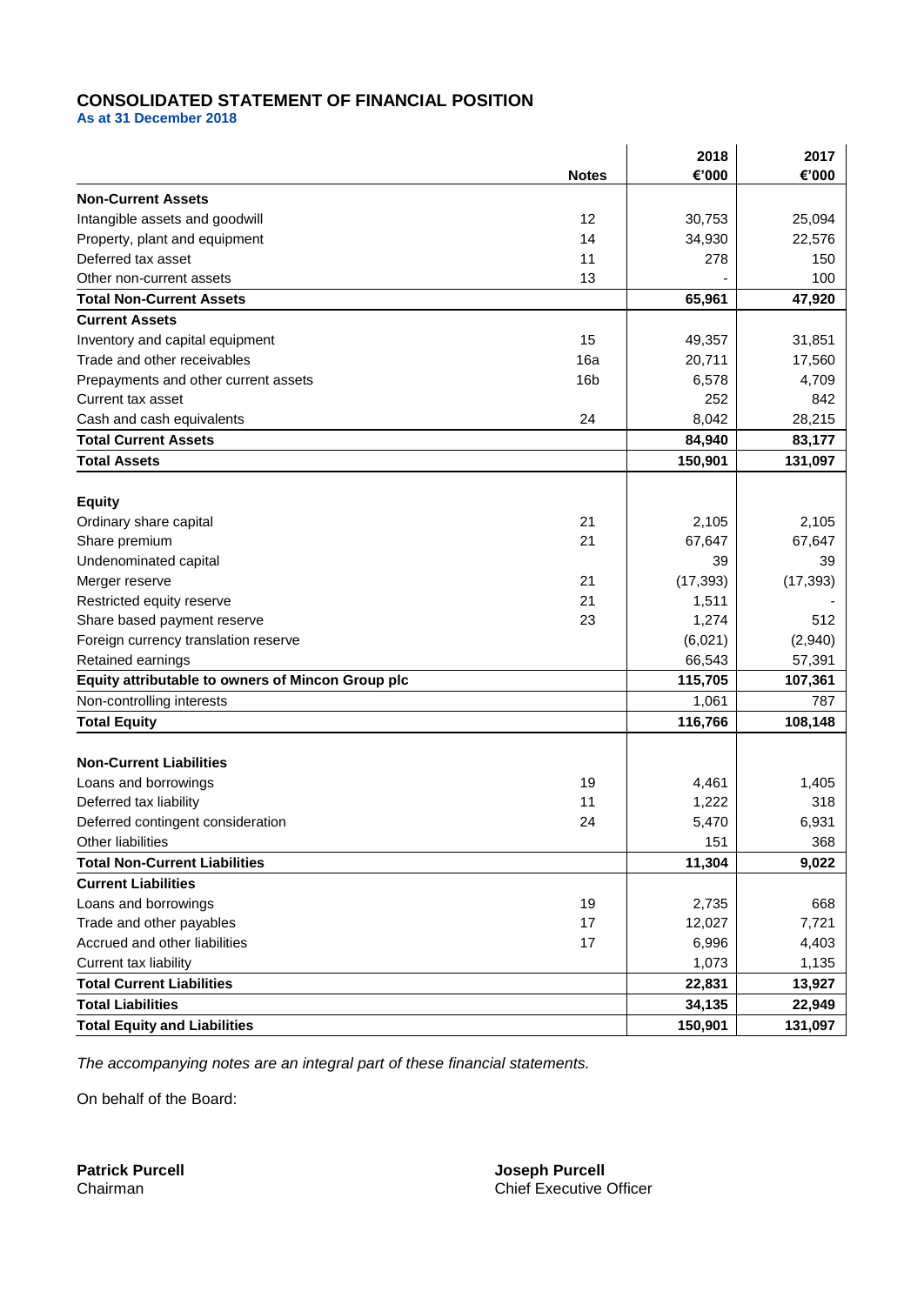## **CONSOLIDATED STATEMENT OF CASH FLOWS**

**For the year ended 31 December 2018**

|                                                                               | <b>Notes</b> | 2018<br>€'000 | 2017<br>€'000 |
|-------------------------------------------------------------------------------|--------------|---------------|---------------|
| <b>Operating activities:</b>                                                  |              |               |               |
| Profit for the period                                                         |              | 13,847        | 10,395        |
| Adjustments to reconcile profit to net cash provided by operating activities: |              |               |               |
| Depreciation                                                                  | 14           | 3,896         | 3,014         |
| Fair value movement on deferred contingent consideration                      |              | (16)          | (3, 160)      |
| Finance cost                                                                  |              | 122           | 126           |
| Finance income                                                                |              | (91)          | (47)          |
| Income tax expense                                                            |              | 2,437         | 2,243         |
| Other non-cash movements                                                      |              | (849)         | 3,711         |
|                                                                               |              | 19,346        | 16,282        |
| Changes in trade and other receivables                                        |              | (292)         | (3, 488)      |
| Changes in prepayments and other assets                                       |              | (1, 456)      | (3,776)       |
| Changes in inventory                                                          |              | (14, 551)     | 1,339         |
| Changes in trade and other payables                                           |              | 1,429         | 1,517         |
| Cash provided by operations                                                   |              | 4,476         | 11,874        |
| Interest received                                                             |              | 91            | 47            |
| Interest paid                                                                 |              | (122)         | (126)         |
| Income taxes paid                                                             |              | (1, 296)      | (1,723)       |
| Net cash provided by operating activities                                     |              | 3,149         | 10,072        |
|                                                                               |              |               |               |
| <b>Investing activities</b>                                                   |              |               |               |
| Purchase of property, plant and equipment                                     |              | (12, 552)     | (5,639)       |
| Investment in intangible assets                                               |              | (1,715)       | (1, 163)      |
| Acquisitions of subsidiary, net of cash acquired                              |              | (7, 923)      | (5,200)       |
| Payment of deferred contingent consideration                                  |              | (1, 445)      | (2,024)       |
| Short term deposit                                                            |              |               |               |
| Proceeds from former joint venture investments                                |              | 104           | 109           |
| Net cash used in by investing activities                                      |              | (23, 531)     | (13, 917)     |
| <b>Financing activities</b>                                                   |              |               |               |
| Dividends paid                                                                |              | (4, 421)      | (4,210)       |
| Repayment of loans and finance leases                                         | 19           | (1, 141)      | (253)         |
| Drawdown of loans                                                             | 19           | 6,264         |               |
| Net cash provided by/(used in) financing activities                           |              | 702           | (4, 463)      |
|                                                                               |              |               |               |
| Effect of foreign exchange rate changes on cash                               |              | (493)         | (313)         |
| Net decrease in cash and cash equivalents                                     |              | (20, 173)     | (8,621)       |
|                                                                               |              |               |               |
| Cash and cash equivalents at the beginning of the year                        |              | 28,215        | 36,836        |
| Cash and cash equivalents at the end of the year                              |              | 8,042         | 28,215        |

*The accompanying notes are an integral part of these financial statements*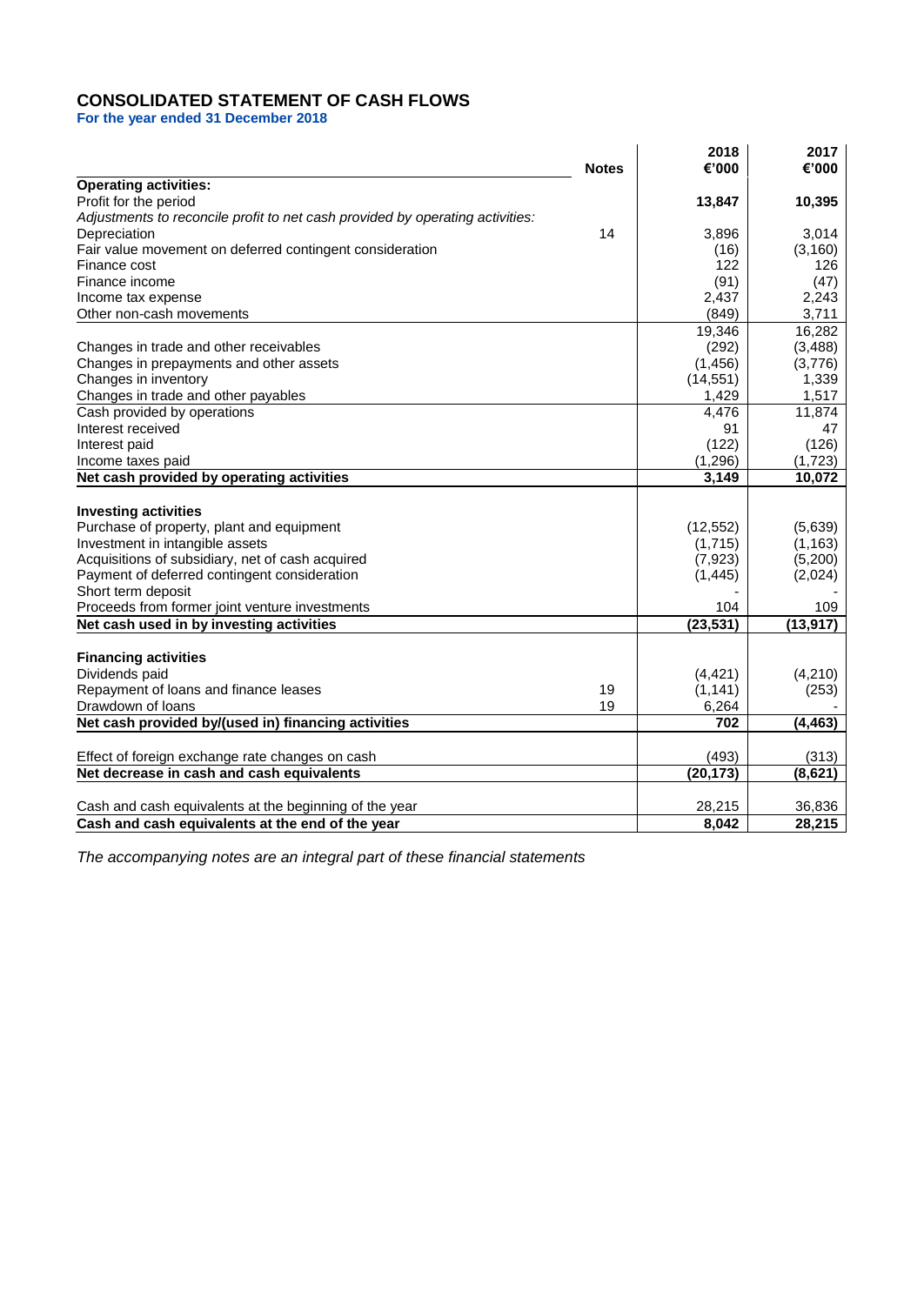## **CONSOLIDATED STATEMENT OF CHANGES IN EQUITY**

**For the year ended 31 December 2018**

|                                        | <b>Share</b><br>€'000 | <b>Share</b><br>capital premium<br>€'000 | Merger<br>reserve<br>€'000 | <b>Restricted</b><br>equity<br>reserve<br>€'000 | denominated<br>capital<br>€'000 | Un- Share based<br>payment<br>reserve<br>€'000 | Foreign<br>currency<br>translation<br>reserve<br>€'000 | <b>Retained</b><br>earnings<br>€'000 | <b>Total</b><br>€'000 | Non-<br>controlling<br>interests<br>€'000 | <b>Total</b><br>equity<br>€'000 |
|----------------------------------------|-----------------------|------------------------------------------|----------------------------|-------------------------------------------------|---------------------------------|------------------------------------------------|--------------------------------------------------------|--------------------------------------|-----------------------|-------------------------------------------|---------------------------------|
| <b>Balances at 1 January 2017</b>      | 2,105                 | 67,647                                   | (17, 393)                  |                                                 | 39                              | 89                                             | 1,035                                                  | 51,509                               | 105,031               | 484                                       | 105,515                         |
| <b>Comprehensive income:</b>           |                       |                                          |                            |                                                 |                                 |                                                |                                                        |                                      |                       |                                           |                                 |
| Profit for the year                    |                       |                                          |                            |                                                 |                                 |                                                |                                                        | 10,092                               | 10,092                | 303                                       | 10,395                          |
| Other comprehensive income/(loss):     |                       |                                          |                            |                                                 |                                 |                                                |                                                        |                                      |                       |                                           |                                 |
| Foreign currency translation           |                       |                                          |                            |                                                 |                                 |                                                | (3, 975)                                               |                                      | (3, 975)              |                                           | (3, 975)                        |
| Total comprehensive income             |                       |                                          |                            |                                                 |                                 |                                                | (3, 975)                                               | 10,092                               | 6,117                 | 303                                       | 6,420                           |
| <b>Transactions with Shareholders:</b> |                       |                                          |                            |                                                 |                                 |                                                |                                                        |                                      |                       |                                           |                                 |
| Share based payments                   |                       |                                          |                            |                                                 |                                 | 423                                            |                                                        |                                      | 423                   |                                           | 423                             |
| <b>Dividends</b>                       |                       |                                          |                            |                                                 |                                 |                                                |                                                        | (4,210)                              | (4,210)               |                                           | (4, 210)                        |
| Balances at 31 December 2017           | 2,105                 | 67,647                                   | (17, 393)                  |                                                 | 39                              | 512                                            | (2,940)                                                | 57,391                               | 107,361               | 787                                       | 108,148                         |
| Comprehensive income:                  |                       |                                          |                            |                                                 |                                 |                                                |                                                        |                                      |                       |                                           |                                 |
| Profit for the year                    |                       |                                          |                            |                                                 |                                 |                                                |                                                        | 13,573                               | 13,573                | 274                                       | 13,847                          |
| Other comprehensive income/(loss):     |                       |                                          |                            |                                                 |                                 |                                                |                                                        |                                      |                       |                                           |                                 |
| Foreign currency translation           |                       |                                          |                            |                                                 |                                 |                                                | (3,081)                                                |                                      | (3,081)               |                                           | (3,081)                         |
| Total comprehensive income             |                       |                                          |                            |                                                 |                                 |                                                | (3,081)                                                | 13,573                               | 10,492                | 274                                       | 10,766                          |
| Non-taxable income                     |                       |                                          |                            | 1,511                                           |                                 |                                                |                                                        |                                      | 1,511                 |                                           | 1,511                           |
| <b>Transactions with Shareholders:</b> |                       |                                          |                            |                                                 |                                 |                                                |                                                        |                                      |                       |                                           |                                 |
| Share-based payments                   |                       |                                          |                            |                                                 |                                 | 762                                            |                                                        |                                      | 762                   |                                           | 762                             |
| <b>Dividends</b>                       |                       |                                          |                            |                                                 |                                 |                                                |                                                        | (4, 421)                             | (4, 421)              |                                           | (4, 421)                        |
| <b>Balances at 31 December 2018</b>    | 2,105                 | 67,647                                   | (17, 393)                  | 1,511                                           | 39                              | 1,274                                          | (6,021)                                                | 66,543                               | 115,705               | 1,061                                     | 116,766                         |

*The accompanying notes are an integral part of these financial statements. See note 21 for explanation of movements in reserve balances.*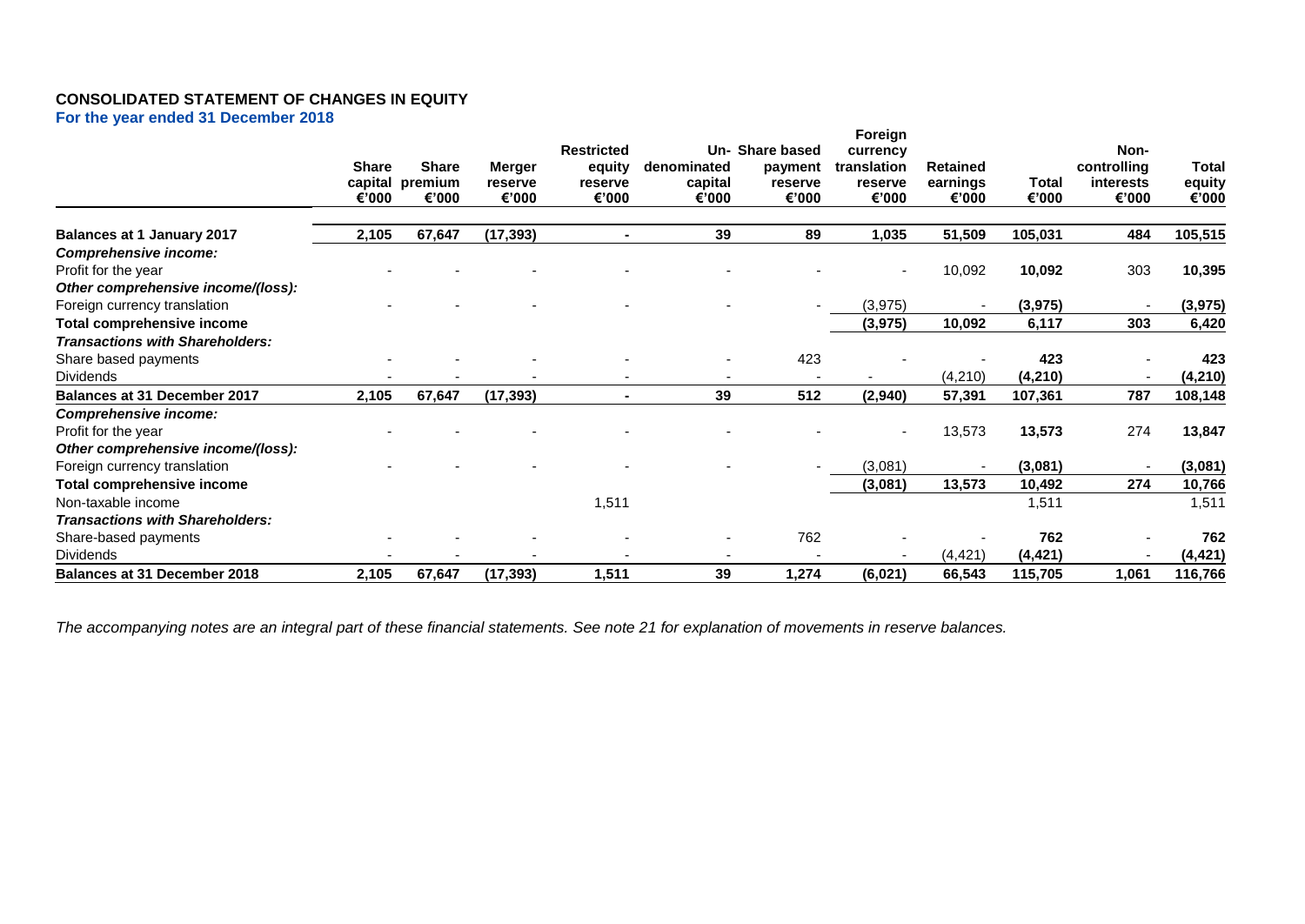## **Notes to the Consolidated Financial Statements**

**1. Description of business**

The consolidated financial statements of Mincon Group Plc (also referred to as "Mincon" or "the Group") comprises the Company and its subsidiaries (together referred to as "the Group"). The companies registered address is Smithstown Industrial Estate, Smithstown, Shannon, Co. Clare, Ireland.

The Group is an Irish engineering group, specialising in the design, manufacturing, sale and servicing of rock drilling tools and associated products. Mincon Group Plc is domiciled in Shannon, Ireland.

On 26 November 2013, Mincon Group plc was admitted to trading on the Enterprise Securities Market (ESM) of the Euronext Dublin and the Alternative Investment Market (AIM) of the London Stock Exchange.

## **2. Basis of preparation**

These consolidated financial statements have been prepared in accordance with the International Financial Reporting Standards as adopted by the European Union (EU IFRS), which comprise standards and interpretations approved by the International Accounting Standards Board (IASB), and endorsed by the EU.

The individual financial statements of the Company have been prepared in accordance with IFRSs as adopted by the EU and as applied in accordance with the Companies Act 2014 which permit a company that publishes its Group and Company financial statements together to take advantage of the exemption in Section 304 of the Companies Act 2014 from presenting to its members its Company income statement, statement of comprehensive income and related notes that form part of the approved Company financial statements.

The accounting policies set out in note 3 have been applied consistently in preparing the Group and Company financial statements for the years ended 31 December 2018 and 31 December 2017.

The Group and Company financial statements are presented in euro, which is the functional currency of the Company and also the presentation currency for the Group's financial reporting. Unless otherwise indicated, the amounts are presented in thousands of euro. These financial statements are prepared on the historical cost basis.

The preparation of the consolidated financial statements in conformity with IFRS requires management to make judgements, estimates and assumptions that affect the application of policies and reported amounts of assets and liabilities, income and expenses. The judgements, estimates and associated assumptions are based on historical experience and various other factors that are believed to be reasonable under the circumstances. Actual results could differ materially from these estimates. The areas involving a high degree of judgement and the areas where estimates and assumptions are critical to the consolidated financial statements are discussed in note 3.

The directors believe that the Group has adequate resources to continue in operational existence for the foreseeable future and that it is appropriate to continue to prepare our consolidated financial statements on a going concern basis.

## **3. Significant accounting principles, accounting estimates and judgements**

The accounting principles as set out in the following paragraphs have, unless otherwise stated, been consistently applied to all periods presented in the consolidated financial statements and for all entities included in the consolidated financial statements.

## **Impact of the adoption of IFRS 9 and IFRS 15**

The following new and amended standards and interpretations are effective for the Group for the first time for the financial year beginning 1 January 2018:

- **IFRS 9: Financial Instruments**
- IFRS 15: Revenue from Contracts with Customers
- Amendments to IFRS 2 Share-based Payments

While the new standards, interpretations and standard amendments did not result in a material impact on the Group's results, the nature and effect of changes required by IFRS 9 and IFRS 15 are described below.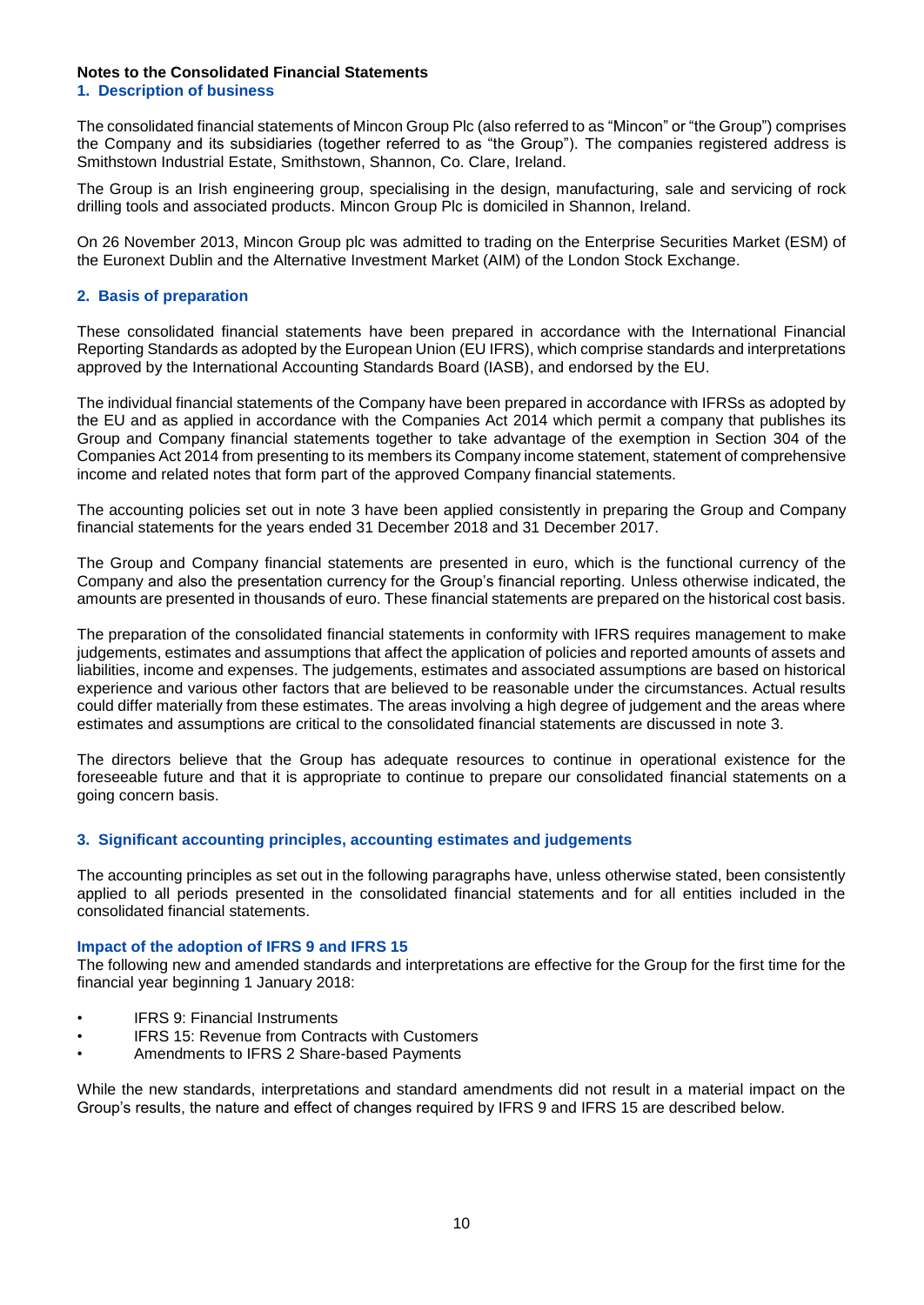## **Impact of the adoption of IFRS 9 and IFRS 15** *(continued)*

IFRS 15, Revenue from Contracts with Customers ("IFRS 15")

#### Transition methodology

Mincon has adopted IFRS 15 Revenue from Contracts with Customers from 1 January 2018. This standard deals with revenue recognition and establishes principles for reporting useful information to users of financial statements about the nature, amount, timing and uncertainty of revenue and cash flows arising from an entity's contracts with customers. Revenue is recognized when a customer obtains control of a good or service and thus has the ability to direct the use and obtain the benefits from the good or service. IFRS 15 excludes revenue from lease contracts which follows IAS 17. The new standard provides a single, comprehensive revenue recognition model. Mincon has adopted the new standard on modified retrospective basis without restatement of prior period comparatives.

Revenue recognition – IFRS 15 Revenue policy applicable after 1 January 2018

#### Transition impact

Mincon has assessed the impact of IFRS 15 which included a review of relevant contracts which Mincon believes are in the scope of IFRS 15. Mincon has concluded that the pattern of revenue recognition for those contracts falling within this standard will remain unchanged upon adoption.

The Group has adopted IFRS 15 using the cumulative effect method (without practical expedients), with the effect of initially applying this standard recognised at the date of initial application (i.e. 1 January 2018). Accordingly, the information presented for 2017 has not been restated – i.e. it is presented, as previously reported, under IAS 18. Additionally, the disclosure requirements in IFRS 15 have not generally been applied to comparative information. See Note 4 for disclosures.

IFRS 15 establishes a comprehensive framework for determining whether, how much, and when revenue is recognised. It replaces existing revenue recognition guidance, including IAS 18 revenue, IAS 11 Construction contracts and IFRIC 13 Customer Loyalty Programmes.

The Group is involved in the sale and servicing of rock drilling tools and associated products. Revenue from the sale of these goods and services to customers is measured at the fair value of the consideration received or receivable (excluding sales taxes). The Group recognises revenue when it transfers control of goods to a customer.

IFRS 9, Financial Instruments ("IFRS 9")

#### Transitional methodology

The revised IFRS 9 incorporates requirements for the classification and measurement of financial liabilities over the existing derecognition requirements of IAS 39, Financial Instruments: Recognition and Measurement. The final amendment of IFRS 9 included: (i) a third measurement category for financial assets- fair value through other comprehensive income; (ii) a single, forward-looking "expected loss" impairment model; and (iii) a mandatory effective date for IFRS 9 for annual periods beginning on or after 1 January 2018. During 2017, Mincon performed an assessment of key areas within the scope of IFRS 9 which includes, but not limited to, additional disclosures required by IFRS 7, "Financial Instruments- Disclosure" upon initial adoption of IFRS 9. Mincon has adopted the new standards on the required effective date of January 1, 2018 and has not restated comparative information.

Financial instruments – Policy applicable after 1 January 2018

#### Financial assets and financial liabilities

Under IFRS 9, Financial assets and financial liabilities are initially recognised at fair value and are subsequently accounted for based on their classification as described below. Their classification depends on the purpose for which the financial instruments were acquired or issued, their characteristics and Mincon's designation of such instruments. The standards require that all financial assets and financial liabilities be classified as fair value through profit or loss ("FVTPL"), amortised cost, or fair value through other comprehensive income ("FVOCI").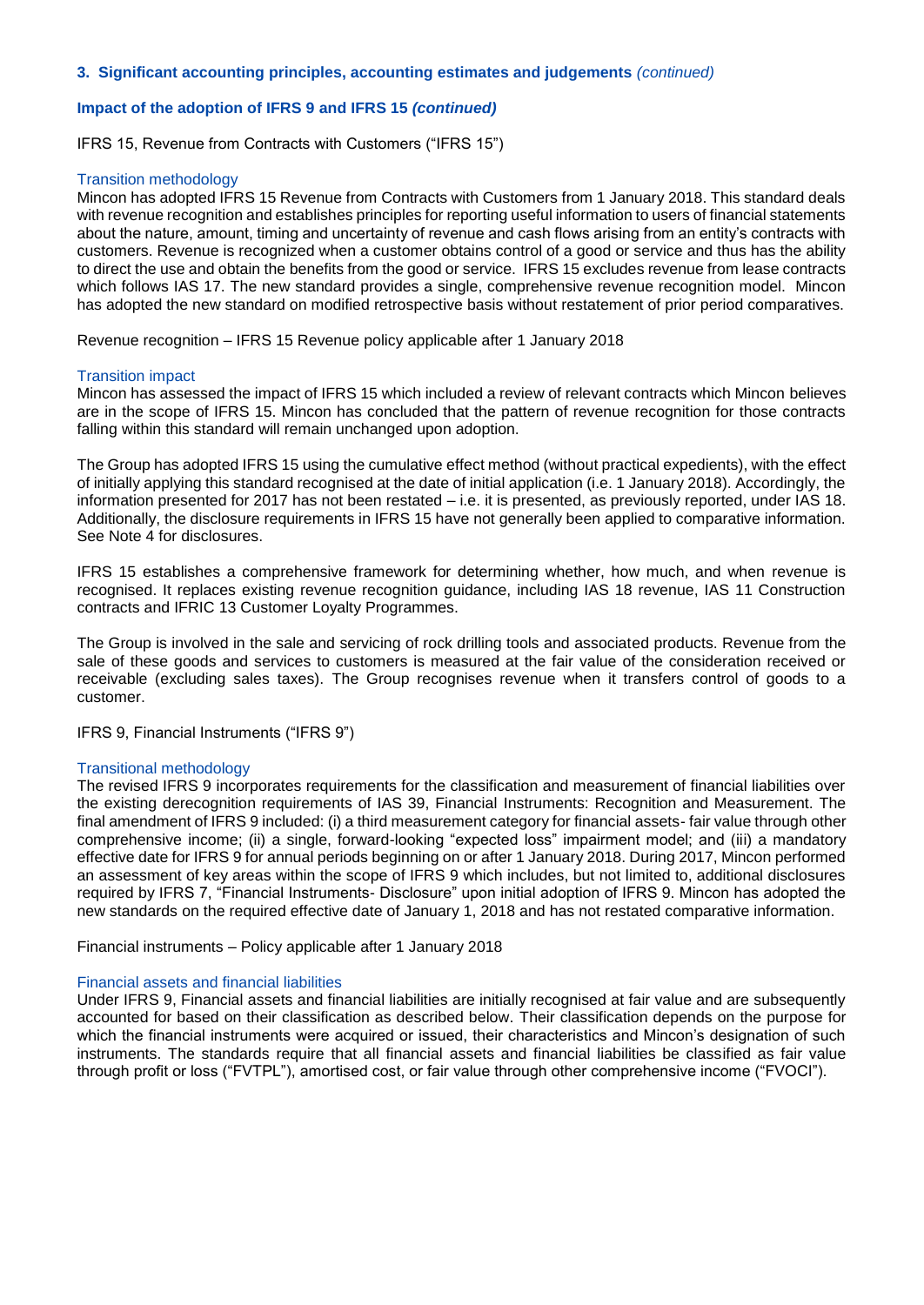#### **Impact of the adoption of IFRS 9 and IFRS 15** *(continued)*

#### Transition impact

Impairment of Financial Assets

Under IFRS 9, there is a new expected credit loss ("ECL") model resulting in the requirement to revise impairment methodology for account receivables for Mincon. Upon assessment, Mincon has determined that the ECL model did not have a material impact on Mincon account receivables.

Financial instruments – Policy applicable before 1 January 2018

#### Financial assets and financial liabilities

Financial assets and financial liabilities are initially recognised at fair value and are subsequently accounted for based on their classification, as described below. Their classification depends on the purpose for which the financial instruments were acquired or issued, their characteristics and the Group's designation of such instruments.

#### Cash and cash equivalents

Cash and cash equivalents include cash and short-term investments with an original maturity of three months or less, and are accounted for at amortised cost. Interest earned or accrued on these financial assets is included in investment income in the profit or loss in the consolidated statement of profit or loss and other comprehensive income.

#### Trade and other receivables

Trade and other receivables are included in current assets. They are initially recognised when they are originated. Trade receivables do not have any significant financing composites and are initially recognised at the transaction price. Other receivables are included in other assets in the consolidated statement of financial position and are accounted for at amortised cost.

#### Accrued and other liabilities

Such financial liabilities are recorded at amortised cost and include all liabilities other than derivative financial instruments which are accounted for at fair value through profit and loss.

#### **Standards, interpretations and amendments to published standards that are not yet effective**

A number of new Standards, Amendments to Standards and Interpretations are effective for annual periods beginning after 1 January 2019, and have not been applied in preparing these consolidated financial statements. These are set out as follows:

• IFRS 16: Leases\*

• IFRIC 23: Uncertainty over Income Tax Treatments\*

• IFRS 17: Insurance Contracts\*\*

Other than IFRS 16 the aforementioned are not expected to have a material impact.

*\* Amendments are effective for annual period commencing after 1 January 2019.*

*\*\* Amendments are effective for annual period commencing after 1 January 2021.*

#### Estimated impact of the adoption of IFRS 16

The impact of this new standard and interpretation has been considered as follows:

The Group is required to adopt IFRS 16 Leases from 1 January 2019. The Group has assessed the estimated impact that initial application of IFRS 16 will have on its consolidated financial statements, as described below.

IFRS 16 introduces a single, on-balance sheet lease accounting model for lessees. A lessee recognises a rightof-use asset representing its right to use the underlying asset and a lease liability representing its obligation to make lease payments. There are recognition exemptions for short-term leases and leases of low-value items. Lessor accounting remains similar to the current standard – i.e. lessors continue to classify leases as finance or operating leases.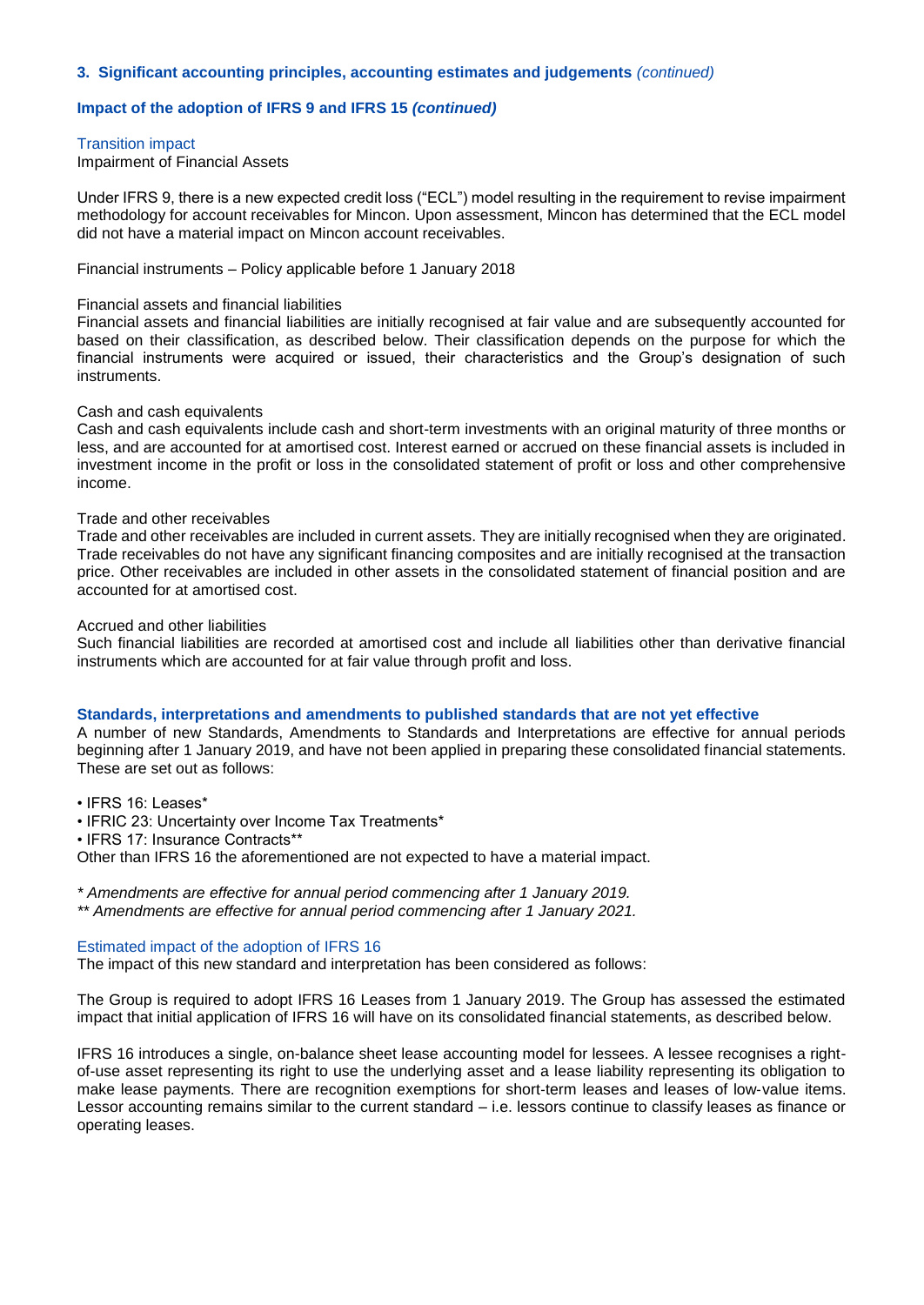#### **Standards, interpretations and amendments to published standards that are not yet effective** *(continued)*

IFRS 16 replaces existing leases guidance, including IAS 17 Leases, IFRIC 4 Determining whether an Arrangement contains a Lease, SIC‑15 Operating Leases – Incentives and SIC‑27 Evaluating the Substance of Transactions Involving the Legal Form of a Lease.

#### Leases in which the Group is a lessee

The Group will recognise new assets and liabilities for its operating leases of Land & Buildings, Plant & Machinery and Motor Vehicles .The nature of expenses related to those leases will now change because the Group will recognise a depreciation charge for right-of-use assets and interest expense on lease liabilities.

Previously, the Group recognised operating lease expense on a straight-line basis over the term of the lease, and recognised assets and liabilities only to the extent that there was a timing difference between actual lease payments and the expense recognised.

In addition, the Group will no longer recognise provisions for operating leases that it assesses to be onerous, Instead the Group will include the payments due under the lease in its lease liability. No significant impact is expected for the Group's finance leases.

Based on the information currently available, the Group estimates that it will recognise additional lease liabilities of €2.6m-€2.7m and a corresponding right of use asset of €2.6m-€2.7m as at 1 January 2019.

#### **Transition**

The Group plans to apply IFRS 16 initially on 1 January 2019, using the modified retrospective approach. Therefore, the cumulative effect of adopting IFRS 16 will be recognised as an adjustment to the opening balance of retained earnings at 1 January 2019, with no restatement of comparative information.

The Group plans to apply the practical expedient to grandfather the definition of a lease on transition. This means that it will apply IFRS 16 to all contracts entered into before 1 January 2019 and identified as leases in accordance with IAS 17 and IFRIC 4.

### **Earnings per share**

Basic earnings per share is calculated based on the profit for the year attributable to owners of the Company and the basic weighted average number of shares outstanding. Diluted earnings per share is calculated based on the profit for the year attributable to owners of the Company and the diluted weighted average number of shares outstanding.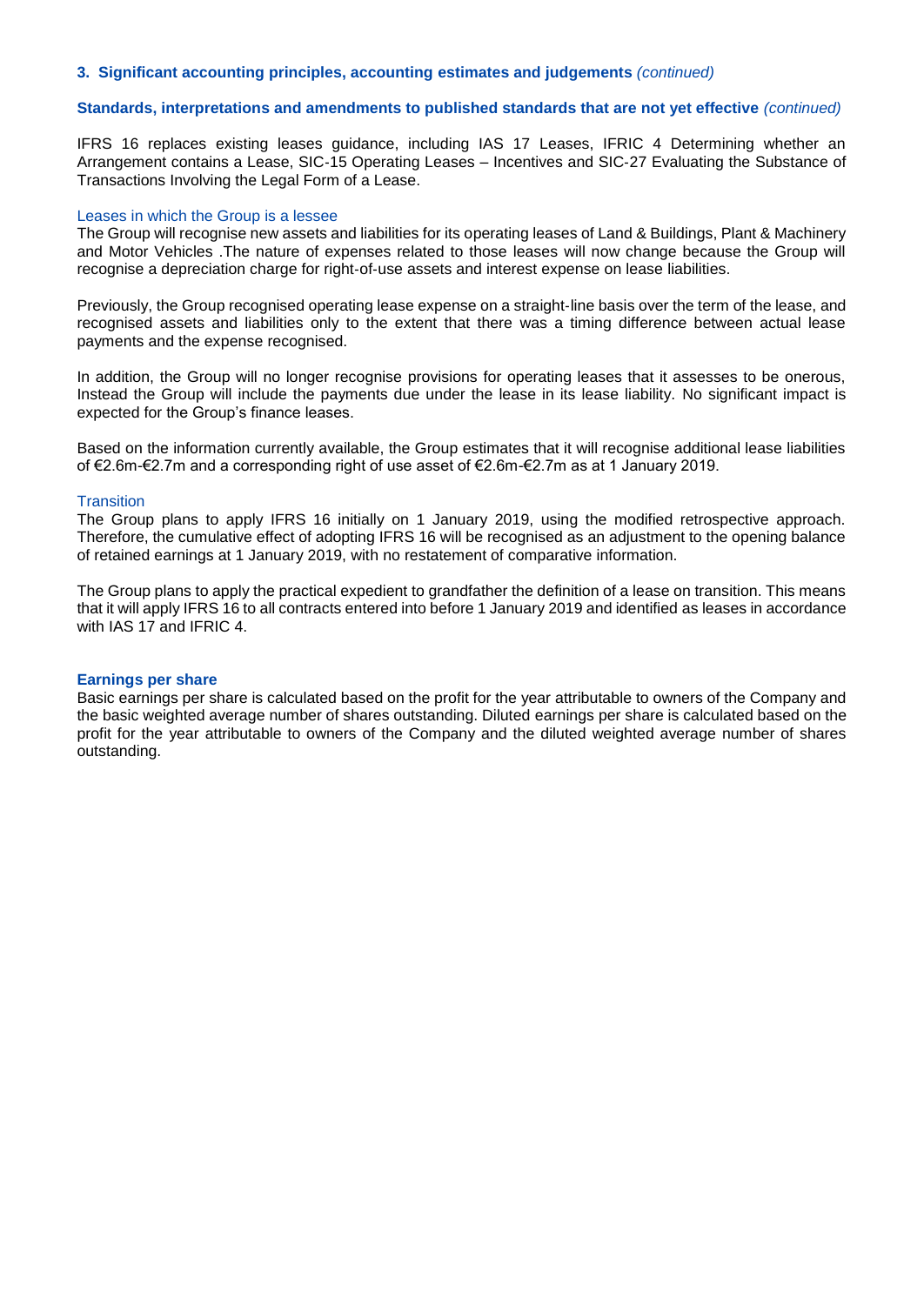#### **Taxation**

Current tax comprises the expected tax payable or receivable on the taxable income or loss for the year and any adjustment to the tax payable or receivable in respect of previous years. The amount of current tax payable or receivable is the best estimate of the tax amount expected to be paid or received that reflects uncertainty related to income taxes, if any. It is measured using tax rates enacted or substantively enacted at the reporting date. Current tax also includes any tax arising from dividends.

Current tax assets and liabilities are offset only if certain criteria are met.

#### Deferred tax

Deferred tax is recognised in respect of temporary differences between the carrying amounts of assets and liabilities for financial reporting purposes and the amounts used for taxation purposes. Deferred tax is not recognised for:

- temporary differences on the initial recognition of assets or liabilities in a transaction that is not a business combination and that affects neither accounting nor taxable profit or loss;
- temporary differences related to investments in subsidiaries, associates and joint arrangements to the extent that the Group is able to control the timing of the reversal of the temporary differences and it is probable that they will not reverse in the foreseeable future; and
- taxable temporary differences arising on the initial recognition of goodwill.

Deferred tax assets are recognised for unused tax losses, unused tax credits and deductible temporary differences to the extent that it is probable that future taxable profits will be available against which they can be used. Future taxable profits are determined based on the reversal of relevant taxable temporary differences. If the amount of taxable temporary differences is insufficient to recognise a deferred tax asset in full, then future taxable profits, adjusted for reversals of existing temporary differences, are considered, based on the business plans for individual subsidiaries in the Group. Deferred tax assets are reviewed at each reporting date and are reduced to the extent that it is no longer probable that the related tax benefit will be realised; such reductions are reversed when the probability of future taxable profits improves.

Unrecognised deferred tax assets are reassessed at each reporting date and recognised to the extent that it has become probable that future taxable profits will be available against which they can be used.

Deferred tax is measured at the tax rates that are expected to be applied to temporary differences when they reverse, using tax rates enacted or substantively enacted at the reporting date.

The measurement of deferred tax reflects the tax consequences that would follow from the manner in which the Group expects, at the reporting date, to recover or settle the carrying amount of its assets and liabilities. For this purpose, the carrying amount of investment property measured at fair value is presumed to be recovered through sale, and the Group has not rebutted this presumption.

Deferred tax assets and liabilities are offset only if certain criteria are met.

#### **Inventories and capital equipment**

Inventories and capital equipment are valued at the lower of cost or net realisable value. Net realisable value is the estimated selling price in the ordinary course of business less the estimated costs of completion and selling expenses. The cost of inventories is based on the first-in, first-out principle and includes the costs of acquiring inventories and bringing them to their existing location and condition. Inventories manufactured by the Group and work in progress include an appropriate share of production overheads based on normal operating capacity. Inventories are reported net of deductions for obsolescence.

#### **Intangible Assets and Goodwill**

#### **Goodwill**

The Group accounts for acquisitions using the purchase accounting method as outlined in IFRS 3 Business Combinations. Group management has determined that the Group has one operating segment and therefore all goodwill is tested for impairment at Group level and this is tested for impairment annually.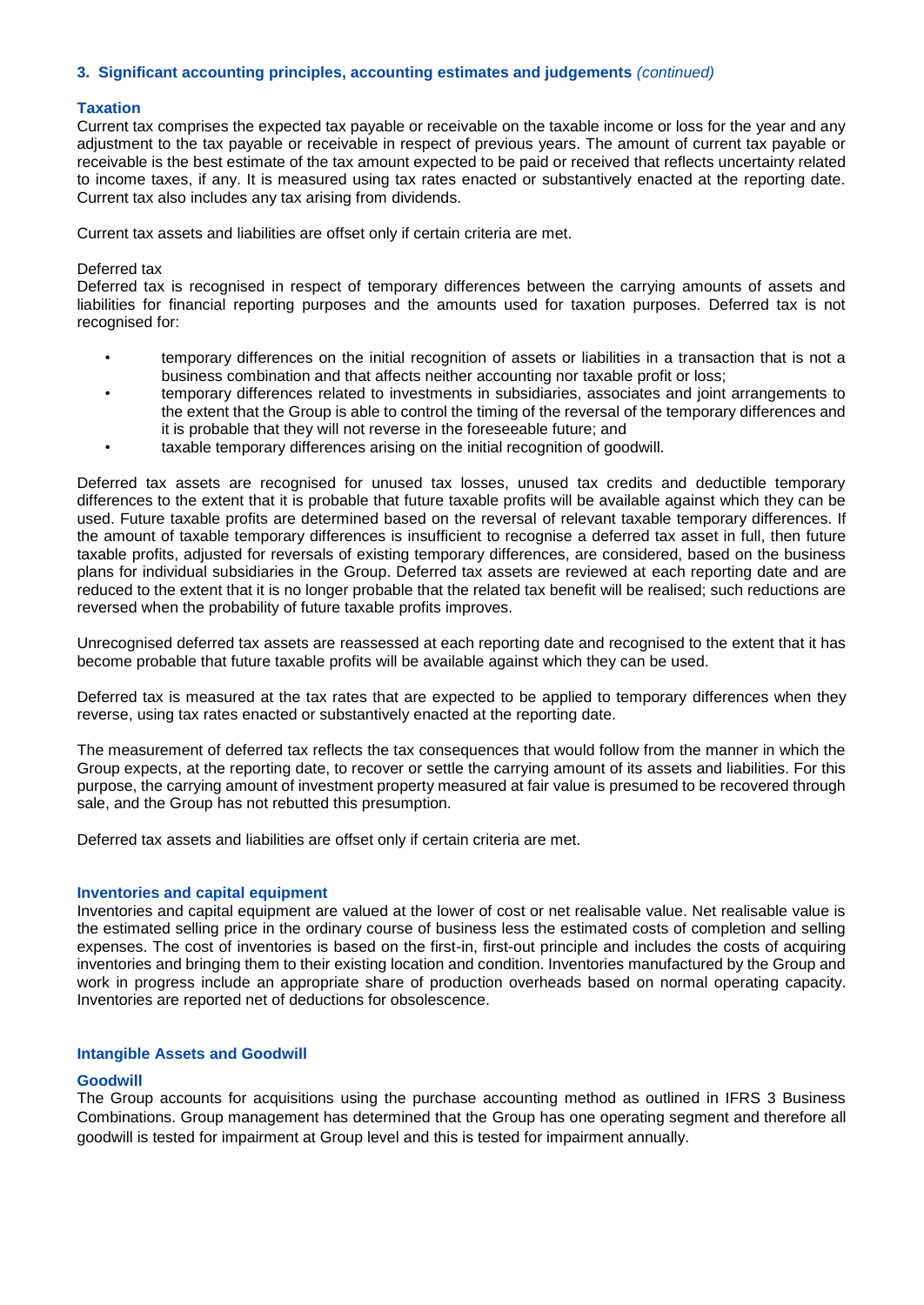#### **Intangible assets**

Expenditure on research activities is recognised in profit or loss as incurred.

Development expenditure is capitalised only if the expenditure can be measured reliably, the product or process is technically and commercially feasible, future economic benefits are probable and the Group intends to and has sufficient resources to complete development and to use or sell the asset. Otherwise, it is recognised in the profit or loss as incurred. Subsequent to initial recognition, development expenditure is measured at cost less accumulated amortisation and any accumulated impairment losses.

Subsequent expenditure is capitalised only when it increases the future economic benefits embodied in the specific asset to which it relates. All other expenditure, including expenditure on internally generated goodwill and brands, is recognised in profit or loss as incurred.

#### **Foreign Currency**

#### **Foreign currency transactions**

Transactions in foreign currencies (those which are denominated in a currency other than the functional currency) are translated at the foreign exchange rate ruling at the date of the transaction. Monetary assets and liabilities denominated in foreign currencies are translated using the foreign exchange rate at the statement of financial position date. Exchange gains and losses related to trade receivables and payables, other financial assets and payables, and other operating receivables and payables are separately presented on the face of the income statement.

Exchange rate differences on translation to functional currency are reported in profit or loss, except when reported in other comprehensive income for the translation of intra-group receivables from, or liabilities to, a foreign operation that in substance is part of the net investment in the foreign operation.

Exchange rates for major currencies used in the various reporting periods are shown in Note 24.

#### **Translation of accounts of foreign entities**

The assets and liabilities of foreign entities, including goodwill and fair value adjustments arising on consolidation, are translated to Euro at the exchange rates ruling at the reporting date. Revenues, expenses, gains, and losses are translated at average exchange rates, when these approximate the exchange rate for the respective transaction. Foreign exchange differences arising on translation of foreign entities are recognised in other comprehensive income and are accumulated in a separate component of equity as a translation reserve. On divestment of foreign entities, the accumulated exchange differences, are recycled through profit or loss, increasing or decreasing the profit or loss on divestments.

#### **Business combinations and consolidation**

The consolidated financial statements include the financial statements of the Group and all companies in which Mincon Group plc, directly or indirectly, has control. The Group controls an entity when it is exposed to, or has rights to, variable returns from its involvement with the entity and has the ability to affect those returns through its power over the entity. The financial statements of subsidiaries are included in the consolidated financial statements from the date on which control commences until the date on which control ceases.

The consolidated financial statements have been prepared in accordance with the acquisition method. According to this method, business combinations are seen as if the Group directly acquires the assets and assumes the liabilities of the entity acquired. At the acquisition date, i.e. the date on which control is obtained, each identifiable asset acquired and liability assumed is recognised at its acquisition-date fair value.

Consideration transferred is measured at its fair value. It includes the sum of the acquisition date fair values of the assets transferred, liabilities incurred to the previous owners of the acquiree, and equity interests issued by the Group. Deferred contingent consideration is initially measured at its acquisition-date fair value. Any subsequent change in such fair value is recognised in profit or loss, unless the deferred contingent consideration is classified as equity. In that case, there is no remeasurement and the subsequent settlement is accounted for within equity. Deferred contingent consideration arises in the current year where part payment for an acquisition is deferred to the following year or years.

Transaction costs that the Group incurs in connection with a business combination, such as legal fees, due diligence fees, and other professional and consulting fees are expensed as incurred.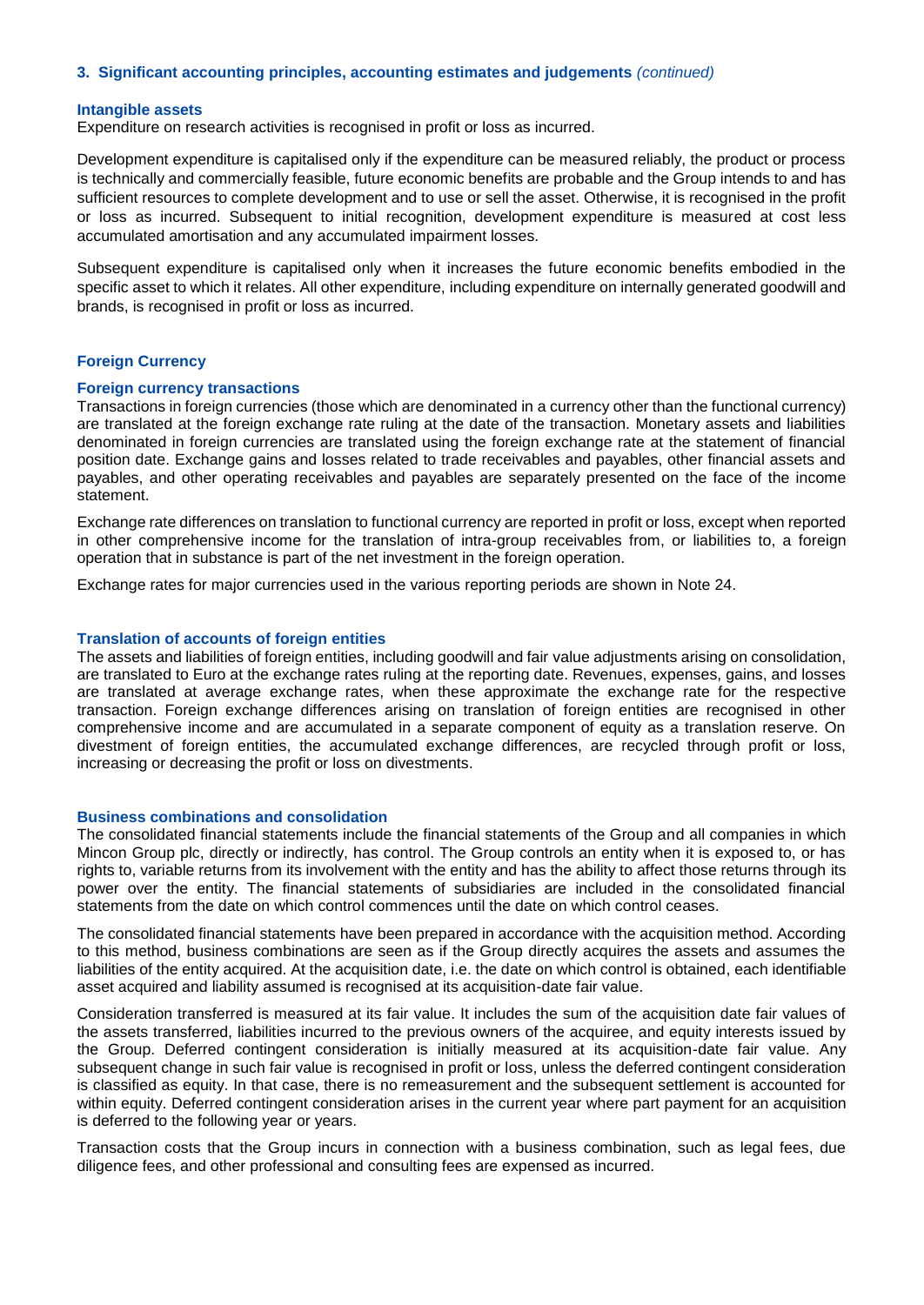#### **Business combinations and consolidation** *(continued)*

Goodwill is measured as the excess of the fair value of the consideration transferred, the amount of any noncontrolling interest in the acquiree, and the fair value of the Group's previously held equity interest in the acquiree (if any) over the net of acquisition-date fair values of the identifiable assets acquired and liabilities assumed. Goodwill is not amortised but tested for impairment at least annually.

Non-controlling interest is initially measured either at fair value or at the non-controlling interest's proportionate share of the fair value of the acquiree's identifiable net assets. This means that goodwill is either recorded in "full" (on the total acquired net assets) or in "part" (only on the Group's share of net assets). The choice of measurement basis is made on an acquisition-by-acquisition basis.

Earnings from the acquirees are reported in the consolidated income statement from the date of control.

Intra-group balances and transactions such as income, expenses and dividends are eliminated in preparing the consolidated financial statements. Profits and losses resulting from intra-group transactions that are recognised in assets, such as inventory, are eliminated in full, but losses are only eliminated to the extent that there is no evidence of impairment.

#### **Property, plant and equipment**

Items of property, plant and equipment are carried at cost less accumulated depreciation and impairment losses. Cost of an item of property, plant and equipment comprises the purchase price, import duties, and any cost directly attributable to bringing the asset to its location and condition for use. The Group capitalises costs on initial recognition and on replacement of significant parts of property, plant and equipment, if it is probable that the future economic benefits embodied will flow to the Group and the cost can be measured reliably. All other costs are recognised as an expense in profit or loss when incurred.

#### **Depreciation**

Depreciation is calculated based on cost using the straight-line method over the estimated useful life of the asset.

The following useful lives are used for depreciation:

|                     | Years     |
|---------------------|-----------|
| <b>Buildings</b>    | $20 - 30$ |
| Plant and equipment | $3 - 10$  |

The depreciation methods, useful lives and residual values are reassessed annually. Land is not depreciated.

#### **Leased assets**

In the consolidated financial statements, leases are classified as either finance leases or operating leases. A finance lease entails the transfer to the lessee of substantially all of the economic risks and benefits associated with ownership. If this is not the case, the lease is accounted for as an operating lease. For the lessee, a finance lease requires that the asset leased is recognised as an asset in the statement of financial position. Upon initial recognition, the leased asset is measured at an amount equal to the lower of its fair value and the present value of the future minimum lease payments. Initially, a corresponding liability is recorded. Assets under finance leases are depreciated over their estimated useful lives, while the lease payments are reported as interest and amortisation of the lease liability. For operating leases, the lessee does not account for the leased asset in its statement of financial position. In profit or loss, the costs of operating leases are recorded on a straight-line basis over the term of the lease.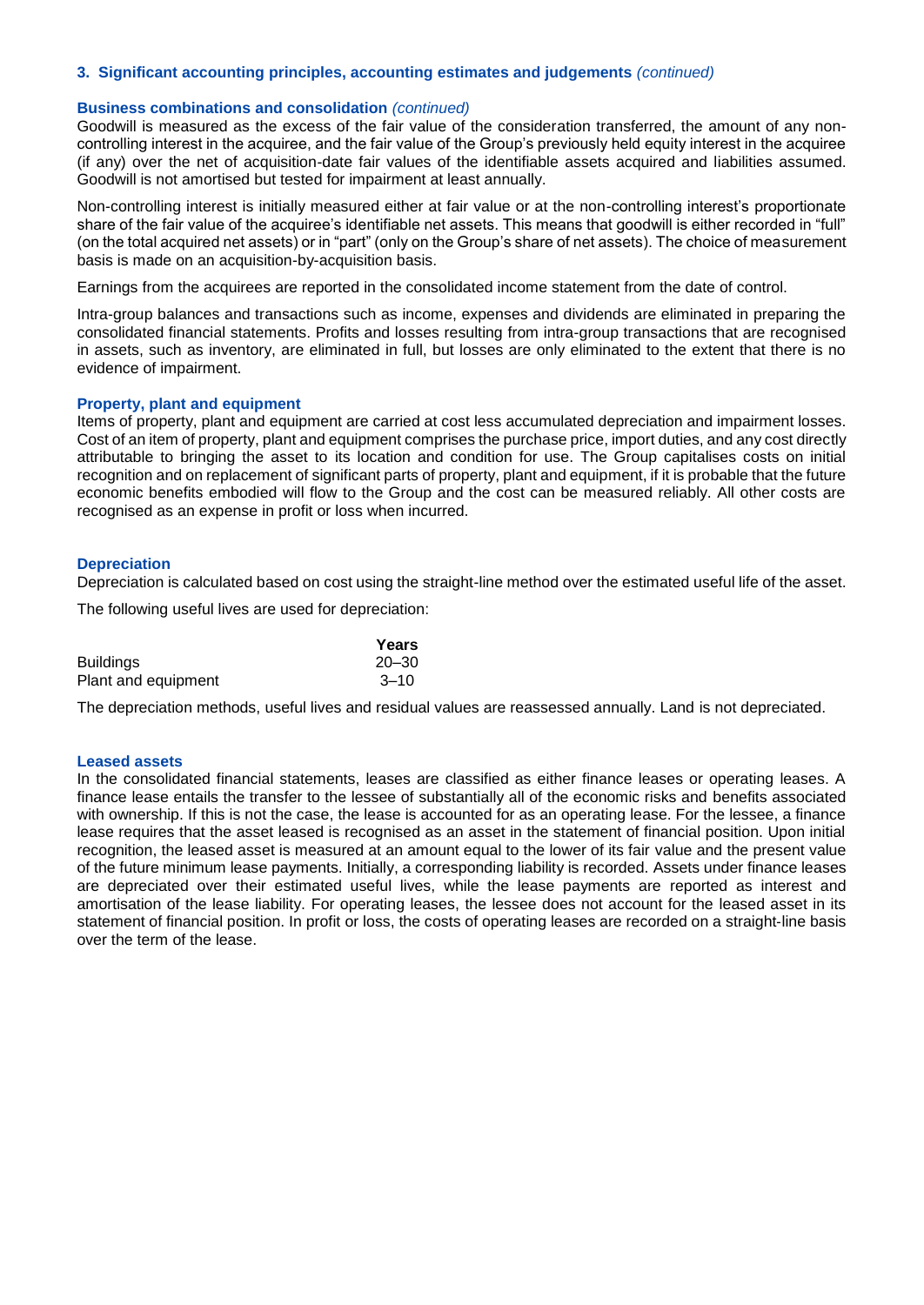#### **Financial Assets and Liabilities**

#### Recognition and derecognition

Financial assets and liabilities are recognised at fair value when the Group becomes a party to the contractual provisions of the instrument. Purchases and sales of financial assets are accounted for at trade date, which is the day when the Group contractually commits to acquire or dispose of the assets. Trade receivables are recognised on delivery of product. Liabilities are recognised when the other party has performed and there is a contractual obligation to pay. Derecognition (fully or partially) of a financial asset occurs when the rights to receive cash flows from the financial instruments expire or are transferred and substantially all of the risks and rewards of ownership have been removed from the Group. The Group derecognises (fully or partially) a financial liability when the obligation specified in the contract is discharged or otherwise expires. A financial asset and a financial liability are offset and the net amount presented in the statement of financial position when there is a legally enforceable right to set off the recognised amounts and there is an intention to either settle on a net basis or to realise the asset and settle the liability simultaneously.

#### Effective interest method

The effective interest method is a method of calculating the amortised cost of a financial asset or a financial liability and of allocating the interest income or interest expense over the relevant periods. The effective interest rate is the rate that exactly discounts estimated future cash payments or receipts through the expected life of the financial instrument, or when appropriate a shorter period, to the net carrying amount of the financial asset or financial liability. The calculation includes all fees and points paid or received between parties to the contract that are an integral part of the effective interest rate, transaction costs, and all other premiums or discounts.

#### Borrowing costs

All borrowing costs are expensed in accordance with the effective interest rate method.

#### Investments in subsidiaries - Company

Investments in subsidiary undertakings are stated at cost less provision for impairment in the Company's statement of financial position. Loans to subsidiary undertakings are initially recorded at fair value in the Company statement of financial position and subsequently at amortised cost using an effective interest rate methodology.

#### Impairment of financial assets

Financial assets are assessed at each reporting date to determine whether there is any objective evidence that they are impaired. A financial asset is considered to be impaired if objective evidence indicates that one or more events have had a negative effect on the estimated future cash flows of that asset.

#### **Equity**

Shares are classified as equity. Incremental costs directly attributable to the issue of ordinary shares and share options are recognised as a deduction from equity, net of any tax effect.

#### Contingent liabilities

A contingent liability is a possible obligation or a present obligation that arises from past events that is not reported as a liability or provision, as it is not probable that an outflow of resources will be required to settle the obligation or that a sufficiently reliable calculation of the amount cannot be made.

#### Financial instruments carried at fair value: Non-derivative financial liabilities

Fair value is calculated based on the present value of future principal and interest cash flows, discounted at the market rate of interest at the reporting date.

#### Finance income and expenses

Finance income and expense are included in profit or loss using the effective interest method.

#### Cash and cash equivalents

Cash and cash equivalents comprise cash balances and call deposits with maturities of three months or less.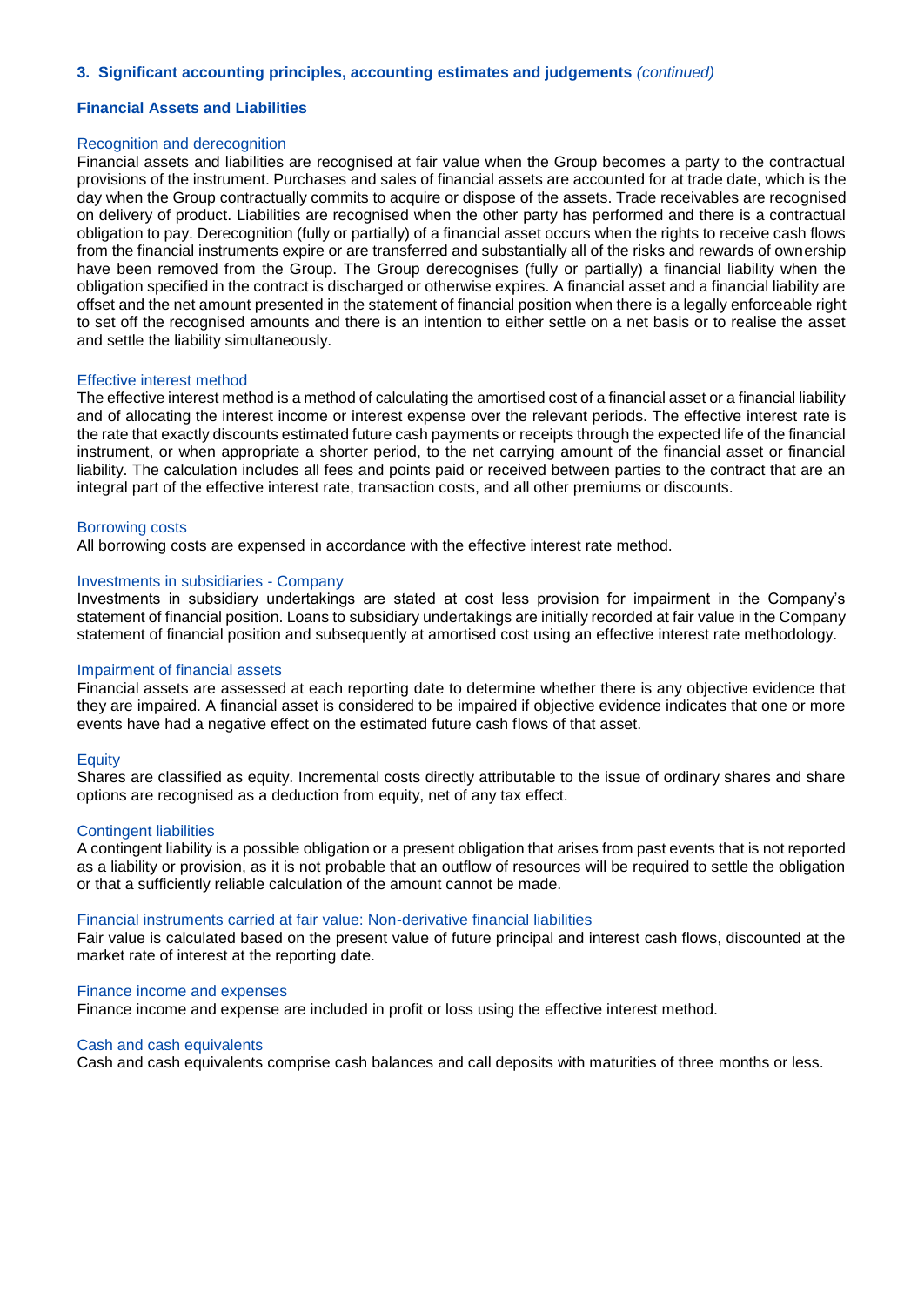#### **Provisions**

A provision is recognised in the statement of financial position when the Group has a legal or constructive obligation as a result of a past event, it is probable that an outflow of economic benefits will be required to settle the obligation, and the outflow can be estimated reliably. The amount recognised as a provision is the best estimate of the expenditure required to settle the present obligation at the reporting date. If the effect of the time value of money is material, the provision is determined by discounting the expected future cash flows at a pre-tax rate that reflects the current market assessments of the time value of money and, where appropriate, the risks specific to the liability.

A provision for restructuring is recognised when the Group has approved a detailed and formal restructuring plan and the restructuring has either commenced or been announced publicly. Future operating losses are not provided for.

#### **Exceptional Items**

The Group has adopted an Income Statement format which seeks to highlight significant items within the Group results for the year. Exceptional items may include restructuring, profit or loss on disposal or termination of operations, litigation costs and settlements, profit or loss on disposal of investments, profit or loss on disposal of property, plant and equipment, acquisition costs, adjustment to contingent consideration (arising on business combinations from 1 April 2010) and impairment of assets relating to significant transactions. Judgement is used by the Group in assessing particular items, which by virtue of their scale and nature, should be presented in the Income Statements and disclosed in the related notes as exceptional items.

#### **Defined contribution plans**

A defined contribution pension plan is a post-employment benefit plan under which the Group pays fixed contributions into a separate entity and will have no legal or constructive obligation to pay further amounts. Obligations for contributions to defined contribution pension plans are recognised as an employee benefit expense in profit or loss when employees provide services entitling them to the contributions.

#### **Share-based payment transactions**

The Group operates a long term incentive plan which allows the Company to grant Restricted Share Awards ("RSAs") to executive directors and senior management. All schemes are equity settled arrangements under IFRS 2 Share-based Payment.

The grant-date fair value of share-based payment awards granted to employees is recognised as an employee expense, with a corresponding increase in equity, over the period that the employees become unconditionally entitled to the awards. The amount recognised as an expense is adjusted to reflect the number of awards for which the related service and non-market performance conditions are expected to be met, such that the amount ultimately recognised as an expense is based on the number of awards that meet the related service and nonmarket performance conditions at the vesting date.

#### **Critical accounting estimates and judgements**

The preparation of financial statements requires management's judgement and the use of estimates and assumptions that affect the amounts reported in the consolidated financial statements and accompanying notes. These estimates and associated assumptions are based on historical experience and various other factors that are believed to be reasonable under the prevailing circumstances. Actual results may differ from those estimates. The estimates and assumptions are reviewed on an ongoing basis. Revisions to the accounting estimates are recognised in the period in which they are revised and in any future periods affected.

Following are the estimates and judgements which, in the opinion of management, are significant to the underlying amounts included in the financial reports and for which there is a significant risk that future events or new information could entail a change in those estimates or judgements.

#### Deferred contingent consideration

The deferred contingent consideration payable represents management's best estimate of the fair value of the amounts that will be payable, discounted as appropriate using a market interest rate. The fair value was estimated by assigning probabilities, based on management's current expectations, to the potential pay-out scenarios. The fair value of deferred contingent consideration is primarily dependent on the future performance of the acquired businesses against predetermined targets and on management's current expectations thereof.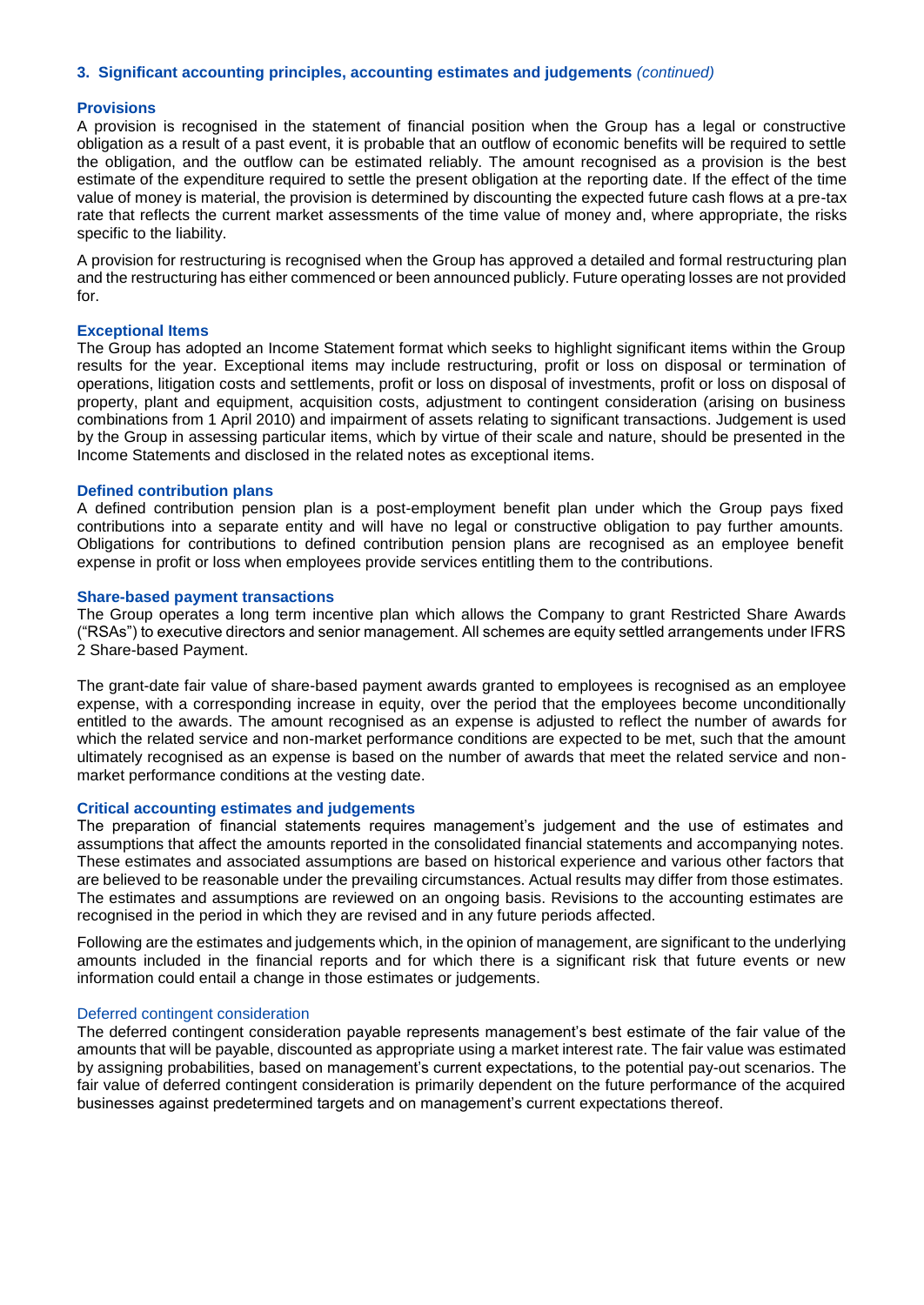#### Trade and other receivables

Trade and other receivables are included in current assets, except for those with maturities more than 12 months after the reporting date, which are classified as non-current assets. The Group estimates the risk that receivables will not be paid and provides for doubtful debts in line with IFRS 9.

## **4. Revenue**

In the following table, revenue is disaggregated between Mincon manufactured product and product that is purchased outside the Group and resold through Mincon distribution channels.

|                             | 2018    | 2017   |
|-----------------------------|---------|--------|
|                             | €'000   | €'000  |
| <b>Product revenue:</b>     |         |        |
| Sale of Mincon product      | 100,319 | 74,965 |
| Sale of third party product | 17.369  | 22,393 |
| <b>Total revenue</b>        | 117,688 | 97,358 |

Revenue is measured based on the consideration specified in a contract with a customer. The Group recognises revenue when it transfers control of goods to a customer.

The following provides information about the nature and timing of the satisfaction of performance obligations in contracts with customers, including significant payment terms, and the related revenue recognition policies.

Customers obtain control of products when one of the following conditions are satisfied:

- 1. The goods have been picked up by the customer from Mincon's premises.
- 2. When goods have been shipped by Mincon, the goods are delivered to the customer and have been accepted at their premises.

Invoices are generated at that point in time. Invoices are payable within the timeframe as set in agreement with the customer at the point of placing the order of the product. Discounts are provided from time-to-time to customers.

Customers may be permitted to return goods where issues are identified with regard to quality of the product. Returned goods are exchanged only for new goods or credit note. No cash refunds are offered.

#### **Revenue recognition under IFRS 15 (applicable from 1 January 2018)**

Where the customer is permitted to return an item, revenue is recognised to the extent that it is highly probable that a significant reversal in the amount of cumulative revenue recognised will not occur. Therefore, the amount of revenue recognised is adjusted for expected returns, which are estimated based on the historical data for specific types of product. In these circumstances, a refund liability and a right to recover returned goods asset are recognised.

## **Revenue recognition under IAS 18 (applicable before 1 January 2018)**

Revenue was recognised when the goods were delivered to the customers' premises, which was taken to be the point in time at which the customer accepted the goods and the related risks and rewards of ownership transferred, provided that a reasonable estimate of the returns could be made. If a reasonable estimate could not be made, then revenue recognition was deferred until the return period lapsed or a reasonable estimate of returns could be made.

No adjustment was required on transition in the Group.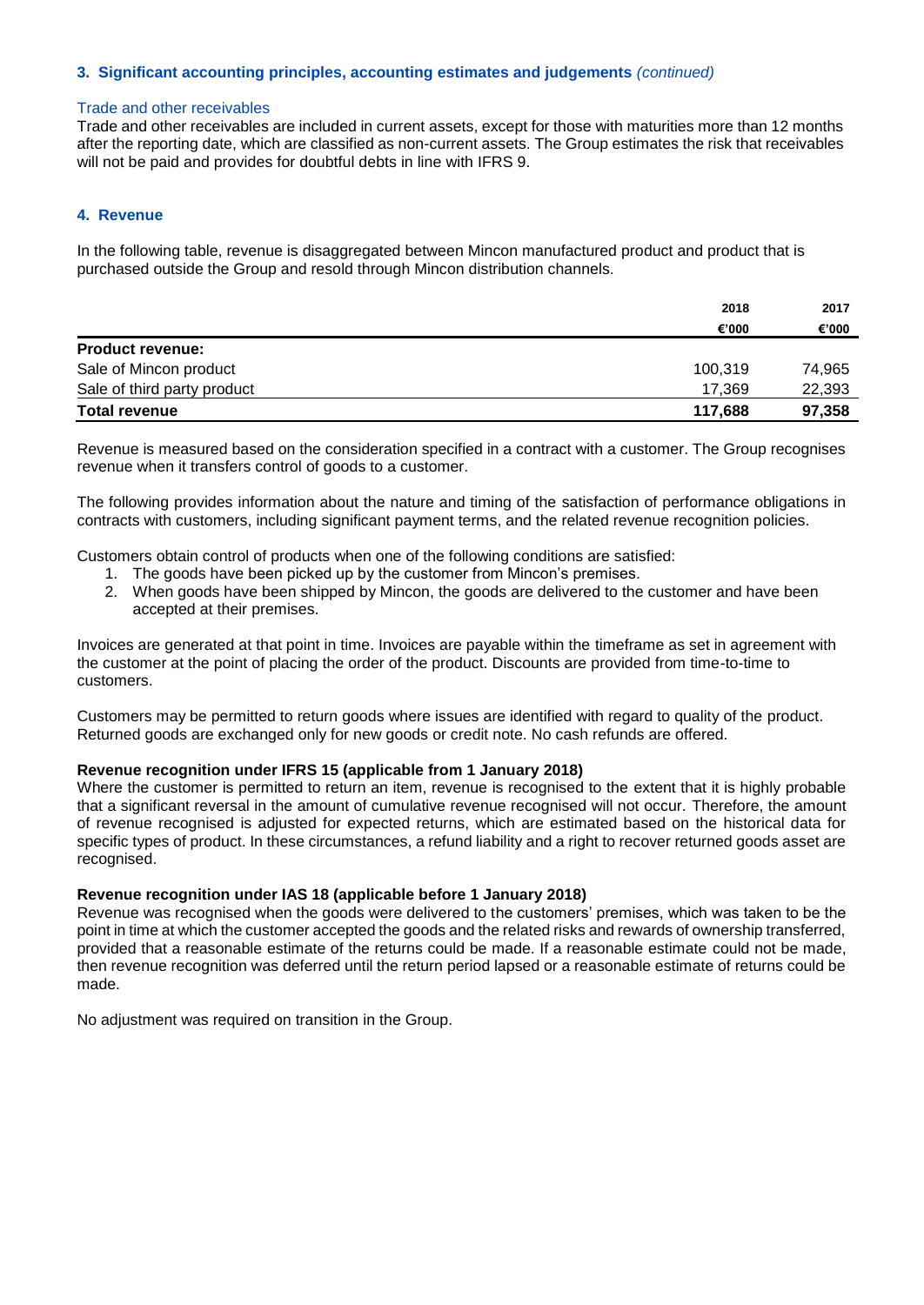### **5. Operating Segment**

An operating segment is a component of the Group that engages in business activities from which it may earn revenue and incur expenses, and for which discrete financial information is available. The operating results of all operating segments are reviewed regularly by the Board of Directors, the chief operating decision maker, to make decisions about allocation of resources to the segments and also to assess their performance.

Results are reported in a manner consistent with the internal reporting provided to the chief operating decision maker (CODM). Our CODM has been identified as the Board of Directors.

The Group has determined that it has one reportable segment. The Group is managed as a single business unit that sells drilling equipment, primarily manufactured by Mincon manufacturing sites.

The CODM assesses operating segment performance based on a measure of operating profit. Segment revenue for the year ended 31 December 2018 of €117.7 million (2017: €97.4 million) is wholly derived from sales to external customers.

#### **Entity-wide disclosures**

The business is managed on a worldwide basis but operates manufacturing facilities and sales offices in Ireland, Sweden, South Africa, UK, Western Australia, the United States and Canada and sales offices in eleven other locations including Eastern & Western Australia, South Africa, UK, Finland, Spain, Namibia, Tanzania, Sweden, Chile and Peru. In presenting information on geography, revenue is based on the geographical location of customers and non-current assets based on the location of these assets.

*Revenue by region (by location of customers):*

|                                          | 2018    | 2017   |
|------------------------------------------|---------|--------|
|                                          | €'000   | €'000  |
| <b>Region:</b>                           |         |        |
| Ireland                                  | 915     | 661    |
| Americas                                 | 24,732  | 25,407 |
| Australasia                              | 28,256  | 22,206 |
| Europe, Middle East, Africa              | 63,785  | 49,084 |
| Total revenue from continuing operations | 117,688 | 97,358 |

During 2018 Mincon had sales in Sweden of €14.5 million and Australia of €20.8 million, these separately contributed to more than 10% of the entire Group's sales for 2018.

*Non-current assets by region (location of assets):*

|                                         | 2018   | 2017   |
|-----------------------------------------|--------|--------|
|                                         | €'000  | €'000  |
| <b>Region:</b>                          |        |        |
| Ireland                                 | 15,255 | 10,381 |
| Americas                                | 17,271 | 14,796 |
| Australasia                             | 8.795  | 5.241  |
| Europe, Middle East, Africa             | 24,362 | 17,352 |
| Total non-current assets <sup>(1)</sup> | 65,683 | 47,770 |

*(1) Non-current assets exclude deferred tax assets.*

During 2018 Mincon held non-current assets (excluding deferred tax assets) in USA of €7.2 million and Australia of €8.3 million, these separately contributed to more than 10% of the entire Group's non-current assets (excluding deferred tax assets) for 2018.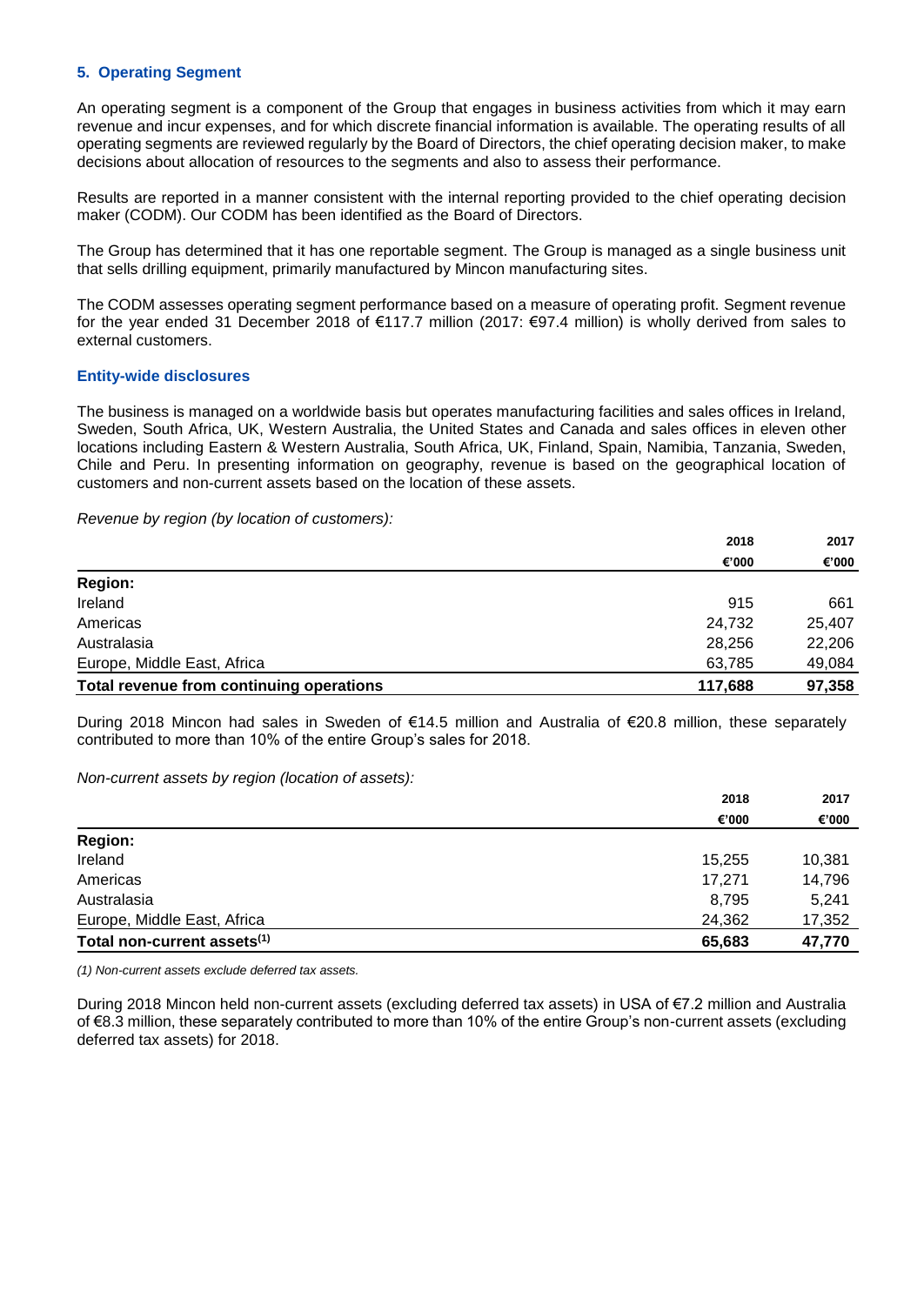## **6. Cost of Sales and operating expenses**

Included within cost of sales and operating costs were the following major components:

## **Cost of sales**

|                                                 | 2018   | 2017   |
|-------------------------------------------------|--------|--------|
|                                                 | €'000  | €'000  |
| Raw materials                                   | 33.221 | 24,517 |
| Third party product purchases                   | 13,625 | 17,580 |
| Employee costs                                  | 14.728 | 9,588  |
| Depreciation                                    | 3.213  | 2,404  |
| Distribution costs                              | 2,988  | 1,896  |
| Energy costs                                    | 1.648  | 1,097  |
| Maintenance of machinery                        | 1.302  | 932    |
| Impairment of capital inventory (note 8)        | (747)  | 1,741  |
| Impairment of finished goods inventory (note 8) |        | 530    |
| Other                                           | 2,337  | 1,506  |
| <b>Total cost of sales</b>                      | 72,315 | 61,791 |

## **Operating costs**

|                                                | 2018   | 2017   |
|------------------------------------------------|--------|--------|
|                                                | €'000  | €'000  |
| Employee costs (including director emoluments) | 18,373 | 13,845 |
| Depreciation                                   | 683    | 610    |
| Rent                                           | 1,287  | 741    |
| Travel                                         | 2,309  | 1,848  |
| Professional costs                             | 2,138  | 1,228  |
| Administration                                 | 1,978  | 1,919  |
| Marketing                                      | 698    | 586    |
| Acquisition and related costs (note 8)         | 166    | 303    |
| Impairment of trade receivable (note 8)        |        | 600    |
| Other                                          | 808    | 3,021  |
| <b>Total other operating costs</b>             | 28.440 | 24.701 |

The Group invested approximately €2.7 million on research and development projects in 2018 (2017: €1.7 million). €1.0 of this million has been expensed in the period (2017: €0.6 million), with the balance of €1.7 million capitalised (2017: €1.1 million) (note 12).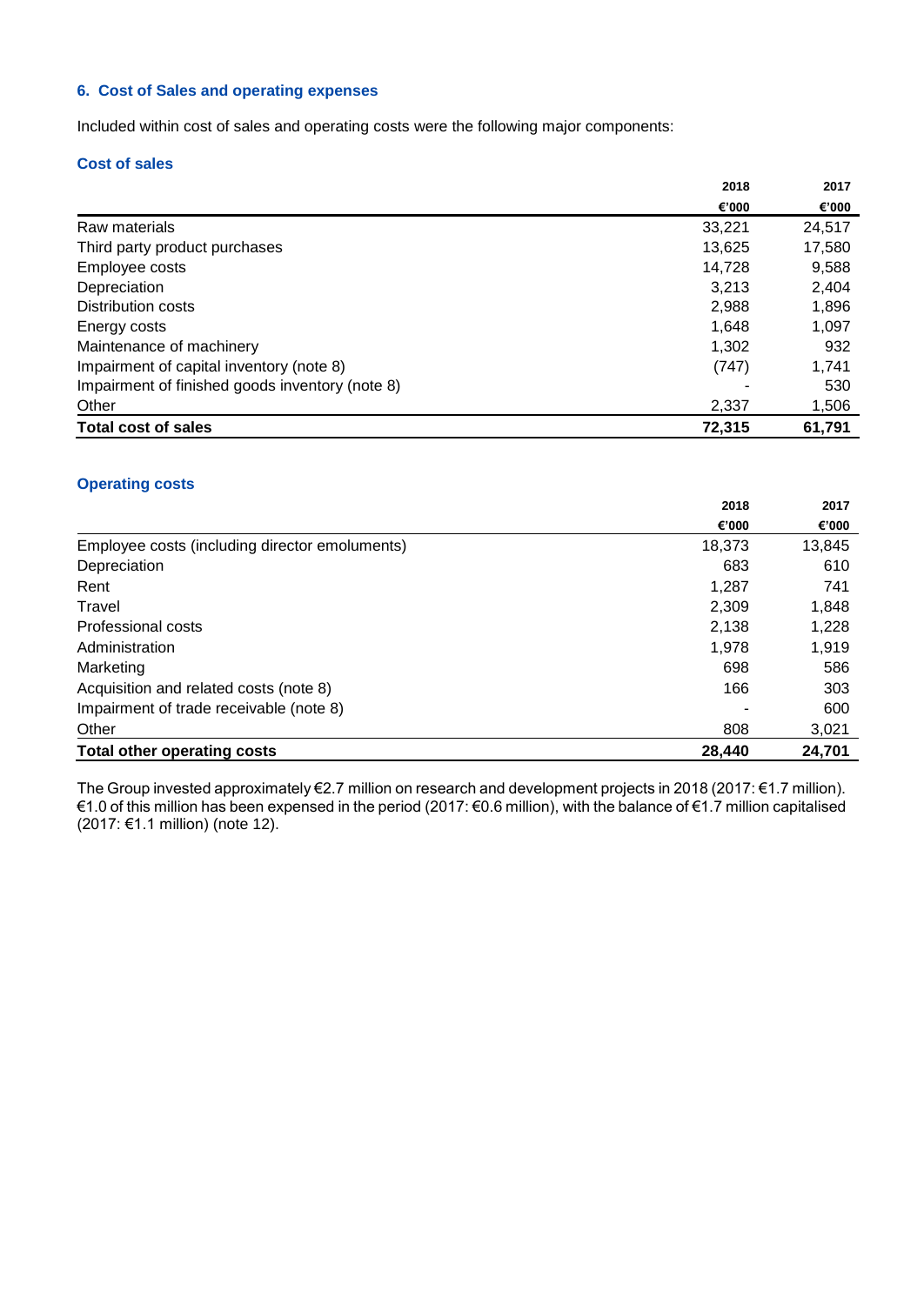## **7. Employee information**

|                                                        | 2018   | 2017   |
|--------------------------------------------------------|--------|--------|
|                                                        | €'000  | €'000  |
| Wages and salaries - excluding directors               | 26.997 | 19,448 |
| Wages, salaries, fees and pensions - directors         | 765    | 658    |
| Termination payments                                   | 17     | 380    |
| Social security costs                                  | 3.070  | 1,591  |
| Retirement benefit costs of defined contribution plans | 1.551  | 1,045  |
| Share based payment expense (note 23)                  | 701    | 411    |
| <b>Total employee costs</b>                            | 33,101 | 23,533 |

The Group capitalised payroll costs of €0.1million in 2018 (2017: €0.1 million) in relation to research and development.

The average number of employees was as follows:

|                                        | 2018          | 2017          |
|----------------------------------------|---------------|---------------|
|                                        | <b>Number</b> | <b>Number</b> |
| Sales and distribution                 | 126           | 86            |
| General and administration             | 56            | 49            |
| Manufacturing, service and development | 332           | 189           |
| Average number of persons employed     | 514           | 324           |

## **Retirement benefit and Other Employee Benefit Plans**

The Group operates various defined contribution pension plans. During the year ended 31 December 2018, the Group recorded €1.6 million (2017: €1.1 million) of expense in connection with these plans.

#### **8. Exceptional Items**

|                                           | 2018  | 2017     |
|-------------------------------------------|-------|----------|
|                                           | €'000 | €'000    |
| Cost of sales                             |       |          |
| Impairment of capital equipment inventory | 747   | (1,741)  |
| Impairment of finished goods inventory    |       | (530)    |
| <b>Total cost of sales</b>                | 747   | (2, 271) |
| <b>Operating costs</b>                    |       |          |
| Impairment of trade receivables           |       | (600)    |
| Acquisition and related costs             | (166) | (303)    |
| <b>Total operating costs</b>              | (166) | (903)    |
| Settlement gain                           |       | 3,124    |
| <b>Total exceptional items</b>            | 581   | (50)     |

At the 31 December 2018 the Group wrote back €0.7 million of previously recognised impairment due to information obtained during the year on the valuation of capital equipment inventory. The write down in the year ended 31 December 2017 on the Group's capital equipment inventory was €1.7 million.

The Group considers acquisition and related costs as exceptional items. During the course of acquiring Driconeq, the Group incurred costs of €0.2 million, during 2017 acquisition and related costs were €0.3 million.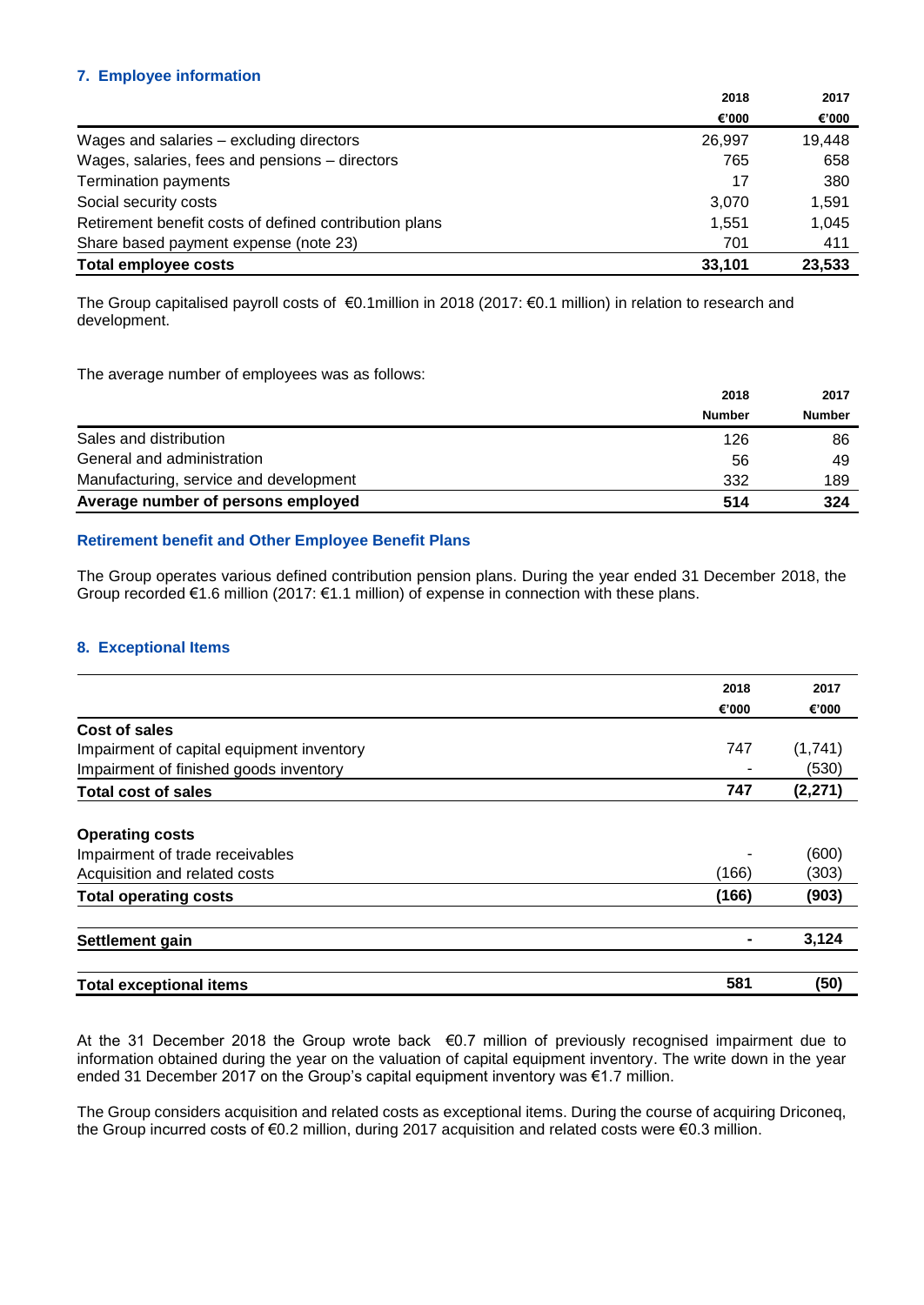## **9. Acquisitions**

In March, 2018 Mincon acquired 100% shareholding in Driconeq AB and its subsidiaries (see note 25), a group that specialises in the design, manufacture, sale and support of drill rods to mining, waterwell and construction industries for a consideration of €7.8 million. The Driconeq Group has manufacturing plants and sales offices in Sweden, South Africa and Australia, and a sales office in Brazil, it also owns a heattreatment plant in Sweden. This acquisition will further increase Mincon's market share on the sale and service of drill pipe in the markets they are present in.

The Driconeq Group has contributed €396,000 of profit after tax to the Mincon Group since acquisition, it is estimated that this would have been  $\epsilon$ 475,000 if the acquisition had occurred at the 1<sup>st</sup> of January 2018. The costs incurred in relation to acquisition of the Driconeq Group were €166,000.

During 2018, the Group transferred payment for the remaining shareholding in Mincon Tanzania and Mincon Namibia for €46,000 and €94,000 respectively.

### **A. Consideration transferred**

The following table summarises the acquisition date fair value of each major class of consideration transferred.

|                                        | <b>Driconeg</b> | Mincon<br><b>Namibia</b> | <b>Mincon</b><br>Tanzania | Total |
|----------------------------------------|-----------------|--------------------------|---------------------------|-------|
|                                        | €'000           | €'000                    | €'000                     | €'000 |
| Cash                                   | 7.783           | 94                       | 46                        | 7,923 |
| <b>Total consideration transferred</b> | 7.783           | 94                       | 46                        | 7,923 |

### **B. Identifiable assets acquired and liabilities assumed**

The following table summarises the recognised amounts of assets and liabilities assumed at the date of acquisition.

|                                                | Total   |
|------------------------------------------------|---------|
|                                                | €'000   |
| Property, plant and equipment                  | 4,039   |
| Inventories                                    | 4,189   |
| Trade receivables                              | 3,527   |
| Other assets                                   | 94      |
| Trade and other payables                       | (2,732) |
| Tax liabilities                                | (521)   |
| Employee taxes & pensions                      | (1,645) |
| Other accruals and liabilities                 | (3,519) |
| Fair value of identifiable net assets acquired | 3.432   |

#### **Measurement of fair values**

The valuation techniques used for measuring the fair value of material assets acquired were as follows.

| <b>Assets acquired</b>           | <b>Valuation Technique</b>                                                                                                                                                                                                                                                                                                              |
|----------------------------------|-----------------------------------------------------------------------------------------------------------------------------------------------------------------------------------------------------------------------------------------------------------------------------------------------------------------------------------------|
| Property, plant and<br>equipment | Market comparison technique and cost technique: The valuation model considers quoted<br>market prices for similar items when they are available, and depreciated replacement cost<br>when appropriate. Depreciated replacement cost reflects adjustments for physical<br>deterioration as well as functional and economic obsolescence. |
| Inventories                      | Market comparison technique: The fair value is determined based on the estimated selling<br>price in the ordinary course of business less the estimated costs of completion and sale, and<br>a reasonable profit margin based on the effort required to complete and sell the inventories.                                              |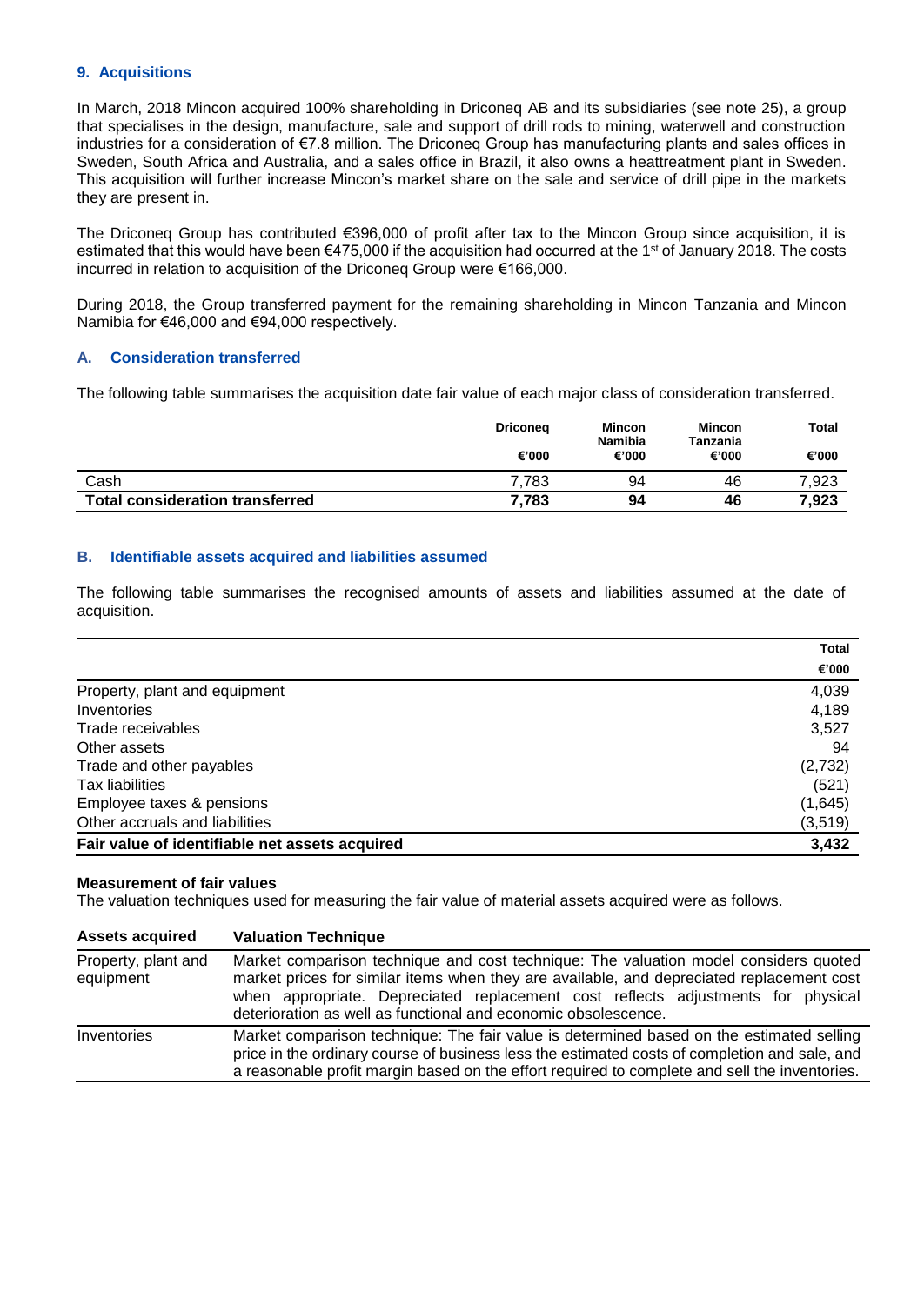## **9. Acquisitions** *(continued)*

## **Goodwill**

Goodwill arising from the acquisition has been recognised as follows.

|                                       | Driconeg | Mincon<br>Namibia | Mincon<br>Tanzania | Total   |
|---------------------------------------|----------|-------------------|--------------------|---------|
| Consideration transferred             | 7.783    | 94                | 46                 | 7.923   |
| Fair value of identifiable net assets | (3.432)  |                   | -                  | (3,432) |
| Goodwill                              | 4,351    | 94                | 46                 | 4.491   |

The goodwill created in the acquisition in the period is primarily related to the synergies expected to be achieved from integrating these companies into the Group's existing structure. Driconeq product will be sold through the Group's current sales offices and the Group's existing distribution channels.

## **10. Statutory and other required disclosures**

| Operating profit is stated after charging the following amounts:                  | 2018  | 2017  |
|-----------------------------------------------------------------------------------|-------|-------|
|                                                                                   | €'000 | €'000 |
| Directors' remuneration                                                           |       |       |
| Fees                                                                              | 161   | 129   |
| Wages and salaries                                                                | 546   | 469   |
| Other emoluments                                                                  |       |       |
| Retirement benefit contributions                                                  | 58    | 60    |
| <b>Total directors' remuneration</b>                                              | 765   | 658   |
| <b>Auditor's remuneration:</b>                                                    | 2018  | 2017  |
|                                                                                   | €'000 | €'000 |
| Auditor's remuneration – Fees payable to lead audit firm                          |       |       |
| Audit of the Group financial statements                                           | 186   | 131   |
| Audit of the Company financial statements                                         | 14    | 14    |
| Other assurance services                                                          | 10    | 10    |
| Tax advisory services (a)                                                         | 28    | 24    |
| Other non-audit services                                                          |       | 4     |
|                                                                                   | 241   | 183   |
| Auditor's remuneration – Fees payable to other firms in lead audit firm's network |       |       |
| Audit services                                                                    | 150   | 61    |
| Other assurance services                                                          | 3     | 12    |
| Tax advisory services                                                             | 3     | 10    |
| <b>Total auditor's remuneration</b>                                               | 156   | 266   |

(a) Includes tax compliance work on behalf of Group companies.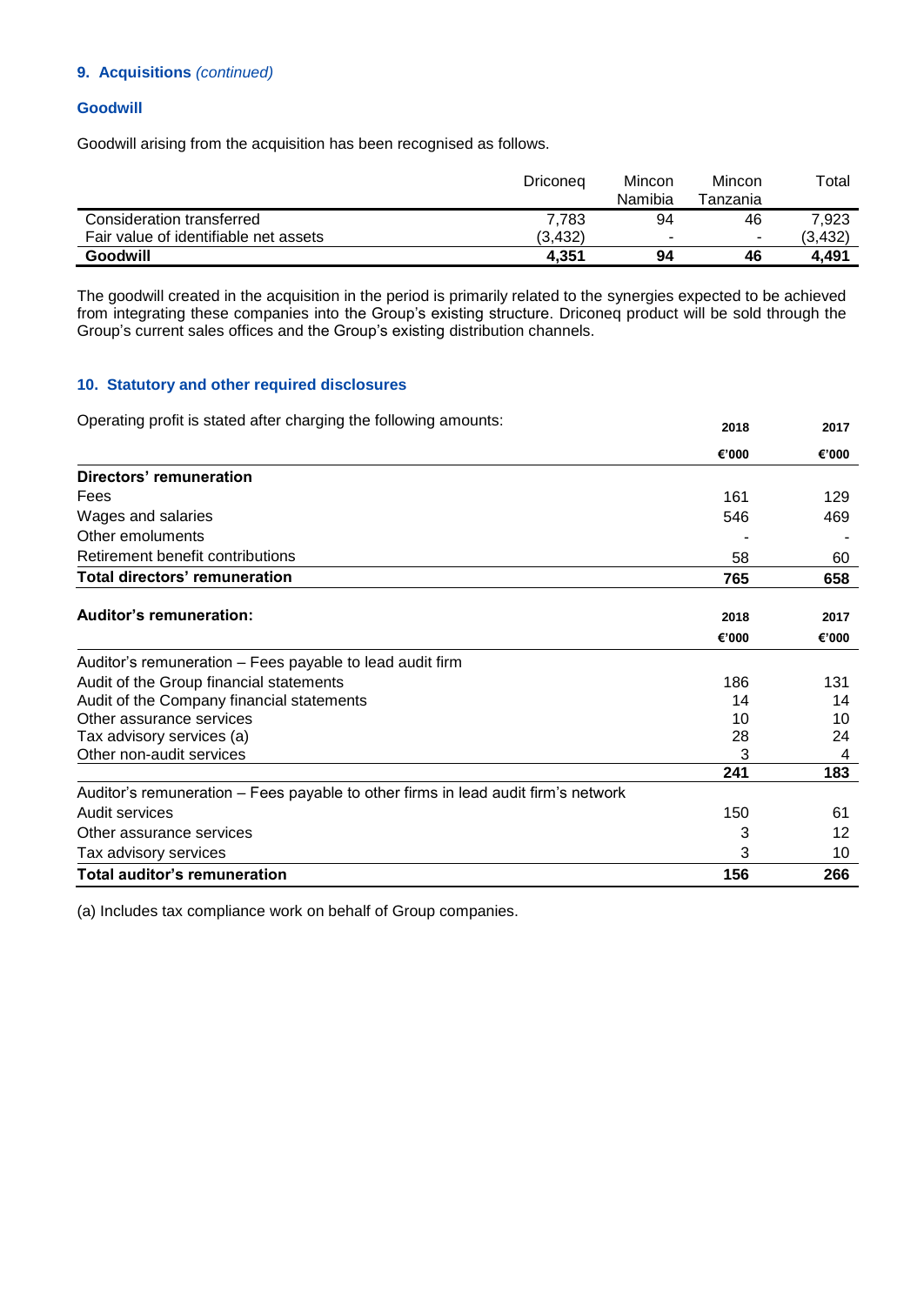## **11. Income tax**

Tax recognised in income statement:

|                                                   | 2018  | 2017  |
|---------------------------------------------------|-------|-------|
| <b>Current tax expense</b>                        | €'000 | €'000 |
| Current year                                      | 2,594 | 2,226 |
| Adjustment for prior years                        | (412) |       |
| Total current tax expense                         | 2,182 | 2,226 |
| Deferred tax expense                              |       |       |
| Origination and reversal of temporary differences | 287   | 17    |
| Adjustment for prior years                        | (32)  |       |
| Total deferred tax (credit)/expense               | 255   | 17    |
| Total income tax expense                          | 2,437 | 2.243 |

A reconciliation of the expected income tax expense for continuing operations is computed by applying the standard Irish tax rate to the profit before tax and the reconciliation to the actual income tax expense is as follows:

|                                                            | 2018   | 2017   |
|------------------------------------------------------------|--------|--------|
|                                                            | €'000  | €'000  |
| Profit before tax from continuing operations               | 16.284 | 12,638 |
| Irish standard tax rate (12.5%)                            | 12.5%  | 12.5%  |
| Taxes at the Irish standard rate                           | 2,036  | 1,580  |
| Foreign income at rates other than the Irish standard rate | 446    | 116    |
| Losses creating no income tax benefit                      | 559    | 226    |
| Other                                                      | (604)  | 321    |
| Total income tax expense                                   | 2,437  | 2,243  |

The Group's net deferred taxation liability was as follows:

|                                      | 2018<br>€'000 | 2017  |
|--------------------------------------|---------------|-------|
|                                      |               | €'000 |
| Deferred taxation assets:            |               |       |
| Reserves, provisions and tax credits | 278           | 69    |
| Tax losses and unrealised FX gains   |               | 81    |
| Total deferred taxation asset        | 278           | 150   |
| Deferred taxation liabilities:       |               |       |
| Property, plant and equipment        | (1, 154)      | (194) |
| Accrued income                       |               | (30)  |
| Profit not yet taxable               | (68)          | (94)  |
| Total deferred taxation liabilities  | (1,222)       | (318) |
|                                      |               |       |
| Net deferred taxation liability      | (944)         | (168) |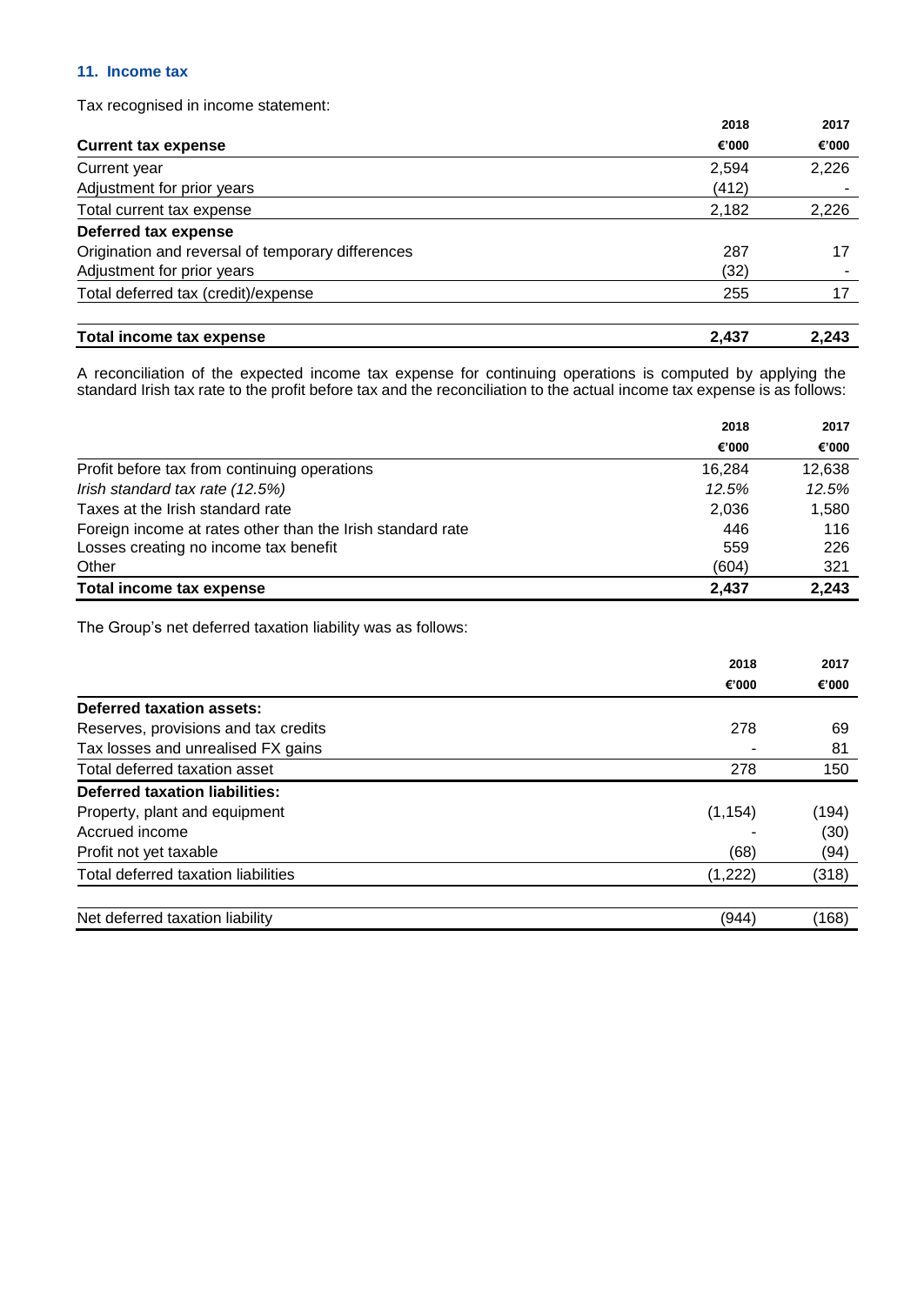## **11. Income tax** *(continued)*

The movement in temporary differences during the year were as follows:

|                                       | <b>Balance</b> | Recognised in         | <b>Balance</b> |
|---------------------------------------|----------------|-----------------------|----------------|
|                                       | 1 January      | <b>Profit or Loss</b> | 31 December    |
| 1 January 2017 - 31 December 2017     | €'000          | €'000                 | €'000          |
| Deferred taxation assets:             |                |                       |                |
| Reserves, provisions and tax credits  | 377            | (308)                 | 69             |
| Tax losses                            | 152            | (71)                  | 81             |
| Total deferred taxation asset         | 529            | (379)                 | 150            |
| <b>Deferred taxation liabilities:</b> |                |                       |                |
| Property, plant and equipment         | (523)          | 329                   | (194)          |
| Accrued income and other              |                | (30)                  | (30)           |
| Profit not yet taxable                | (191)          | 97                    | (94)           |
| Total deferred taxation liabilities   | (714)          | 396                   | (318)          |
| Net deferred taxation liability       | (185)          | 17                    | (168)          |

| 1 January 2018 - 31 December 2018     | <b>Balance</b><br>1 January<br>€'000 | Recognised in<br>€'000 | Acquired in a<br><b>Profit or Loss Business combination</b><br>€'000 | <b>Balance</b><br>31 December<br>€'000 |
|---------------------------------------|--------------------------------------|------------------------|----------------------------------------------------------------------|----------------------------------------|
| Deferred taxation assets:             |                                      |                        |                                                                      |                                        |
| Reserves, provisions and tax credits  | 69                                   | 209                    |                                                                      | 278                                    |
| Tax losses                            | 81                                   | (81)                   |                                                                      |                                        |
| Total deferred taxation asset         | 150                                  | 128                    |                                                                      | 278                                    |
| <b>Deferred taxation liabilities:</b> |                                      |                        |                                                                      |                                        |
| Property, plant and equipment         | (194)                                | (439)                  | (521)                                                                | (1, 154)                               |
| Accrued income                        | (30)                                 | 30                     |                                                                      |                                        |
| Profit not yet taxable                | (94)                                 | 26                     |                                                                      | (68)                                   |
| Total deferred taxation liabilities   | (318)                                | (383)                  | (521)                                                                | (1,222)                                |
| Net deferred taxation liability       | (168)                                | (255)                  | (521)                                                                | (944)                                  |

Deferred taxation assets have not been recognised in respect of the following items:

|            | 2018  | 2017  |
|------------|-------|-------|
|            | €'000 | €'000 |
| Tax losses | 3,824 | 3,286 |
| Total      | 3,824 | 3,286 |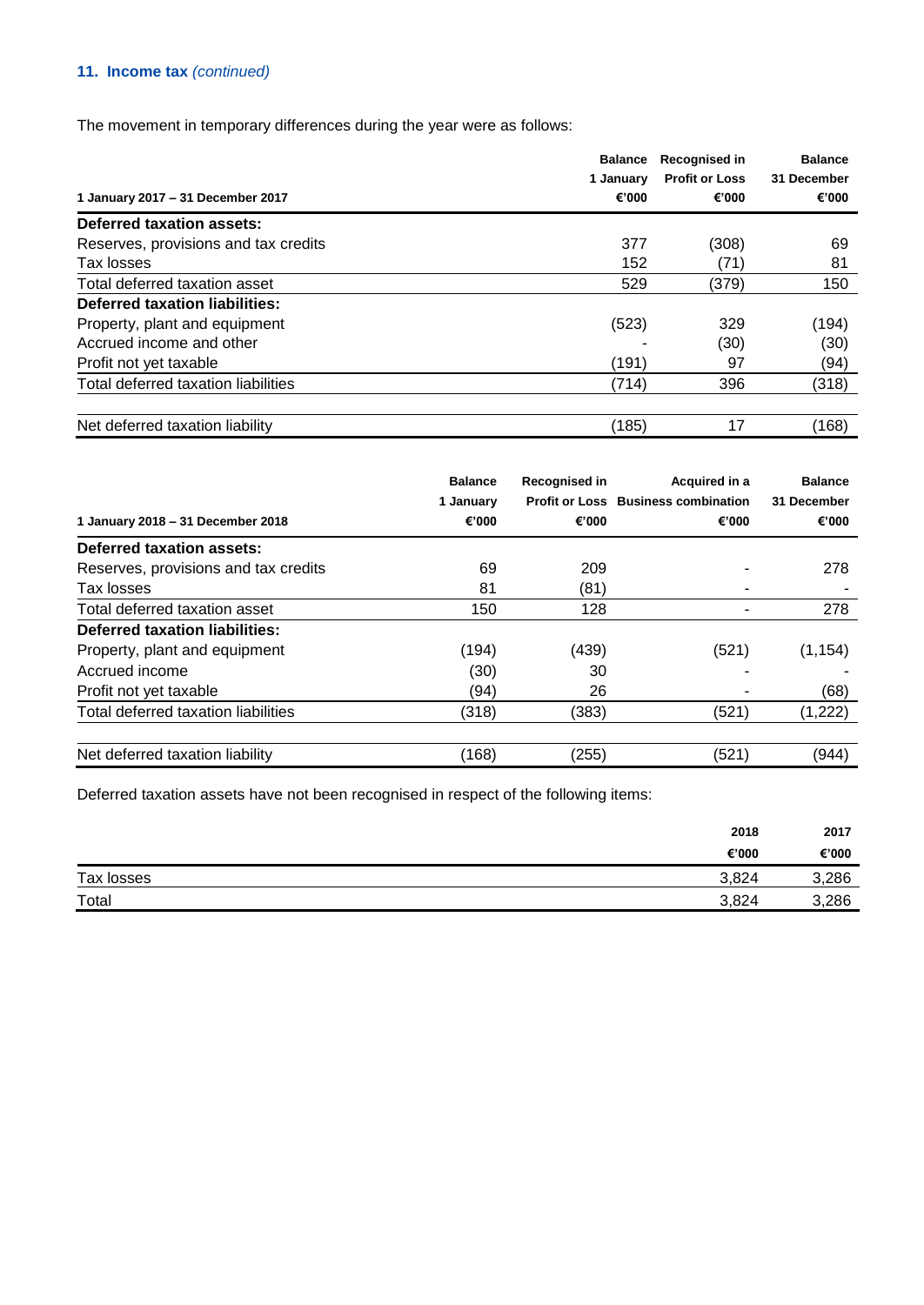### **12. Intangible assets and goodwill**

|                                    | <b>Product</b><br>development | Goodwill | Total  |
|------------------------------------|-------------------------------|----------|--------|
|                                    | €'000                         | €'000    | €'000  |
| <b>Balance at 1 January 2017</b>   | 499                           | 12,621   | 13,120 |
| Internally developed               | 1,163                         |          | 1,163  |
| Acquisitions                       | ٠                             | 11,524   | 11,524 |
| <b>Translation differences</b>     |                               | (713)    | (713)  |
| <b>Balance at 31 December 2017</b> | 1,662                         | 23,432   | 25,094 |
| Internally developed               | 1,715                         |          | 1,715  |
| Acquisitions (note 9)              | ۰                             | 4,491    | 4,491  |
| <b>Translation differences</b>     |                               | (547)    | (547)  |
| <b>Balance at 31 December 2018</b> | 3,377                         | 27,376   | 30,753 |

Goodwill relates to the acquisition of the below companies, being the dates that the Group obtained control of these business:

- The remaining 60% of DDS-SA Pty Limited in November 2009.
- The 60% acquisition of Omina Supplies in August 2014.
- The 65% acquisition of Rotacan in August 2014.
- The acquisition of ABC products in August 2014.
- The acquisition of Ozmine in January 2015.
- The acquisition of Mincon Chile in March 2015.
- The acquisition of and Mincon Tanzania in March 2015.
- The acquisition of Premier in November 2016.
- The acquisition of Rockdrill Engineering in November 2016.
- The acquisition of PPV in April 2017.
- The acquisition of Viging July 2017.
- The acquisition of Driconeq in March 2018.

The Group accounts for acquisitions using the purchase accounting method as outlined in IFRS 3 *Business Combinations*.

The businesses acquired were integrated with other Group operations soon after acquisition. Impairment testing (including sensitivity analyses) is performed at each period end. Group management has determined that the Group has multiple cash generating units, which are aggregated into one operating segment and therefore all goodwill is tested for impairment at Group level.

The recoverable amount of goodwill has been assessed based on estimates of value in use. Calculations of value in use are based on the estimated future cash flows using forecasts covering a three-year period and terminal value (based on three year plans prepared annually). The most significant assumptions are revenues, operating profits, working capital and capital expenditure. A growth rate of 3% was applied for all periods after the three year budget. The discount rate in 2018 was assumed to amount to 13% (2017: 13%) after tax and has been used in discounting the cash flows to determine the recoverable amounts. Goodwill impairment testing did not indicate any impairment during any of the periods being reported. Sensitivity in all calculations implies that the goodwill would not be impaired even if the discount rate increased or decreased by 5% or the long-term or short-term growth was substantially increased or decreased.

Investment expenditure of €1.7 million, which has been capitalised, is in relation to ongoing product development within the Group. Amortisation will begin at the stage of commercialisation and charged to the income statement over a period of three to five years, or the capitalised amount will be written off if the project is deemed no longer viable by management.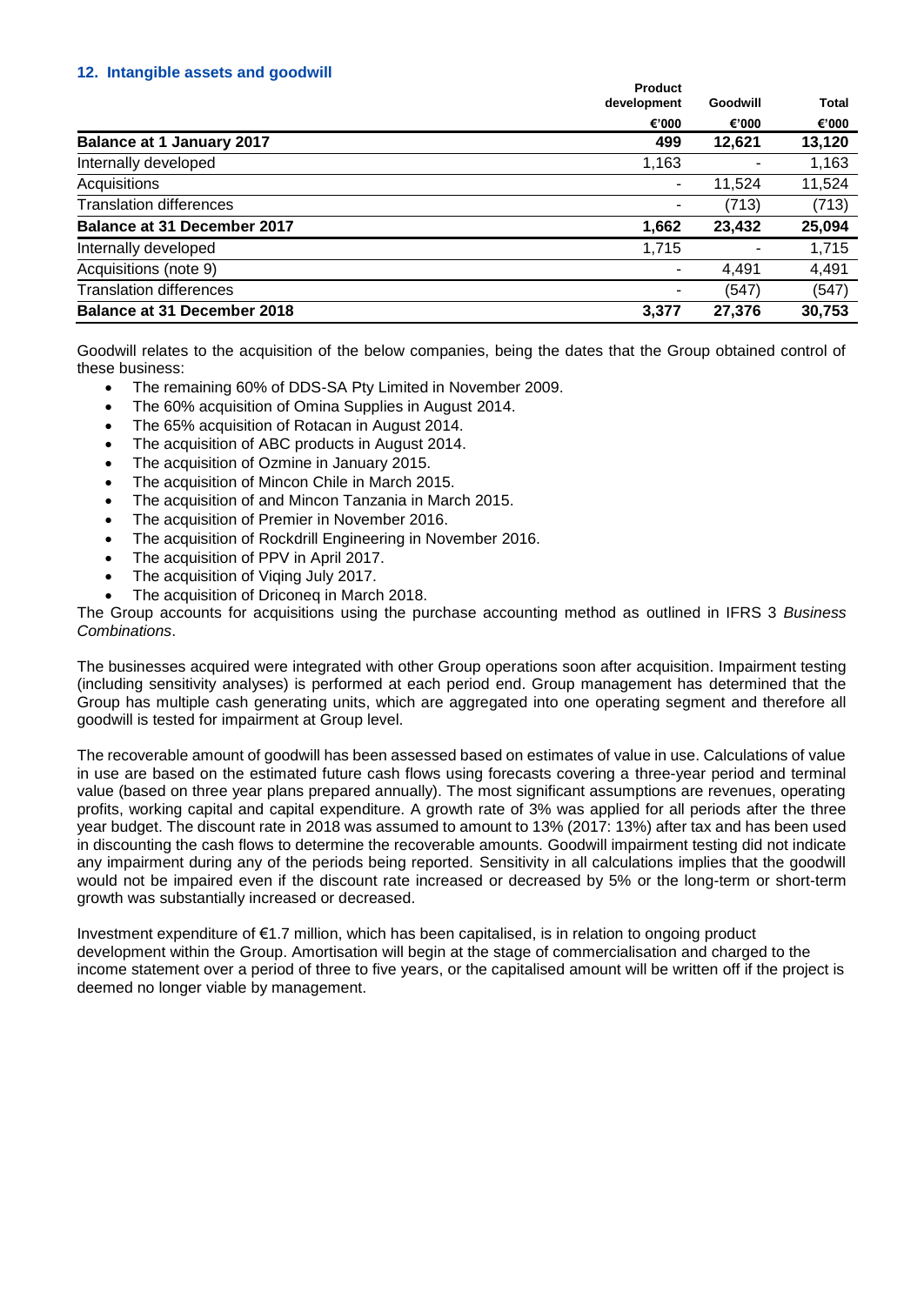|                                                | Total |
|------------------------------------------------|-------|
|                                                | €'000 |
| Loan to former joint venture partner:          |       |
| At 1 January 2017 (1)                          | 238   |
| Repayment of loan from joint venture partner   | (109) |
| FX movement on loan from joint venture partner | (29)  |
| At 31 December 2017                            | 100   |
| Repayment of loan from joint venture partner   | (104) |
| FX movement on loan from joint venture partner |       |
| At 31 December 2018                            |       |

In September 2008, the Group invested in TJM, a drilling equipment and supplies company based in Pennsylvania, USA. The Group disposed of its investment in March 2012. The consideration for sale of the Group's shareholding was a US\$700,000 interest bearing loan note repayable over 6 years. As at 31 December 2018 this loan had been repaid in full.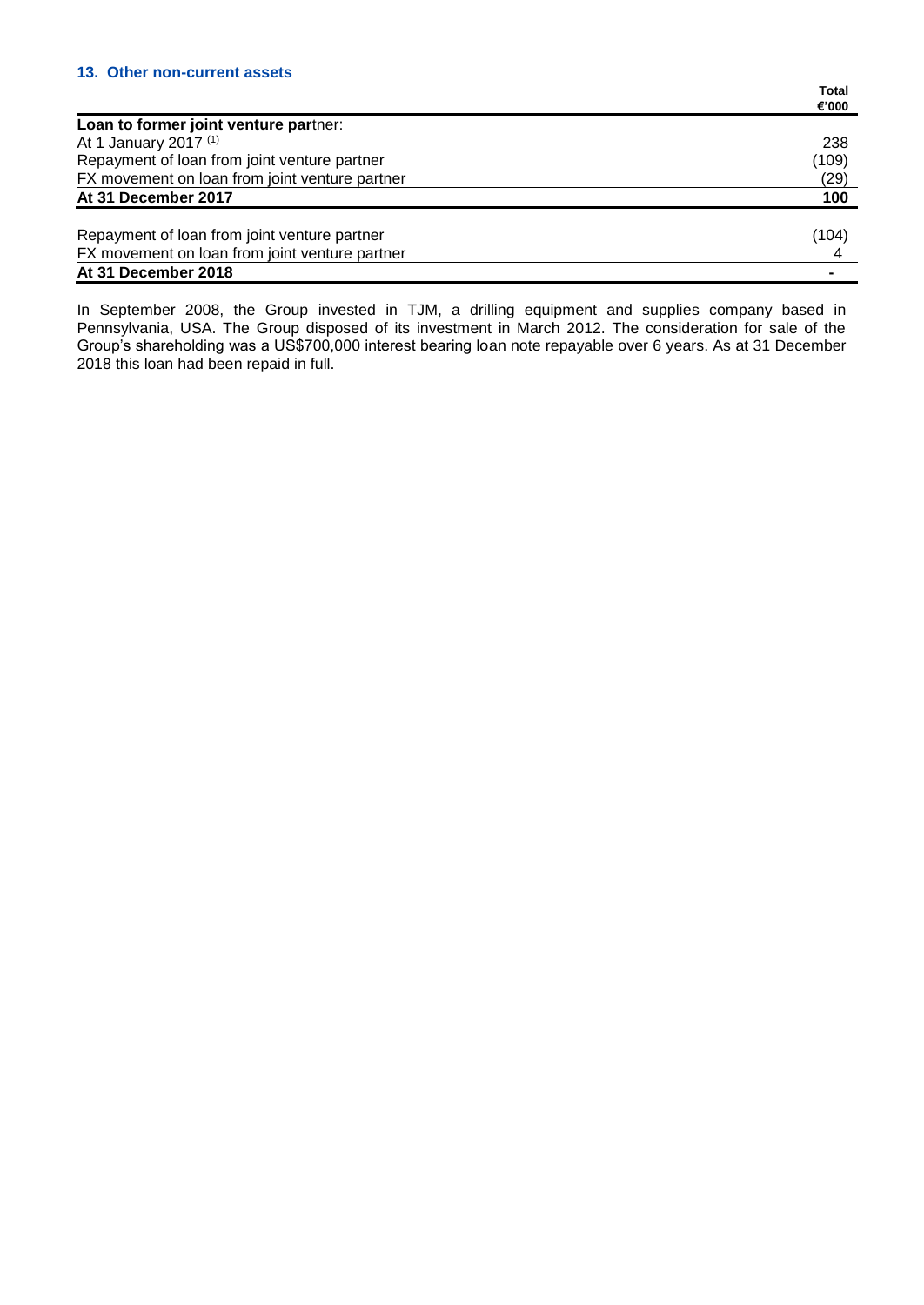## **14. Property, plant and equipment**

|                                            | Land &<br><b>Buildings</b> | Plant &<br><b>Equipment</b> | <b>Total</b> |
|--------------------------------------------|----------------------------|-----------------------------|--------------|
|                                            |                            |                             |              |
|                                            | €'000                      | €'000                       | €'000        |
| Cost:                                      |                            |                             |              |
| At 1 January 2017                          | 9,266                      | 27,407                      | 36,673       |
| Acquisitions through business combinations | 244                        | 908                         | 1,152        |
| <b>Additions</b>                           | 1,865                      | 3,774                       | 5,639        |
| <b>Disposals</b>                           |                            | (986)                       | (986)        |
| Foreign exchange differences               | (529)                      | (1, 444)                    | (1, 973)     |
| At 31 December 2017                        | 10,846                     | 29,659                      | 40,505       |
| Acquisitions through business combinations | 501                        | 3,511                       | 4,012        |
| <b>Additions</b>                           | 4,353                      | 8,199                       | 12,552       |
| <b>Disposals</b>                           |                            | (601)                       | (601)        |
| Foreign exchange differences               | (50)                       | (421)                       | (471)        |
| At 31 December 2018                        | 15,650                     | 40,347                      | 55,997       |
| <b>Accumulated depreciation:</b>           |                            |                             |              |
| At 1 January 2017                          | (2, 238)                   | (14, 383)                   | (16, 621)    |
| Charged in year                            | (264)                      | (2,750)                     | (3,014)      |
| Disposals                                  |                            | 796                         | 796          |
| Foreign exchange differences               | 83                         | 827                         | 910          |
| At 31 December 2017                        | (2, 419)                   | (15, 510)                   | (17,929)     |
| Charged in year                            | (448)                      | (3, 448)                    | (3,896)      |
| <b>Disposals</b>                           |                            | 598                         | 598          |
| Foreign exchange differences               | 12                         | 148                         | 160          |
| At 31 December 2018                        | (2, 855)                   | (18, 212)                   | (21,067)     |
| Carrying amount: 31 December 2018          | 12,795                     | 22,135                      | 34,930       |
| Carrying amount: 31 December 2017          | 8,427                      | 14,149                      | 22,576       |
| Carrying amount: 1 January 2017            | 7,028                      | 13,024                      | 20,052       |

The depreciation charge for property, plant and equipment is recognised in the following line items in the income statement:

|                                                             | 2018  | 2017  |
|-------------------------------------------------------------|-------|-------|
|                                                             | €'000 | €'000 |
| Cost of sales                                               | 3.213 | 2.404 |
| General, selling and distribution expenses                  | 683   | 610   |
| Total depreciation charge for property, plant and equipment | 3.896 | 3.014 |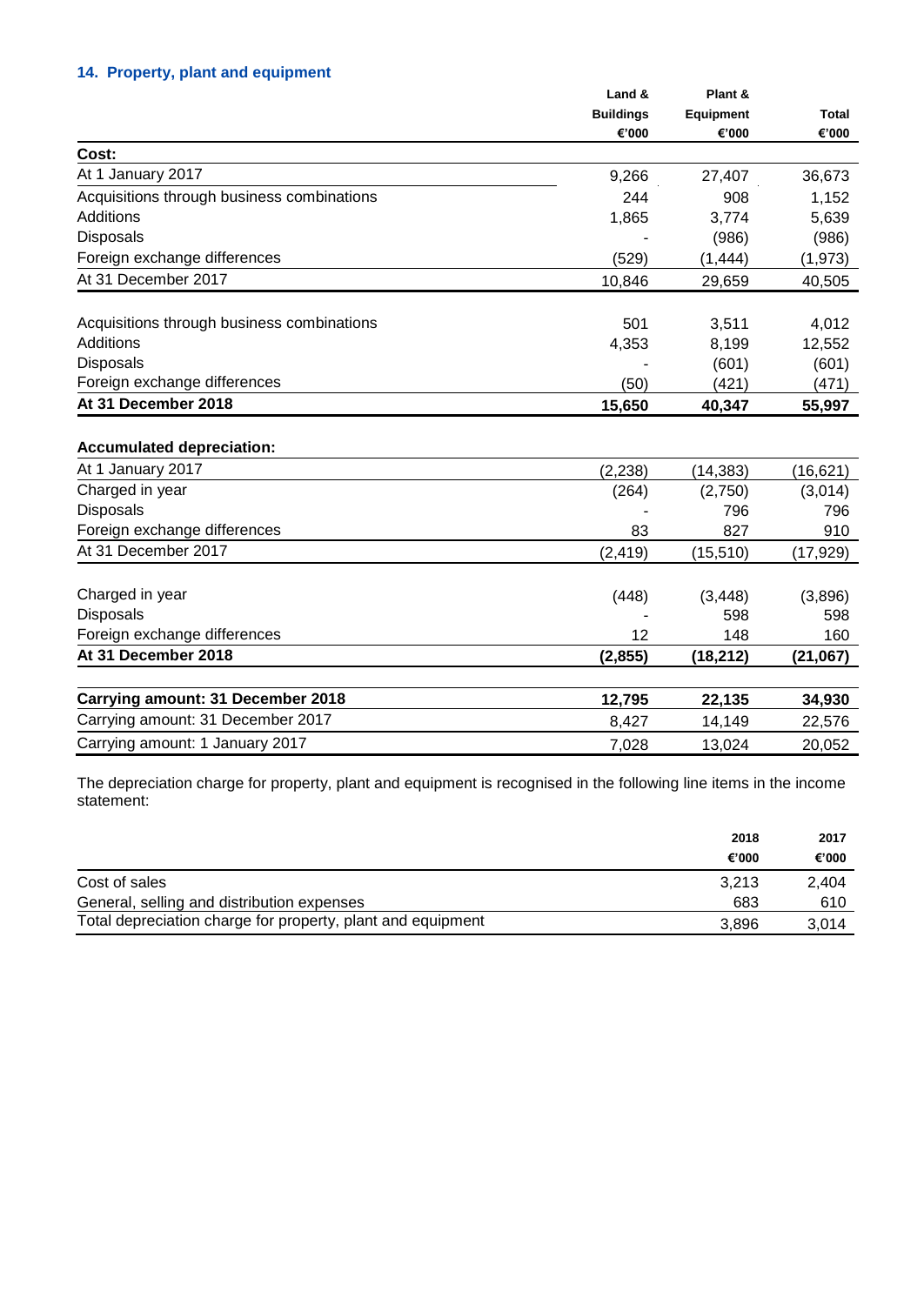## **15. Inventory and capital equipment**

|                                     | 2018   | 2017   |
|-------------------------------------|--------|--------|
|                                     | €'000  | €'000  |
| Finished goods and work-in-progress | 36,158 | 23,336 |
| Capital equipment                   | 2.365  | 2,612  |
| Raw materials                       | 10.834 | 5,903  |
| Total inventory                     | 49.357 | 31.851 |

The company recorded write-downs of €0.1 million against inventory to net realisable value during the year ended 31 December 2018 (2017: €2.3 million). Write-downs are included in cost of sales.

At 31 December 2018 and 31 December 2017, capital equipment are rigs held in South Africa for resale.

### **16. Trade and other receivables and other current assets**

#### a) Trade and other receivables

|                                 | 2018   |         |
|---------------------------------|--------|---------|
|                                 | €'000  | €'000   |
| Gross receivable                | 21.519 | 20,603  |
| Provision for impairment        | (808)  | (3,043) |
| Net trade and other receivables | 20.711 | 17.560  |

|                                                       | <b>Provision for</b><br>impairment |
|-------------------------------------------------------|------------------------------------|
|                                                       | €'000                              |
| Balance at 1 January 2018                             | (3,043)                            |
| Write off in impaired South American Trade receivable | 1.245                              |
| IFRS 9 movement due to ECL model                      | 990                                |
| Balance at 31 December 2018                           | 808                                |

|                                 | 2018   | 2017   |
|---------------------------------|--------|--------|
|                                 | €'000  | €'000  |
| Less than 60 days               | 14.451 | 13,333 |
| 61 to 90 days                   | 3,437  | 3,005  |
| Greater than 90 days            | 2.823  | 1,222  |
| Net trade and other receivables | 20.711 | 17,560 |

At 31 December 2018, €5.6 million of trade receivables balances (27%) were past due but not impaired (2017: €3.9 million (22%)).

## b) Prepayments and other current assets

|                                      | 2018  | 2017  |
|--------------------------------------|-------|-------|
|                                      | €'000 | €'000 |
| Plant and machinery prepaid          | 4.943 | 3.143 |
| Prepayments                          | 1.635 | 1,566 |
| Prepayments and other current assets | 6.578 | 4.709 |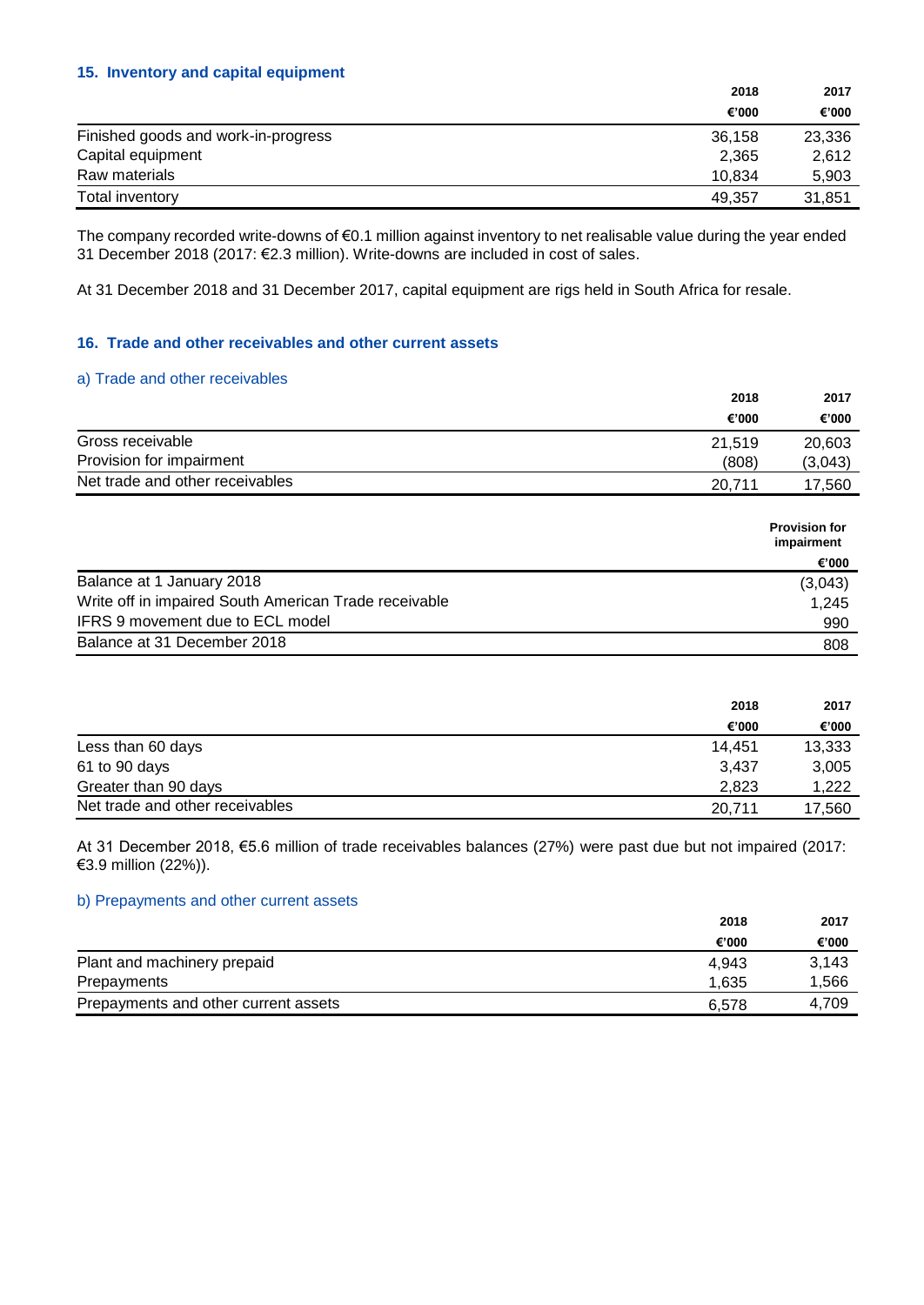### **17. Trade creditors, accruals and other liabilities**

|                                    | 2018   | 2017  |
|------------------------------------|--------|-------|
|                                    | €'000  | €'000 |
| Trade creditors                    | 12.027 | 721   |
| Total creditors and other payables | 12.027 | 7.721 |

At 31 December 2018, €2.8 million of trade creditors was held within the Driconeq Group

|                                             | 2018  | 2017  |
|---------------------------------------------|-------|-------|
|                                             | €'000 | €'000 |
| <b>VAT</b>                                  | 476   | 466   |
| Social security costs                       | 3.048 | 1,527 |
| Other accruals and liabilities              | 3.472 | 2,410 |
| <b>Total accruals and other liabilities</b> | 6.996 | 4,403 |

### **18. Capital management**

The Group's policy is to have a strong capital base in order to maintain investor, creditor and market confidence and to sustain future development of the business. Management monitors the return on capital, as well as the level of dividends to ordinary shareholders.

The Board of Directors seeks to maintain a balance between the higher returns that might be possible with higher levels of borrowing and the advantages and security afforded by a sound capital position.

The Group monitors capital using a ratio of 'net debt' to equity. Net debt is calculated as total liabilities less cash and cash equivalents (as shown in the statement of financial position).

|                                 | 2018    | 2017    |
|---------------------------------|---------|---------|
|                                 | €'000   | €'000   |
| <b>Total liabilities</b>        | 34,135  | 22,949  |
| Less: cash and cash equivalents | 8,042   | 28,215  |
| Net debt                        | 26,093  | (5,266) |
| Total equity                    | 116,766 | 108,148 |
| Net debt to equity ratio        | 0.22    | (0.05)  |

#### **19. Loans and borrowings**

|                                   |                 | 2018  | 2017  |
|-----------------------------------|-----------------|-------|-------|
|                                   | <b>Maturity</b> | €'000 | €'000 |
| Bank loans                        | 2019-2022       | 4,576 | 1,825 |
| Finance leases                    | 2019-2021       | 2,620 | 248   |
| <b>Total loans and borrowings</b> |                 | 7,196 | 2,073 |
| Current                           |                 | 2.735 | 668   |
| Non-current.                      |                 | 4.461 | 1,405 |

The Group has a number of bank loans and finance leases in Sweden, the UK, the United States and Australia with a mixture of variable and fixed interest rates. The Group has not been in default on any of these debt agreements during any of the periods presented. None of the debt agreements carry restrictive financial covenants. Interest rates on current borrowings are at an average rate of 3.5%

During 2018, the Group availed of the option to enter into overdraft facilities and to draw down loans of €6.3 million with interest rate between 3% and 9.5%.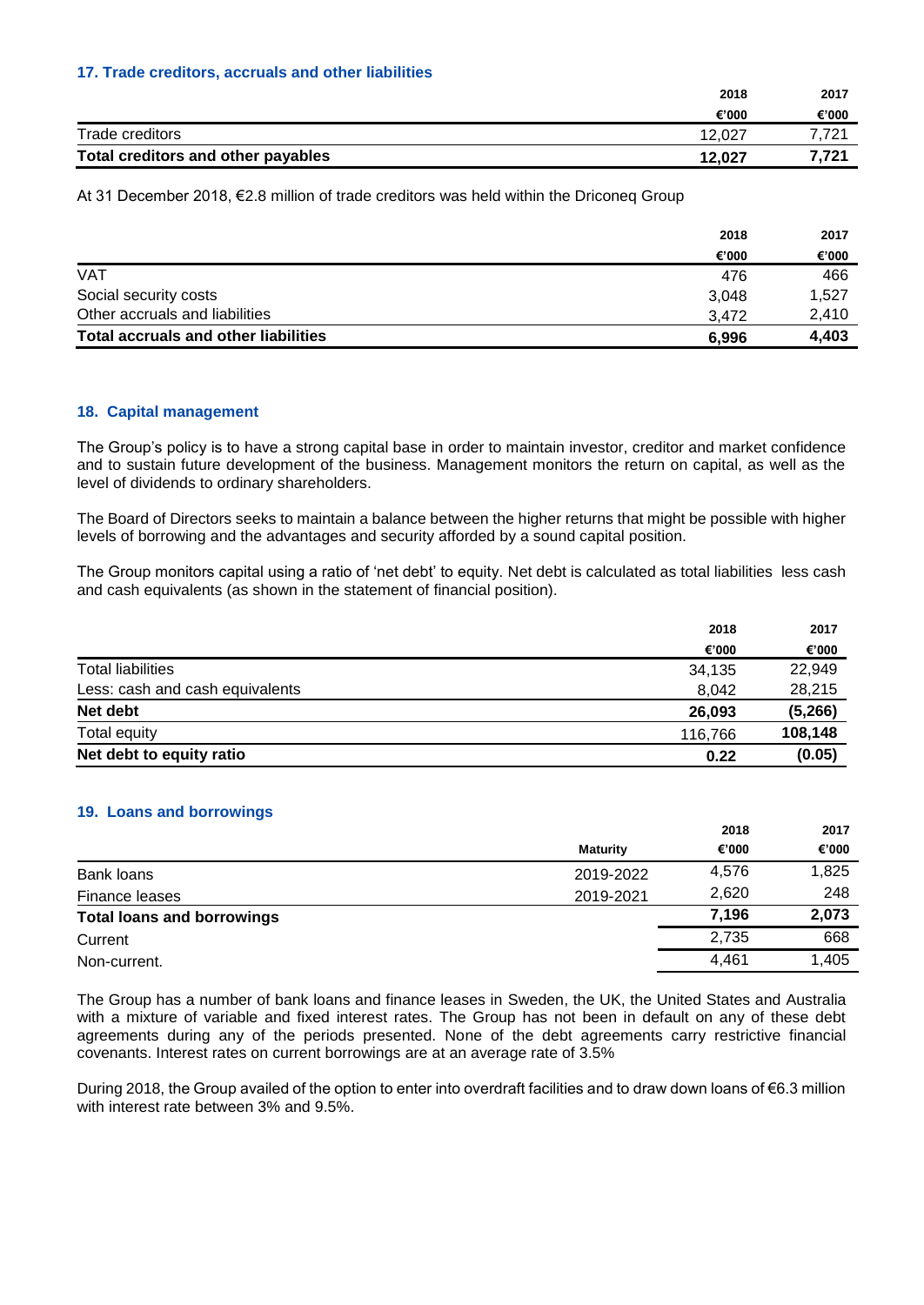## **19. Loans and borrowings** *(continued)*

Reconciliation of movements of liabilities to cash flows arising from financing activities

|                                        | Loans and<br>borrowings<br>€'000 | <b>Finance</b><br>leases<br>€'000 | <b>Retained</b><br>earnings<br>€'000 | Total<br>€'000 |
|----------------------------------------|----------------------------------|-----------------------------------|--------------------------------------|----------------|
| At 1 January 2018:                     | 1,825                            | 248                               | $\blacksquare$                       | 2,073          |
| Proceeds from loans and borrowings     | 3,821                            | 2.443                             | $\overline{\phantom{a}}$             | 6,264          |
| Proceeds from finance leases           |                                  |                                   | ۰                                    |                |
| Repayment of borrowings                | (1,070)                          | (71)                              | ٠                                    | (1, 141)       |
| Repayment of finance lease liabilities |                                  |                                   | ۰                                    |                |
| Dividend paid                          |                                  |                                   | (4,421)                              | (4, 421)       |
| Total at 31 December 2018              | 4,576                            | 2.620                             | (4, 421)                             | 2,775          |

#### **20. Non-controlling interest**

The following table summarises the information relating to the Group's subsidiary, Mincon West Africa SL, that has material non-controlling interests, before any intra-group eliminations. The non-controlling interest is 20% of this subsidiary.

|                                     | 2018  | 2017    |
|-------------------------------------|-------|---------|
| <b>Non-controlling Interest 20%</b> | €'000 | €'000   |
| Non-current assets                  | 106   | 36      |
| <b>Current assets</b>               | 3,762 | 4,004   |
| Non-current liabilities             |       | (500)   |
| <b>Current liabilities</b>          | (664) | (1,704) |
| Net assets                          | 3,204 | 1,836   |
| Net assets attributable to NCI      | 641   | 367     |
| Revenue                             | 6,978 | 7,137   |
| Profit                              | 1,368 | 1,519   |
| OCI                                 | -     |         |
| Total comprehensive income          | 1,368 | 1,519   |
| <b>Profit allocated to NCI</b>      | 274   | 303     |

## **21. Share capital and reserves**

#### **At 31 December 2017 and 2018**

| <b>Authorised Share Capital</b>              | <b>Number</b> | €000  |
|----------------------------------------------|---------------|-------|
| Ordinary Shares of €0.01 each                | 500.000.000   | 5,000 |
| Allotted, called-up and fully paid up shares | <b>Number</b> | €000  |
| Ordinary Shares of €0.01 each                | 210,541,102   | 2.105 |

#### Share issuances

On 26 November 2013, Mincon Group plc was admitted to trading on the Enterprise Securities Market (ESM) of the Euronext Dublin and the Alternative Investment Market (AIM) of the London Stock Exchange.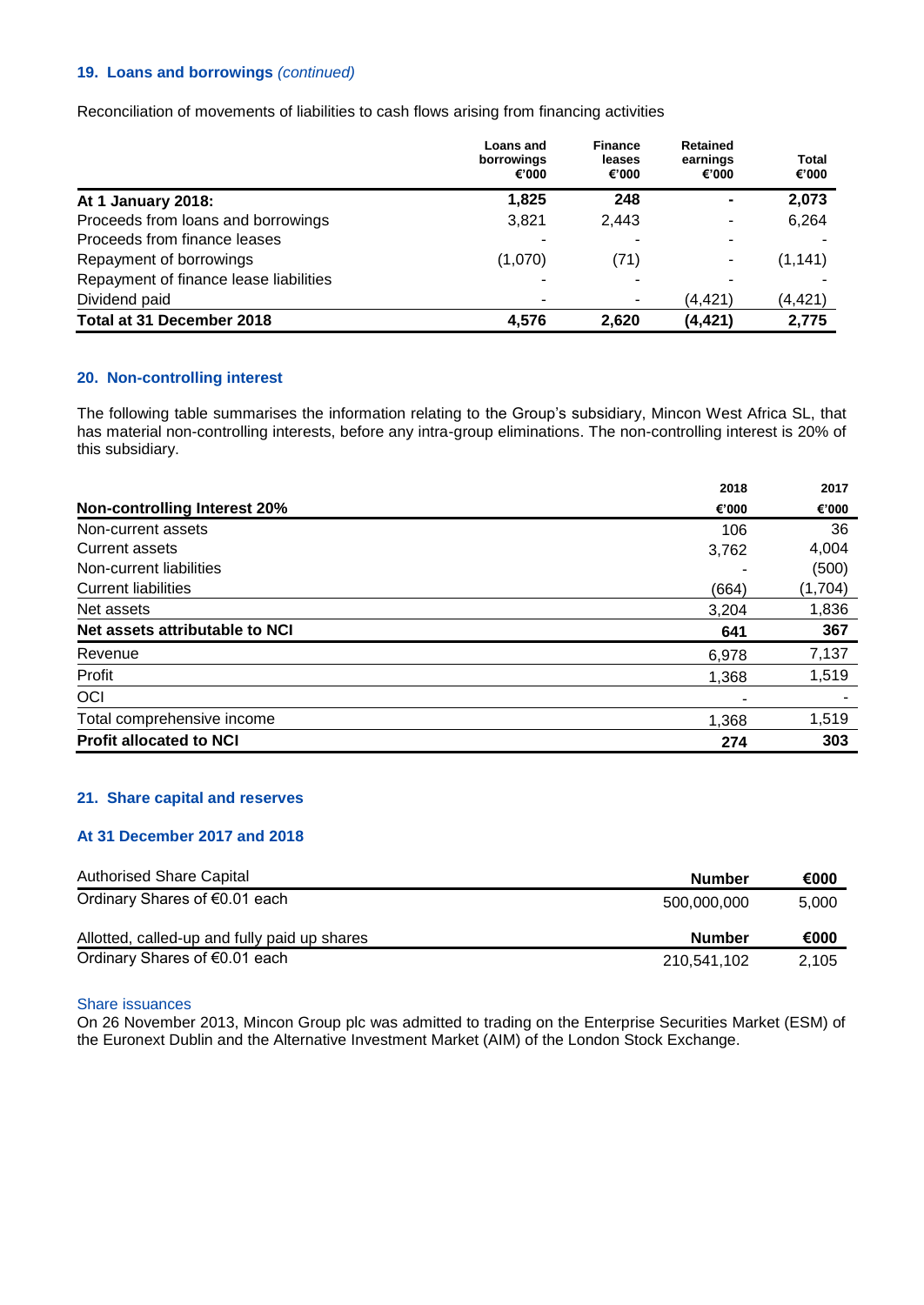#### **21. Share capital and reserves** *(continued)*

#### Voting rights

The holders of Ordinary Shares have the right to receive notice of and attend and vote at all general meetings of the Company and they are entitled, on a poll or a show of hands, to one vote for every Ordinary Share they hold. Votes at general meetings may be given either personally or by proxy. Subject to the Companies Act and any special rights or restrictions as to voting attached to any shares, on a show of hands every member who (being an individual) is present in person and every proxy and every member (being a corporation) who is present by a representative duly authorised, shall have one vote, so, however, that no individual shall have more than one vote for every share carrying voting rights and on a poll every member present in person or by proxy shall have one vote for every share of which he is the holder.

#### **Dividends**

In September 2018, Mincon Group plc paid an interim dividend for 2018 of €0.0105 (1.05 cent) per ordinary share. In June 2018, Mincon Group plc paid a final dividend for 2017 of €0.0105 (1.05 cent) per ordinary share. In September 2017, Mincon Group plc paid an interim dividend for 2017 of €0.01 (1 cent) per ordinary share. The directors are recommending a final dividend of €0.0105 (1.05 cent) per ordinary share for 2018 which will be subject to approval at the company's AGM in April 2019.

#### Share premium and other reserve

As part of a Group reorganisation the Company, Mincon Group plc, became the ultimate parent entity of the Group. On 30 August 2013, the Company acquired 100% of the issued share capital in Smithstown Holdings and acquired (directly or indirectly) the shareholdings previously held by Smithstown Holdings in each of its subsidiaries.

### Restricted equity reserve

Restricted equity reserve arises on the acquisition of the Driconeq Group. It is untaxed reserves within the Driconeq Swedish companies. The appropriation arises on allocating 78% of the untaxed reserves to equity and 22% to deferred taxes in the Driconeq Swedish companies balance sheets.

### **22. Earnings per share**

Basic earnings per share (EPS) is computed by dividing the profit for the period available to ordinary shareholders by the weighted average number of Ordinary Shares outstanding during the period. Diluted earnings per share is computed by dividing the profit for the period by the weighted average number of Ordinary Shares outstanding and, when dilutive, adjusted for the effect of all potentially dilutive shares. The following table sets forth the computation for basic and diluted net profit per share for the years ended 31 December:

|                                             | 2018        | 2017        |
|---------------------------------------------|-------------|-------------|
| Numerator (amounts in €'000):               |             |             |
| Profit attributable to owners of the Parent | 13,573      | 10,092      |
| <b>Denominator (Number):</b>                |             |             |
| Basic shares outstanding                    | 210,541,102 | 210,541,102 |
| Restricted shares awards                    | 2,469,176   | 1,653,845   |
| Diluted weighted average shares outstanding | 213,010,278 | 212,194,947 |
| <b>Earnings per Ordinary Share</b>          |             |             |
| Basic earnings per share, $\epsilon$        | 6.45c       | 4.79c       |
| Diluted earnings per share, $\epsilon$      | 6.37c       | 4.76c       |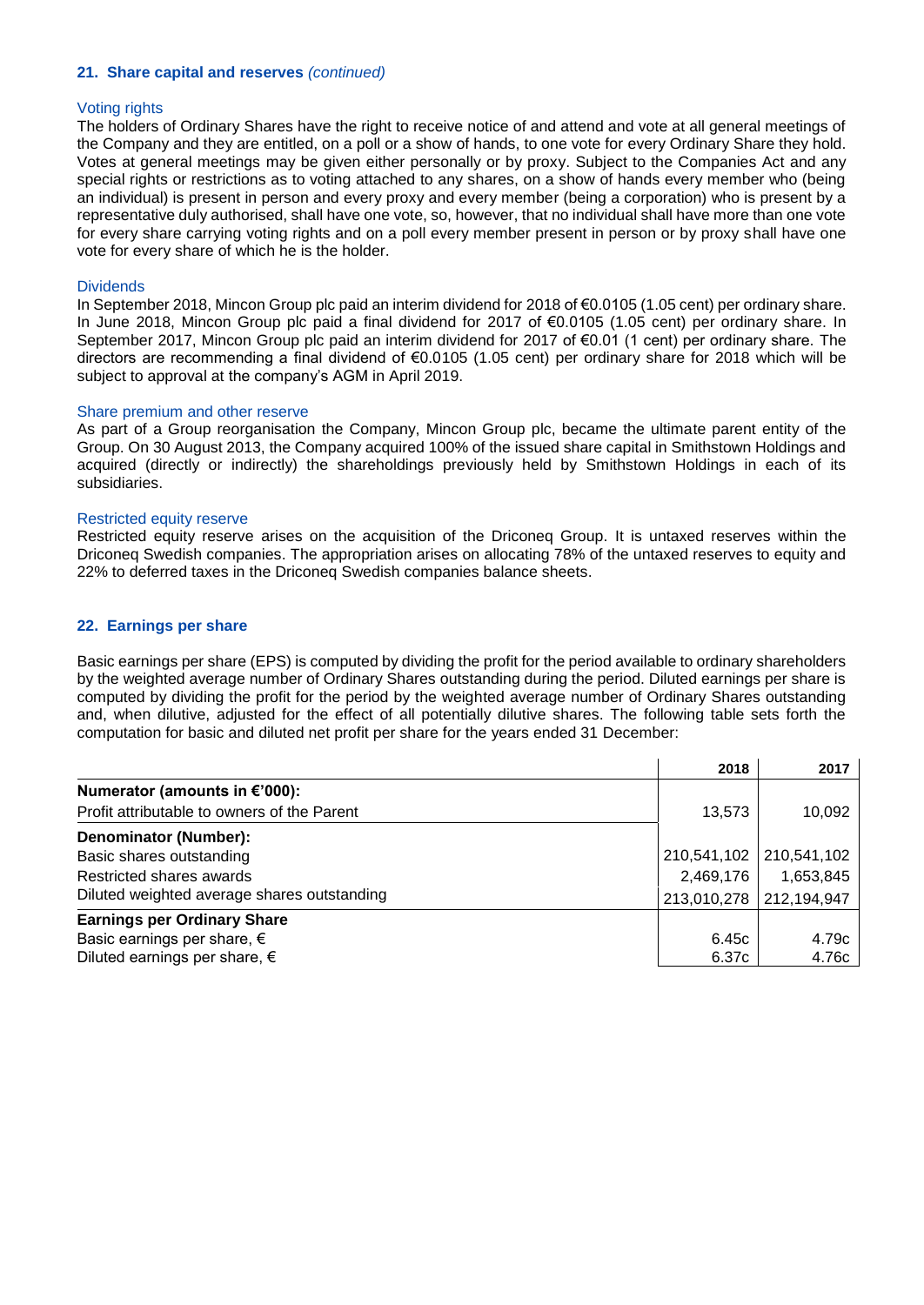#### **23. Share based payment**

During the year ended 31 December 2018, the Remuneration Committee made a grant of approximately 883,331 Restricted Share Awards (RSAs) to members of the senior management team. The vesting conditions of the scheme state that the minimum growth in EPS shall be CPI plus 5% per annum, compounded annually, over the relevant three accounting years up to the share award of 100% of the participants basic salary. Where awards have been granted to a participant in excess of 100% of their basic salary, the performance condition for the element that is in excess of 100% of basic salary is that the minimum growth in EPS shall be CPI plus 10% per annum, compounded annually, over the three accounting years.

| Reconciliation of outstanding share options | Number of<br><b>Options in</b><br>thousands |
|---------------------------------------------|---------------------------------------------|
| Outstanding on 1 January 2018               | 1,654                                       |
| Forfeited during the year                   | (60)                                        |
| Exercised during the year                   |                                             |
| Granted during the year                     | 883                                         |
| Outstanding at 31 December 2018             | 2.469                                       |

During 2018 members of the senior management team departed the company and the award of 68,000 Restricted Share Awards (RSAs) that were granted during 2016 have now been cancelled.

|                            | Key management |       | Senior management |       |
|----------------------------|----------------|-------|-------------------|-------|
| Measurement of fair values | 2018           | 2017  | 2018              | 2017  |
| Fair value at grant date   | €1.24          | €1.04 | €1.28             | €1.04 |
| Share price at grant date  | €1.28          | €1.04 | €1.27             | €1.04 |

### **24. Financial risk management**

The Group is exposed to various financial risks arising in the normal course of business. Its financial risk exposures are predominantly related to changes in foreign currency exchange rates and interest rates, as well as the creditworthiness of our counterparties.

The Company's board of directors has overall responsibility for the establishment and oversight of the Group's risk management framework. The board of directors has established the risk management committee, which is responsible for developing and monitoring the Group's risk management policies. The committee reports regularly to the board of directors on its activities.

The Group's risk management policies are established to identify and analyse the risks faced by the Group, to set appropriate risk limits and controls and to monitor risks and adherence to limits. Risk management policies and systems are reviewed regularly to reflect changes in market conditions and the Group's activities. The Group, through its training and management standards and procedures, aims to maintain a disciplined and constructive control environment in which all employees understand their roles and obligations.

The Group audit committee oversees how management monitors compliance with the Group's risk management policies and procedures, and reviews the adequacy of the risk management framework in relation to the risks faced by the Group.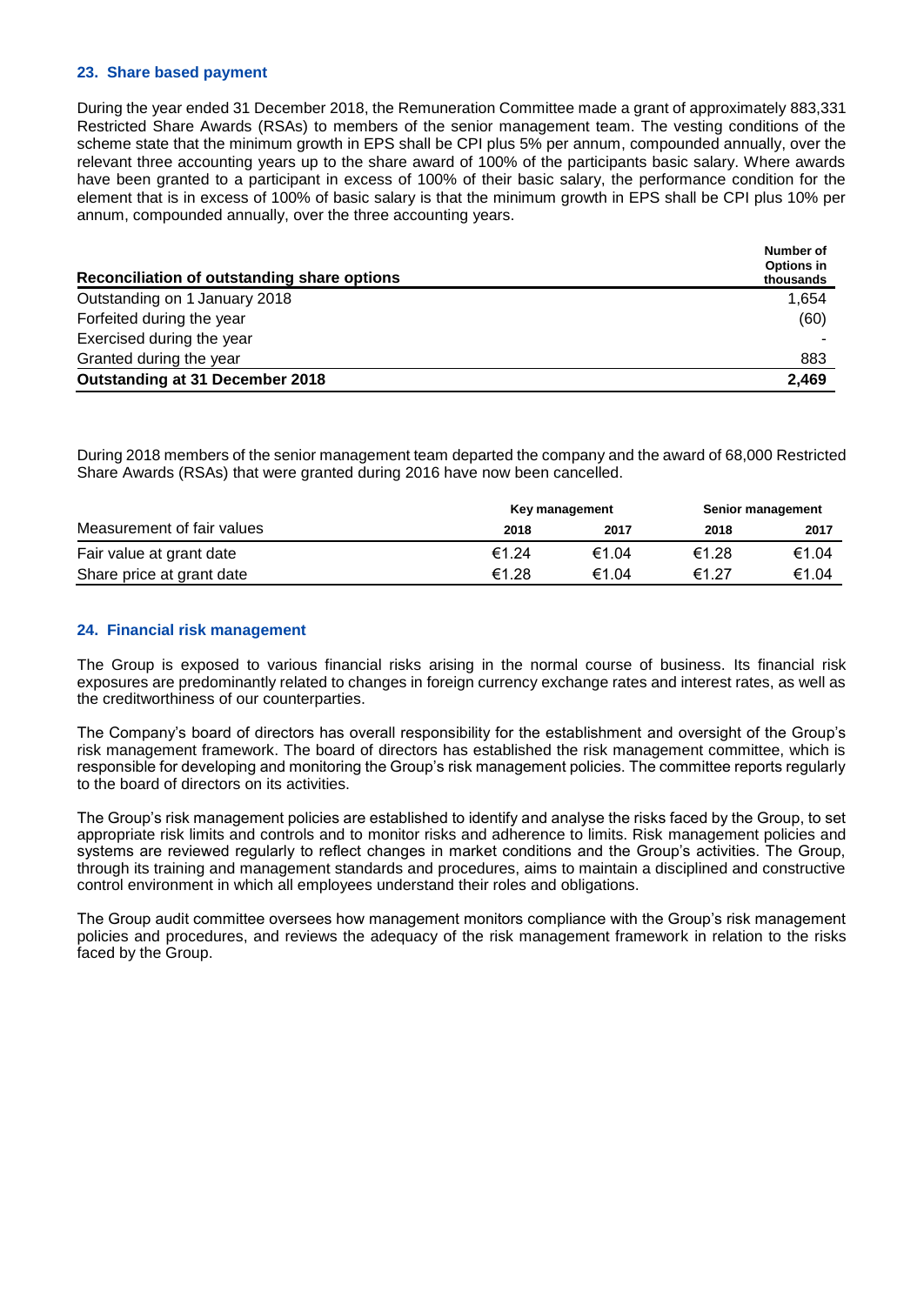#### a) Liquidity and capital

The Group defines liquid resources as the total of its cash, cash equivalents and short term deposits. Capital is defined as the Group's shareholders' equity and borrowings.

The Group's objectives when managing its liquid resources are:

- To maintain adequate liquid resources to fund its ongoing operations and safeguard its ability to continue as a going concern, so that it can continue to create value for investors;
- To have available the necessary financial resources to allow it to invest in areas that may create value for shareholders; and
- To maintain sufficient financial resources to mitigate against risks and unforeseen events.

Liquid and capital resources are monitored on the basis of the total amount of such resources available and the Group's anticipated requirements for the foreseeable future. The Group's liquid resources and shareholders' equity at 31 December 2018 and 31 December 2017 were as follows:

|                           | 2018    | 2017    |
|---------------------------|---------|---------|
|                           | €'000   | €'000   |
| Cash and cash equivalents | 8,042   | 28,215  |
| Loans and borrowings      | 7.196   | 2.073   |
| Shareholders' equity      | 115.705 | 107,361 |

The Group frequently assess its liquidity requirements, together with this requirement and the rate return of long term euro deposits, the Group has decided to keep all cash readily available that is accessible within a month or less. Cash at bank earns interest at floating rates based on daily bank deposits. The fair value of cash and cash equivalents equals the carrying amount.

Cash and cash equivalents are held by major Irish, European, United States and Australian institutions with credit rating of A3 or better. The Company deposits cash with individual institutions to avoid concentration of risk with any one counterparty. The Group has also engaged the services of a depository to ensure the security of the cash assets.

Risk of counterparty default arising on cash and cash equivalents and derivative financial instruments is controlled by dealing with high-quality institutions and by policy, limiting the amount of credit exposure to any one bank or institution.

The Group is also exposed to credit risk on its liquid resources (cash), of which the euro equivalent of €1.6m was held in Swedish krona (SEK 17 million) and the euro equivalent of €1.2m was held in South African rand (ZAR 19 million). The Directors actively monitor the credit risk associated with this exposure.

At year-end, the Group's total cash and cash equivalents were held in the following jurisdictions:

|                                                      | 31 December | 31 December |  |
|------------------------------------------------------|-------------|-------------|--|
|                                                      | 2018        | 2017        |  |
|                                                      | €'000       | €'000       |  |
| Ireland                                              | 1.068       | 17.148      |  |
| Americas                                             | 1.558       | 2,087       |  |
| Australasia                                          | 266         | 3.407       |  |
| Europe, Middle East, Africa                          | 5,150       | 5,573       |  |
| Total cash, cash equivalents and short term deposits | 8.042       | 28.215      |  |

There are currently no restrictions that would have a material adverse impact on the Group in relation to the intercompany transfer of cash held by its foreign subsidiaries. The Group continually evaluates its liquidity requirements, capital needs and availability of resources in view of, among other things, alternative uses of capital, the cost of debt and equity capital and estimated future operating cash flow.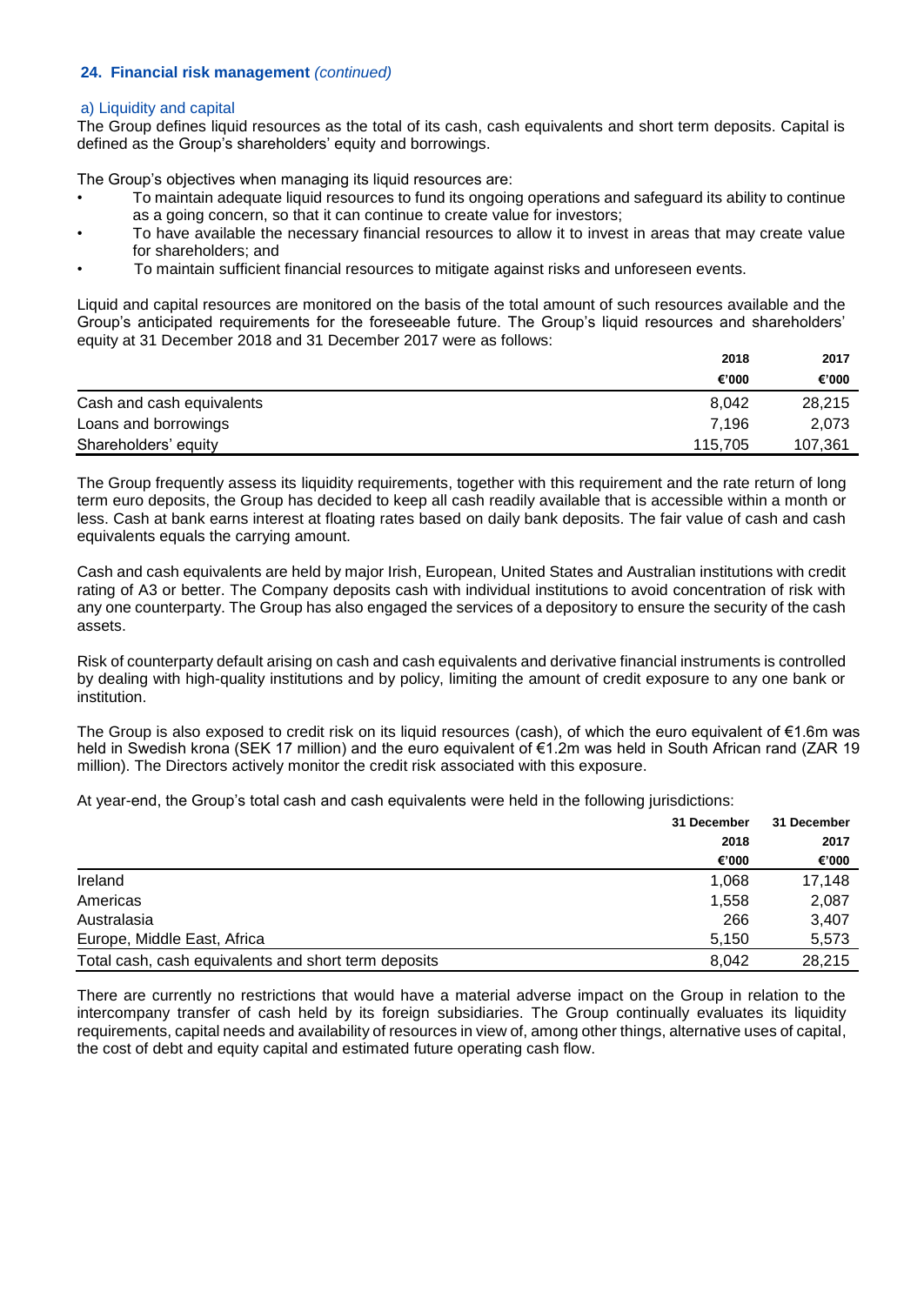#### a) Liquidity and capital *(continued)*

In the normal course of business, the Group may investigate, evaluate, discuss and engage in future company or product acquisitions, capital expenditures, investments and other business opportunities. In the event of any future acquisitions, capital expenditures, investments or other business opportunities, the Group may consider using available cash or raising additional capital, including the issuance of additional debt. The maturity of the contractual undiscounted cash flows (including estimated future interest payments on debt) of the Group's financial liabilities were as follows:

|                                         | <b>Total</b>         |           |           |           |           |
|-----------------------------------------|----------------------|-----------|-----------|-----------|-----------|
|                                         | <b>Fair Value of</b> | Less than |           |           | More than |
|                                         | <b>Cash Flows</b>    | 1 Year    | 1-3 Years | 3-5 Years | 5 Years   |
|                                         | €'000                | €'000     | €'000     | €'000     | €'000     |
| At 31 December 2017:                    |                      |           |           |           |           |
| Deferred contingent consideration       | 6,931                | 1,444     | 5,487     |           |           |
| Loans and borrowings                    | 2,192                | 481       | 751       | 383       | 577       |
| Finance leases                          | 258                  | 182       | 76        | -         |           |
| Trade and other payables                | 7.721                | 7,721     |           |           |           |
| Accrued and other financial liabilities | 4,403                | 4,403     |           |           |           |
| Total at 31 December 2017               | 21,505               | 14,231    | 6,314     | 383       | 577       |
| At 31 December 2018:                    |                      |           |           |           |           |
| Deferred contingent consideration       | 5,470                | 1,596     | 3,874     |           |           |
| Loans and borrowings                    | 4,677                | 2,246     | 479       | 416       | 1,536     |
| Finance leases                          | 2,630                | 655       | 1,025     | 950       |           |
| Trade and other payables                | 12,027               | 12,027    |           |           |           |
| Accrued and other financial liabilities | 6,996                | 6,996     |           |           |           |
| Total at 31 December 2018               | 31,800               | 23,520    | 5,378     | 1,366     | 1,536     |

#### b) Foreign currency risk

The Group is a multinational business operating in a number of countries and the euro is the presentation currency. The Group, however, does have revenues, costs, assets and liabilities denominated in currencies other than euro. Transactions in foreign currencies are recorded at the exchange rate prevailing at the date of the transaction. The resulting monetary assets and liabilities are translated into the appropriate functional currency at exchange rates prevailing at the reporting date and the resulting gains and losses are recognised in the income statement. The Group manages some of its transaction exposure by matching cash inflows and outflows of the same currencies. The Group does not engage in hedging transactions and therefore any movements in the primary transactional currencies will impact profitability. The Group continues to monitor appropriateness of this policy.

The Group's global operations create a translation exposure on the Group's net assets since the financial statements of entities with non-euro functional currencies are translated to euro when preparing the consolidated financial statements. The Group does not use derivative instruments to hedge these net investments.

The principal foreign currency risks to which the Group is exposed relate to movements in the exchange rate of the euro against US dollar, South African rand, Australian dollar, Swedish krona and Canadian dollar.

The Group has material subsidiaries with a functional currency other than the euro, such as US dollar, Australian dollar, South African rand, Canadian dollar, British pound and Swedish krona.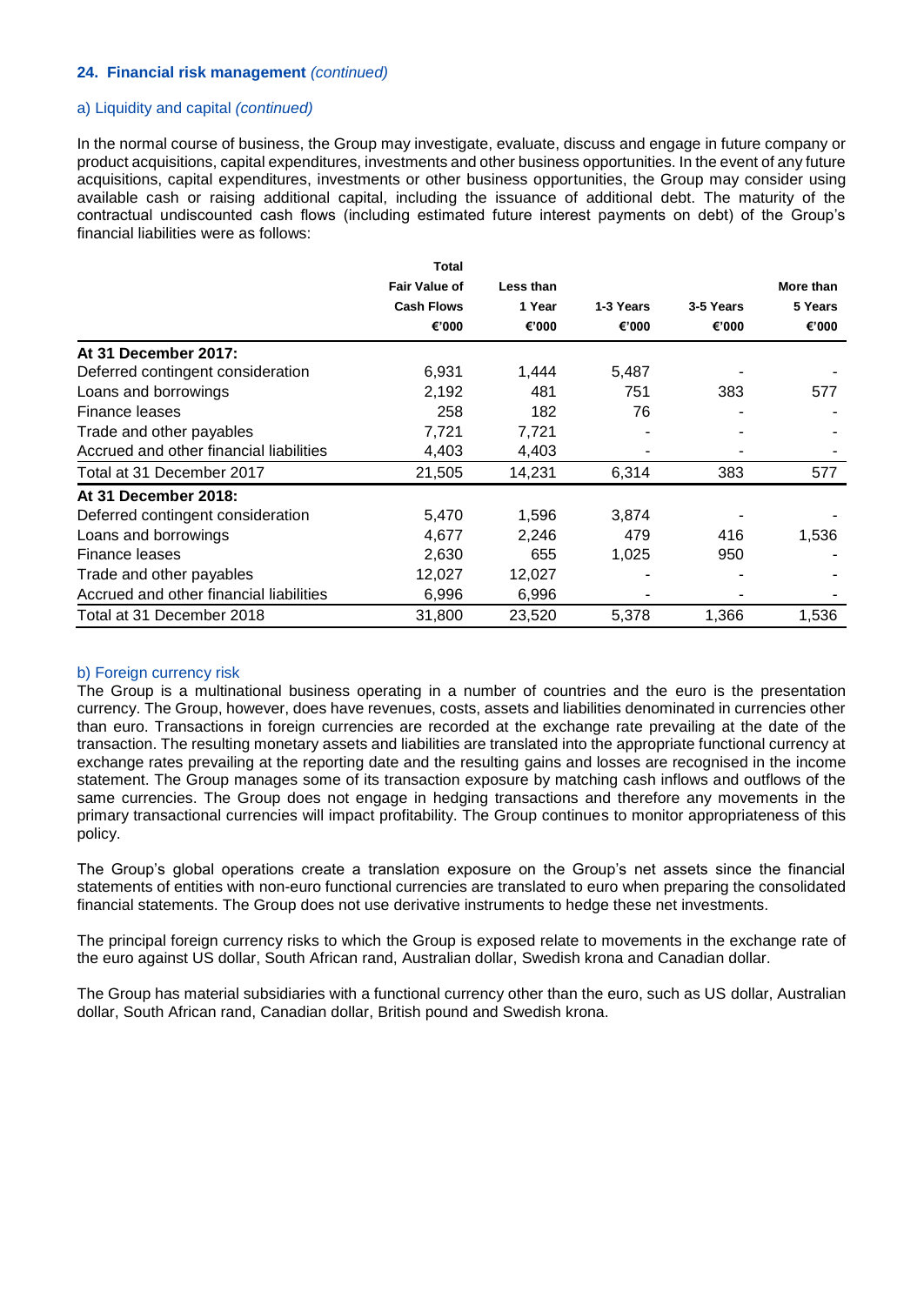#### b) Foreign currency risk (continued)

The Group's worldwide presence creates currency volatility when compared year on year. In 2018, there were negative movements in all of Mincon's non-euro operational currencies, except for USD. Continued interest rate increases and strong economic growth in the USA are a key driver for increases in the USD. Conversely low interest rates and economic growth challenges in other economies in which Mincon operates has helped create negative currency movements. In particular we note the following:

- The Swedish Krona decreased by 4% against the closing 2017 Euro rate (2017 increase of 3% against 2016). As Mincon has increased its holdings in Swedish Krona in 2018 through the acquisition of Driconeq, the negative currency movement of the Swedish Krona against the Euro has contributed significantly to the FX movement.
- The South African Rand has decreased 11% against the closing 2017 Euro rated (2017 increase of 3% against 2016).
- Other negative currencies movements, which had a material impact on Mincon's holdings were the Canadian Dollar and the Australian Dollar.

In 2018, 53% (2017: 44%) of Mincon's revenue €118 million (2017: €97 million) was generated in ZAR, AUD, SEK. The majority of the group's manufacturing base has a Euro, US dollar or Swedish Krona cost base. While Group management makes every effort to reduce the impact of this currency volatility, it is impossible to eliminate or significantly reduce given the fact that the highest grades of our key raw materials are either not available or not denominated in these markets and currencies. Additionally, the ability to increase prices for our products in these jurisdictions is limited by the current market factors.

| Euro exchange rates        | 2018           | 2017    |                |         |
|----------------------------|----------------|---------|----------------|---------|
|                            | <b>Closing</b> | Average | <b>Closing</b> | Average |
| <b>US Dollar</b>           | 1.14           | 1.18    | 1.20           | 1.13    |
| Australian Dollar          | 1.62           | 1.58    | 1.53           | 1.47    |
| <b>Great British Pound</b> | 0.90           | 0.88    | 0.89           | 0.88    |
| South African Rand         | 16.46          | 15.60   | 14.80          | 15.02   |
| Swedish Krona              | 10.21          | 10.25   | 9.83           | 9.63    |

The table below shows the Group's net monetary asset/(liability) exposure. Such exposure comprises the monetary assets and monetary liabilities that are not denominated in the functional currency of the operating unit involved. These exposures were as follows:

#### b) Foreign currency risk *(continued)*

#### **Net Foreign Currency**

|                                      | 2018     |         |
|--------------------------------------|----------|---------|
| <b>Monetary Assets/(Liabilities)</b> | €'000    | €'000   |
| Euro                                 | (1, 877) | (2,625) |
| <b>US Dollar</b>                     | 25,313   | 15,069  |
| Australian Dollar                    | 6,384    | 2,172   |
| South African Rand                   | 10,867   | 11,227  |
| Other                                | (2,974)  | 1,445   |
| Total                                | 37,713   | 27,288  |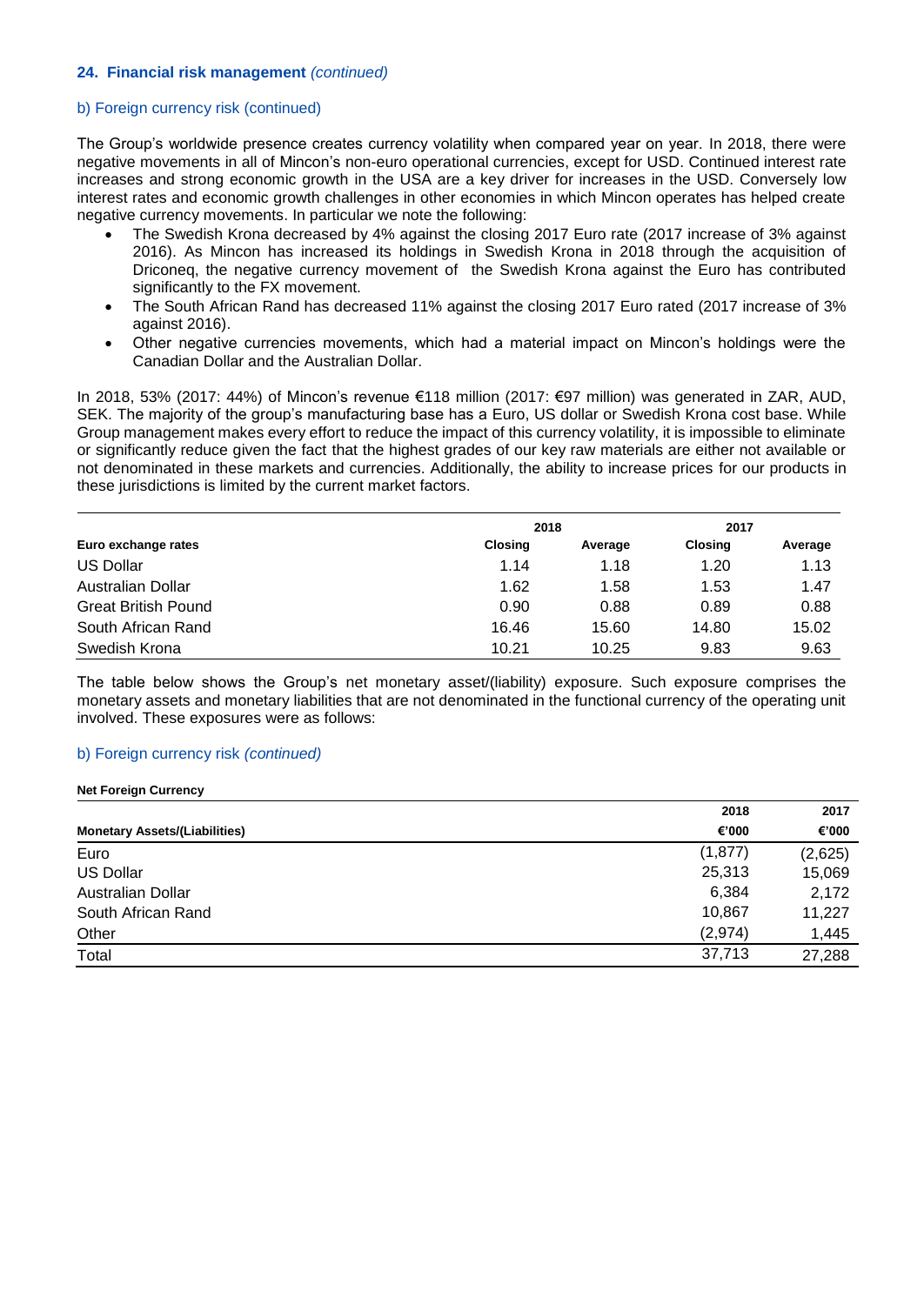#### c) Credit risk

Credit risk is the risk that the possibility that the Group's customers may experience financial difficulty and be unable to meet their obligations. The Group monitors its collection experience on a monthly basis and ensures that a stringent policy is adopted to provide for all past due amounts. The majority of the Group's customers are third party distributors and end users of drilling tools and equipment.

#### Expected credit loss assessment

The Group allocates each exposure to a credit risk grade based on data that is determined to be predictive of the risk of loss and applying experienced credit judgement. Credit risk grades are defined using quantitative factors that are indicative of the risk of default and are aligned to past experiences. Loss rates are based on accrual credit loss experience over the past five years.

The maximum exposure to credit risk for trade and other receivables at 31 December 2018 and 31 December 2017 by geographic region was as follows:

|                             | 2018   | 2017   |
|-----------------------------|--------|--------|
|                             | €'000  | €'000  |
| Ireland                     | 122    | 62     |
| Americas                    | 5.154  | 3,325  |
| Australasia                 | 4,772  | 3,648  |
| Europe, Middle East, Africa | 10,663 | 10,525 |
| <b>Total amounts owed</b>   | 20,711 | 17,560 |

The Group is also exposed to credit risk on its liquid resources (cash), of which the euro equivalent of €1.6m was held in Swedish krona (SEK 17 million) and the euro equivalent of €1.2m was held in South African rand (ZAR 19 million). The Directors actively monitor the credit risk associated with this exposure, cash and cash equivalents are held by major Irish, European, United States and Australian institutions with credit rating of A3 or better.

#### d) Interest rate risk

#### Interest Rate Risk on financial liabilities

Movements in interest rates had no significant impact on our financial liabilities or finance cost recognised in either 2017 or 2018.

#### Interest Rate Risk on cash and cash equivalents

Our exposure to interest rate risk on cash and cash equivalents is actively monitored and managed, the rate risk on cash and cash equivalents is not considered material to the Group.

#### e) Fair values

Fair value is the amount at which a financial instrument could be exchanged in an arms-length transaction between informed and willing parties, other than in a forced or liquidation sale. The contractual amounts payable less impairment provision of trade receivables, trade payables and other accrued liabilities approximate to their fair values. Under IFRS 7, the disclosure of fair values is not required when the carrying amount is the reasonable approximation of fair value.

There are no material differences between the carrying amounts and fair value of our financial liabilities as at 31 December 2017 or 2018.

#### Financial instruments carried at fair value

The deferred contingent consideration payable represents management's best estimate of the fair value of the amounts that will be payable, discounted as appropriate using a market interest rate. The fair value was estimated by assigning probabilities, based on management's current expectations, to the potential pay-out scenarios.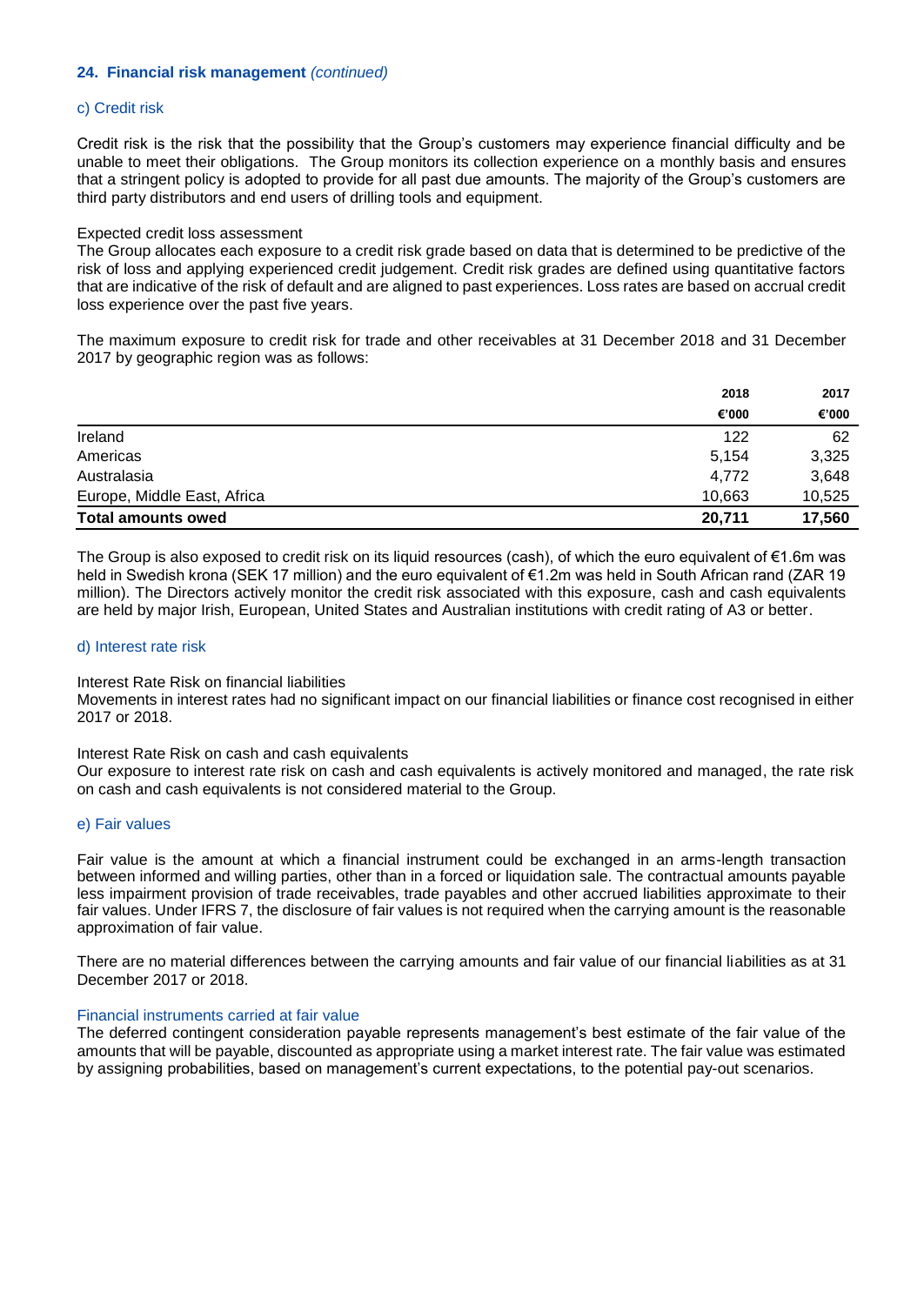## e) Fair values *(continued)*

#### Movements in the year in respect of Level 3 financial instruments carried at fair value

The movements in respect of the financial assets and liabilities carried at fair value in the year to 31 December 2018 are as follows: **Deferred** 

|                                         | <b>DEIEI I EU</b><br>contingent<br>consideration |
|-----------------------------------------|--------------------------------------------------|
|                                         | €'000                                            |
| Balance at 1 January 2018               | 6,931                                            |
| Arising on acquisition                  |                                                  |
| Cash payment                            | (1, 445)                                         |
| Settlement gain                         |                                                  |
| Foreign currency translation adjustment | (3)                                              |
| Other                                   | (13)                                             |
| <b>Balance at 31 December 2018</b>      | 5,470                                            |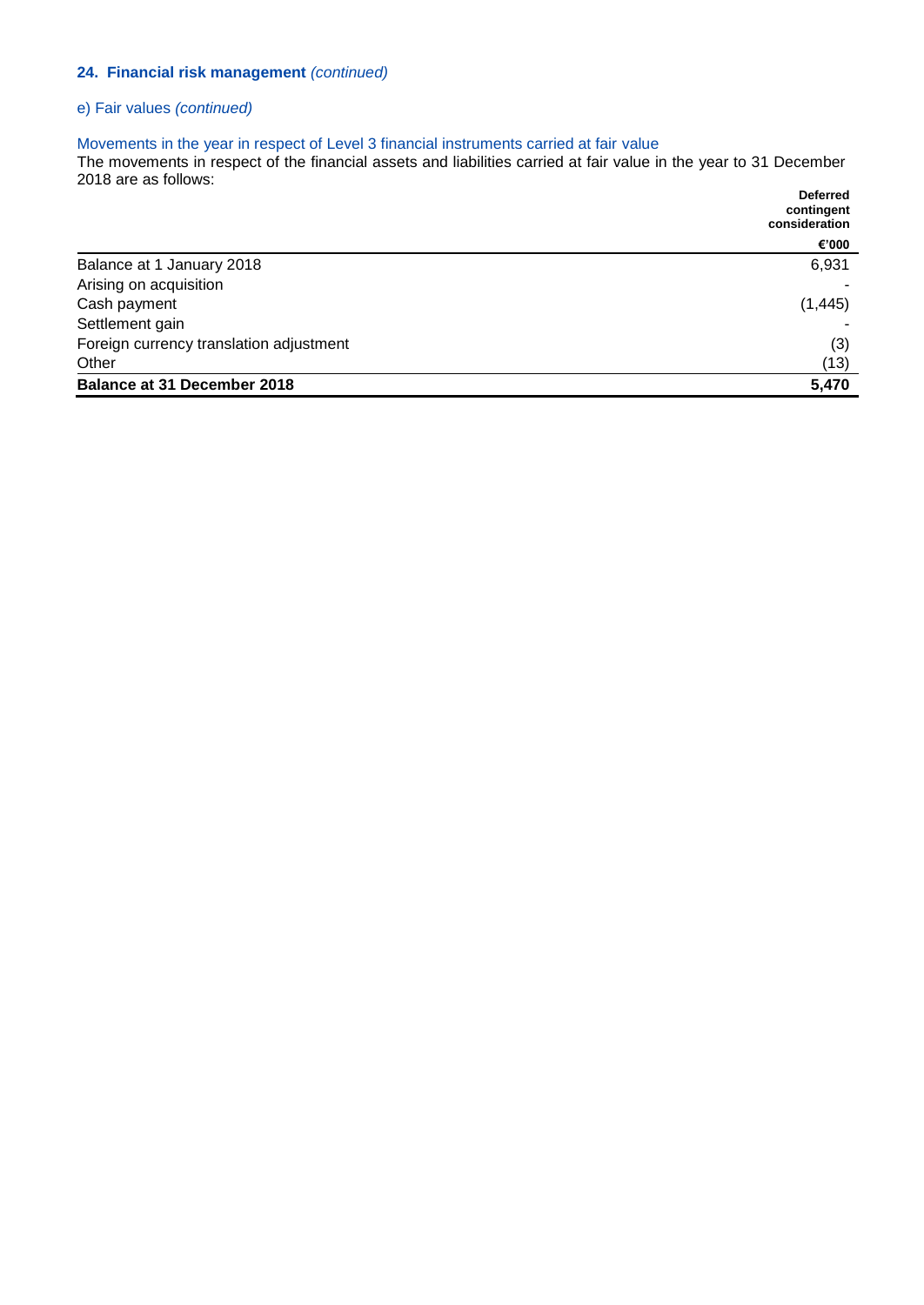## **25. Subsidiary undertakings**

At 31 December 2018, the Group had the following subsidiary undertakings:

| Company                                                                                | Group<br>Share % | <b>Registered Office &amp;</b><br><b>Country of Incorporation</b>                                                                                            |
|----------------------------------------------------------------------------------------|------------------|--------------------------------------------------------------------------------------------------------------------------------------------------------------|
| Mincon International Limited<br>Manufacturer of rock drilling equipment                | 100%             | Smithstown, Shannon, Co. Clare, Ireland                                                                                                                      |
| Mincon Rockdrills USA Inc.<br>Manufacturer of rock drilling equipment                  | $100\%$ *        | 107 Industrial Park, Benton, IL 62812, USA                                                                                                                   |
| Mincon Rockdrills PTY Ltd<br>Manufacturer of rock drilling equipment                   | 100%             | 8 Fargo Way, Welshpool, WA 6106, Australia                                                                                                                   |
| 1676427 Ontario Inc. (Operating as Rotacan)<br>Manufacturer of rock drilling equipment | 100%             | 400B Kirkpatrick Street, North Bay,<br>Ontario, P1B 8G5, Canada                                                                                              |
| Mincon Carbide Ltd<br>Manufacturer of tungsten carbide                                 | 100%             | Windsor St, Sheffield S4 7WB, United Kingdom                                                                                                                 |
| Viging Drilling Equipment AB<br>Manufacturer of drill pipe equipment                   | $100\%$ *        | Svarvarevagen 1, SE-686 33 Sunne, Sweden                                                                                                                     |
| Mincon Inc.<br>Sales company                                                           | 100%             | 603 Centre Avenue, N.W. Roanoke, VA 24016, USA                                                                                                               |
| Premier Drilling Equipment SA (Pty) Ltd<br>Manufacturer of rock drilling equipment     | 100%             | P.O. Box 30094, Kyalami, 1684, Gauteng, South<br>Africa                                                                                                      |
| Mincon Sweden AB<br>Sales company                                                      | 100%             | Industrivagen 2-4, 61202 Finspang, Sweden                                                                                                                    |
| Mincon Nordic OY<br>Sales company                                                      | 100%             | Hulikanmutka 6, 37570 Lempäälä, Finland                                                                                                                      |
| Mincon Holdings Southern Africa (Pty)<br>Sales company                                 | 100%             | 1 Northlake, Jetpark 1469, Gauteng, South Africa                                                                                                             |
| ABC Products (Rocky) Pty Ltd<br>Sales company                                          | 95%              | 2/57 Alexandra Street, North Rockhampton,<br>Queensland, 4701 Australia                                                                                      |
| Mincon West Africa SARL<br>Dormant company                                             | 80%              | Villa TF 4635 GRD, Almadies, Dakar B.P. 45534,<br>Senegal                                                                                                    |
| Mincon West Africa SL                                                                  | 80%              | Calle Adolfo Alonso Fernández, s/n, Parcela P-16,<br>Planta 2, Oficina 23, Zona Franca de Gran Canaria,<br>Puerto de la Luz, Código Postal 35008, Las Palmas |
| Sales company                                                                          |                  | de Gran Canari                                                                                                                                               |
| Mincon Poland<br>Dormant company                                                       | 100%             | ul. Mickiewicza 32, 32-050 Skawina, Poland                                                                                                                   |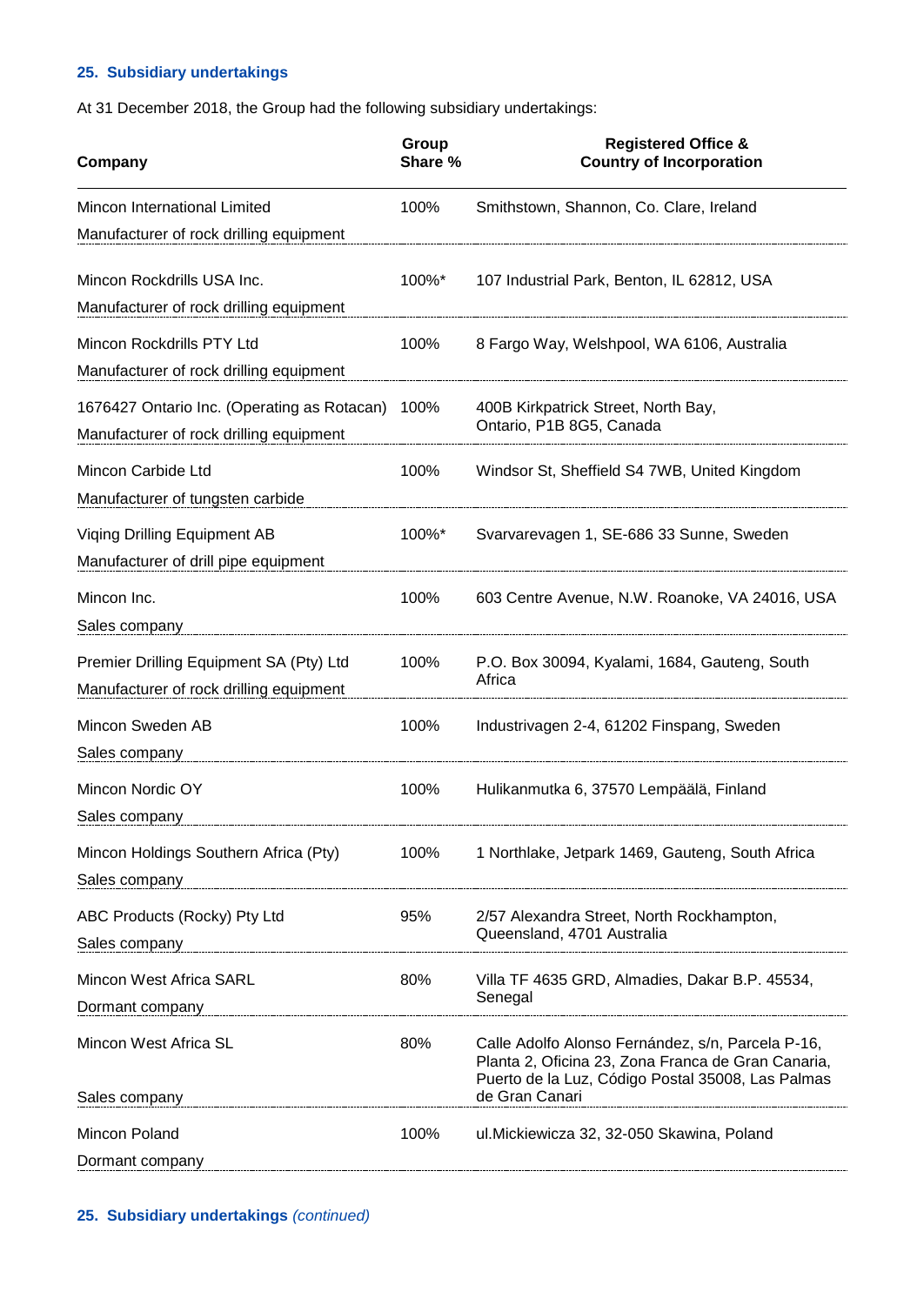| Group<br>Share %                                                                                                          | <b>Registered Office &amp;</b><br><b>Country of Incorporation</b>  |
|---------------------------------------------------------------------------------------------------------------------------|--------------------------------------------------------------------|
| 80%                                                                                                                       | P.O. Box CT5105, Accra,<br>Ghana                                   |
| 100%                                                                                                                      | Calle La Arboleda 151, Dpto 201, La Planicie, La<br>Molina, Peru   |
| 100%                                                                                                                      | Gidgegannup, WA 6083, Australia                                    |
| 100%                                                                                                                      | Av. La Dehesa #1201, Torre Norte, Lo Barnechea,<br>Santiago, Chile |
| 100%                                                                                                                      | Plot 1/3 Nyakato Road,<br>Mwanza, Tanzania                         |
| 100%                                                                                                                      | Ausspannplatz, Windhoek, Namibia                                   |
| 100%                                                                                                                      | 4,4 Lesnoy In, 125047 Moscow, Russia                               |
| 100%                                                                                                                      | Windsor St, Sheffield S4 7WB, United Kingdom                       |
| 100%*                                                                                                                     | 19789-92a Avenue, Langley, British Columbia<br>V1M3B3, Canada      |
| 100%*                                                                                                                     | Hulikanmutka 6, 37570 Lempäälä, Finland                            |
| 100%                                                                                                                      | 603 Centre Ave, Roanoke VA 24016, USA                              |
| 100%*<br>Dormant company<br>many managanana manana amin'ny fivondronan-kaominin'i Communication ao amin'ny faritr'i North | Smithstown, Shannon, Co. Clare, Ireland                            |
| 100%                                                                                                                      | Smithstown, Shannon, Co. Clare, Ireland                            |
| 100%                                                                                                                      | Suite 1800-355 Burrard Street, Vancouver, BC V6C<br>268, Canada    |
| 100%*<br>Holding company manual company and the state of the state of the state of the state of the state of the state o  | Smithstown, Shannon, Co. Clare, Ireland                            |
| 100%<br>Holding company manual company and the company of the company of the company of the company of the company of     | Smithstown, Shannon, Co. Clare, Ireland                            |
|                                                                                                                           |                                                                    |

**25. Subsidiary undertakings** *(continued)*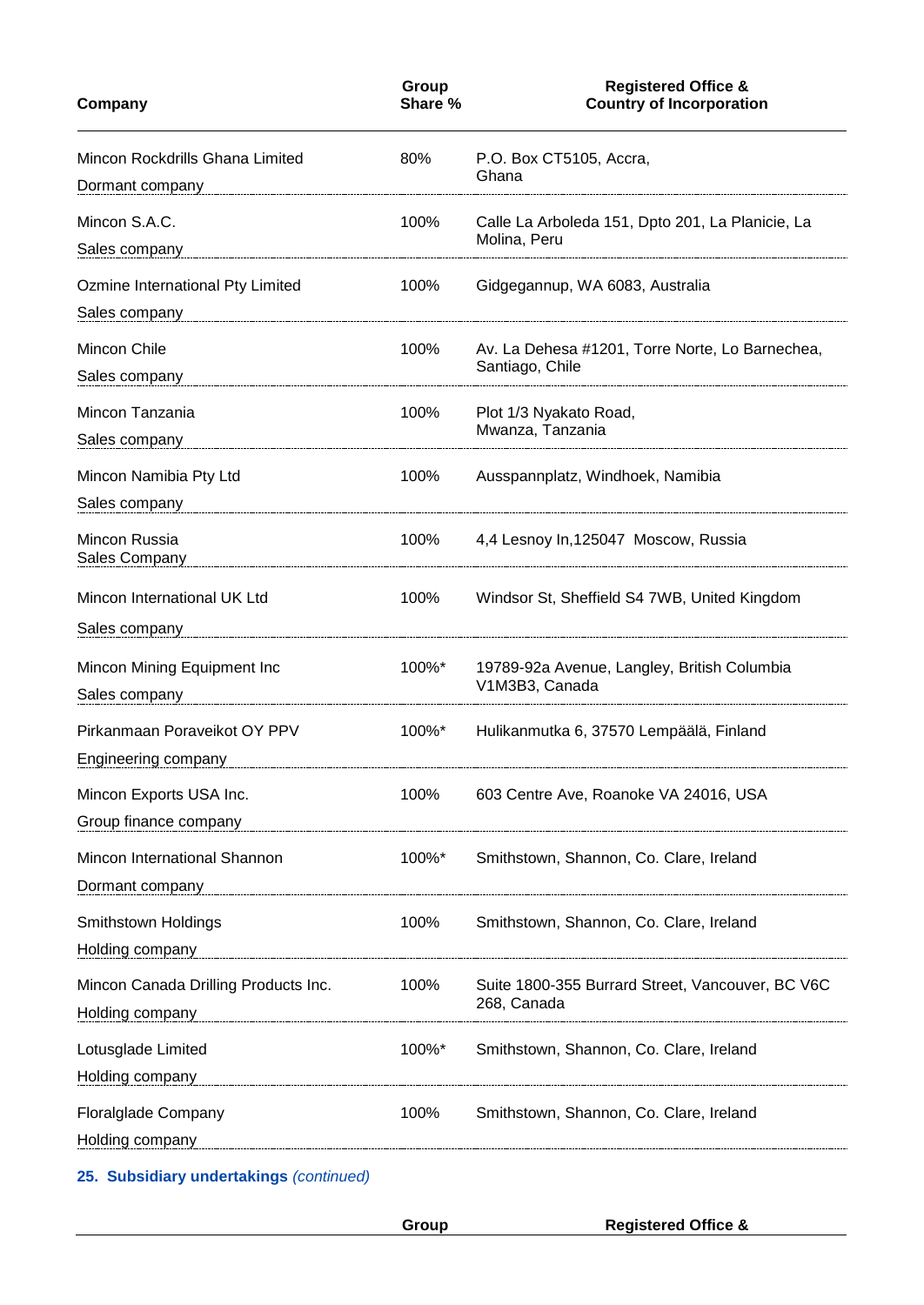| Company                                                    | Share %   | <b>Country of Incorporation</b>                                     |
|------------------------------------------------------------|-----------|---------------------------------------------------------------------|
| <b>Castle Heat Treatment Limited</b>                       | 100%*     | Smithstown, Shannon, Co. Clare, Ireland                             |
| Holding company                                            |           |                                                                     |
| Mincon Microcare Limited                                   | 100%*     | Smithstown, Shannon, Co. Clare, Ireland                             |
| Holding company                                            |           |                                                                     |
| Cebeko Elast AB                                            | 100%*     | Svarvarevagen 1, SE-686 33 Sunne, Sweden                            |
| Holding company                                            |           |                                                                     |
| <b>Gunnarsby Fastighets AB</b>                             | $100\%$ * | Svarvarevagen 1, SE-686 33 Sunne, Sweden                            |
| Holding company                                            |           |                                                                     |
| Driconeg AB<br>Holding company                             | 100%      | Svetsarevägen 4, 686 33, Sunne, Sweden                              |
| <b>Driconeg Production AB</b><br>Manufacturing facility    | 100%      | Svetsarevägen 4, 686 33, Sunne, Sweden                              |
| Driconeg fastighet AB<br>Property holding company          | 100%      | Svetsarevägen 4, 686 33, Sunne, Sweden                              |
| Härdtekno i Kristinehamn AB<br>Manufacturing facility      | 100%      | Hantverkaregatan 6, 681 42 Kristinehamn, Sweden.                    |
| Driconeg Do Brasil                                         | 100%      | Rua Dr. Ramiro De Araujo Filho, 348, Jundai, SP,<br><b>Brasil</b>   |
| Sales company                                              |           |                                                                     |
| Driconeq Africa Ltd                                        | 100%      | Cnr of Harriet and James Bright Avenue, Driehoek.<br>Germiston 1400 |
| Manufacturing facility                                     |           |                                                                     |
| Driconeq Australia Holdings Pty Ltd                        | 100%      | 47 Greenwich Parade, AU-6031 Neerabup, WA,<br>Australia             |
| Holding company                                            |           |                                                                     |
| Driconeq Australia Pty Ltd                                 | 100%      | 47 Greenwich Parade, AU-6031 Neerabup, WA,<br>Australia             |
| Manufacturing facility                                     |           |                                                                     |
| Mincon Drill String AB (former Goldcup)<br>Holding company | 100%      | Svetsarevägen 4, 686 33, Sunne, Sweden                              |

\* Indirectly held shareholding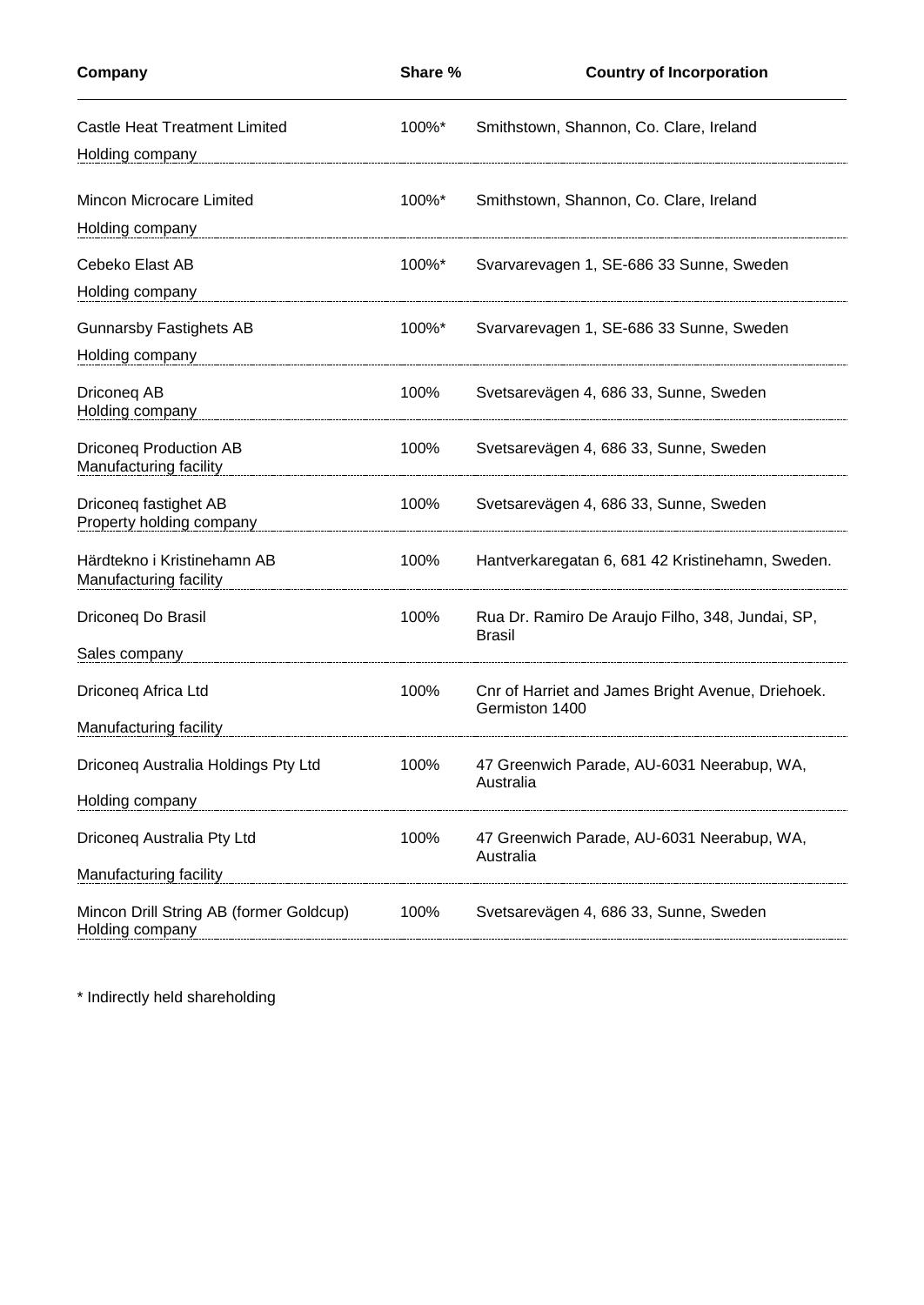#### **26. Leases**

## Operating leases

The Group leases certain of its facilities and equipment under non-cancellable operating lease agreements. The leases typically run for a period of less than 5 years, with an option to renew the lease after that date. Lease payments are renegotiated at intervals specific to each contract to reflect market rentals.

At 31 December 2018, the future minimum lease payments under non-cancellable leases were payable as follows:

|                               | 31 December | 31 December |
|-------------------------------|-------------|-------------|
|                               | 2018        | 2017        |
| Future minimum lease payments | €'000       | €'000       |
| Less than one year            | 874         | 892         |
| Between one and five years    | 1.405       | 1.451       |
| Total                         | 2.279       | 2.343       |

|                                            | 31 December | 31 December |
|--------------------------------------------|-------------|-------------|
|                                            | 2018        | 2017        |
| Amounts recognised in the income statement | €'000       | €'000       |
| Lease expense                              | 906         | 920         |
| Total                                      | 906         | 920         |

### Finance leases

At 31 December 2018, the net book value of assets acquired under finance leases was €2.2 million (2017: €0.8 million), which included €0.1 million (2017: €0.5 million) of accumulated depreciation.

## **27. Commitments**

The following capital commitments for the purchase of property, plant and equipment had been authorised by the directors at 31 December:

|                    | 31 December | 31 December |
|--------------------|-------------|-------------|
|                    | 2018        | 2017        |
|                    | €'000       | €'000       |
| Contracted for     | 3,553       | 6,258       |
| Not-contracted for | 185         | 718         |
| Total              | 3,738       | 6.976       |

## **28. Litigation**

The Group is not involved in legal proceedings that could have a material adverse effect on its results or financial position.